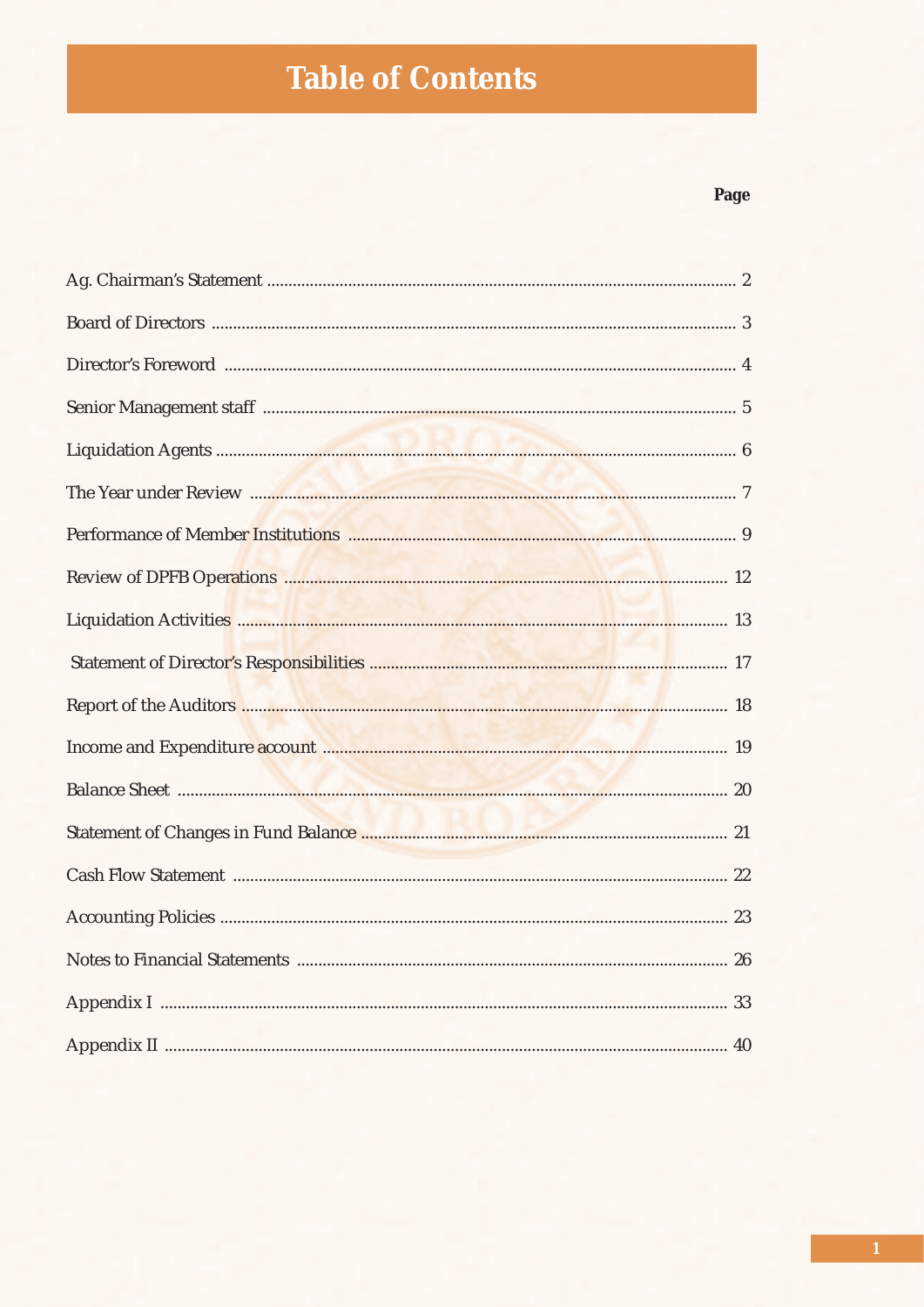### **Ag. Chairman's Statement**



It is my pleasure to present the Annual Report and Statement of Audited Accounts of the Deposit **Protection** Fund Board (DPFB) for the year ended 30th June, 2006.

The period under review witnessed further acceleration of economic growth to 5.8% in year 2005 from 4.9% I in year 2004 and the trend is expected to continue in year 2006. The performance was achieved despite high cost of production induced by increased wages, soaring and volatile crude oil prices and hurdles posed by inadequate infrastructure. Sustained appropriate fiscal and monetary policies resulted in competitive interest rates and a stable exchange rate which provided a conducive macroeconomic environment for investment.

Monetary policy during the period under review was directed towards achieving and maintaining low inflation. As a result there was considerable success with the average annual overall inflation declining from 15.0% during the year ending June 2005 to 11.1% in the year to June 2006. Similarly, month-on-month overall inflation declined from 11.9% in June 2005 to 10.9% in June 2006. The monetary stance will be maintained in order to further suppress inflation to the single-digit level.

The banking sector remained stable, mainly due to favourable macroeconomic conditions prevailing during the period. Total assets expanded by 14.5% from Kshs 606.9 billion as at June 2005 to Kshs 695.1 billion as at June 2006. The growth was funded by increase in deposits, fresh capital injection and retained profits. Non-performing loans and advances net of provisions decreased while gross loans and advances increased, thus leading to improved asset quality and profitability. Risk Management requirements in the sector were enhanced with the introduction of the revised Prudential Guidelines on Risk Management issued in November 2005. All institutions in the sector are now required to have sound risk management policies which are reviewed on a regular basis.

The DPFB continued to perform well as total assets increased by 14.3% to Kshs 13.9 billion in the year to 30th June 2006 from Kshs 12.1 billion in the last financial year. Profitability of the Fund was also enhanced as surplus for the year was Kshs 1.8 billion, up from Kshs 1.2 billion in the previous year.

I wish to sincerely thank all the Board members and staff for their untiring efforts without which the operations of the Fund would not have been successful. I am confident that the measures being undertaken by the Board will enhance the role the Fund continues to play towards the stability and growth of the financial sector.

**Jacinta W. Mwatela**

**Ag. Chairman Deposit Protection Fund Board**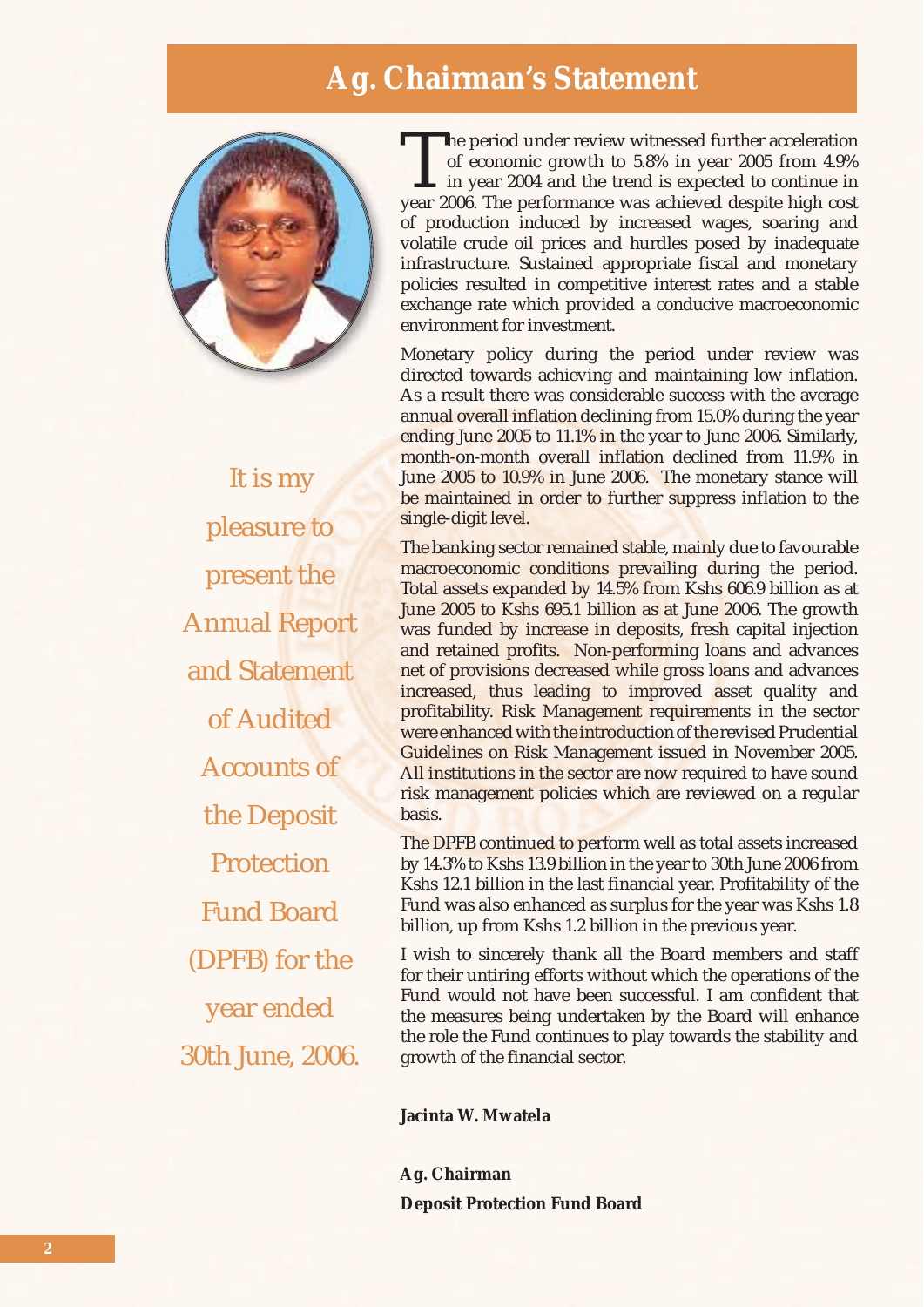### **Board of Directors**



**Jacinta W. Mwatela** *Ag. Chairman*



**Joseph K. Kinyua** *Permanent Secretary, Treasury*



**Albert J. K. Ruturi** *Member*



**Isaac O. Awuondo** *Member*



**Resiklal C. Kantaria** *Member*



**Gideon M. Muriuki** *Member*



**Terry Davidson** *Member*



**Jeremy P. Okora** *(Retired 21/01/2006)*



**Jane K. Ikunyua** *Board Secretary*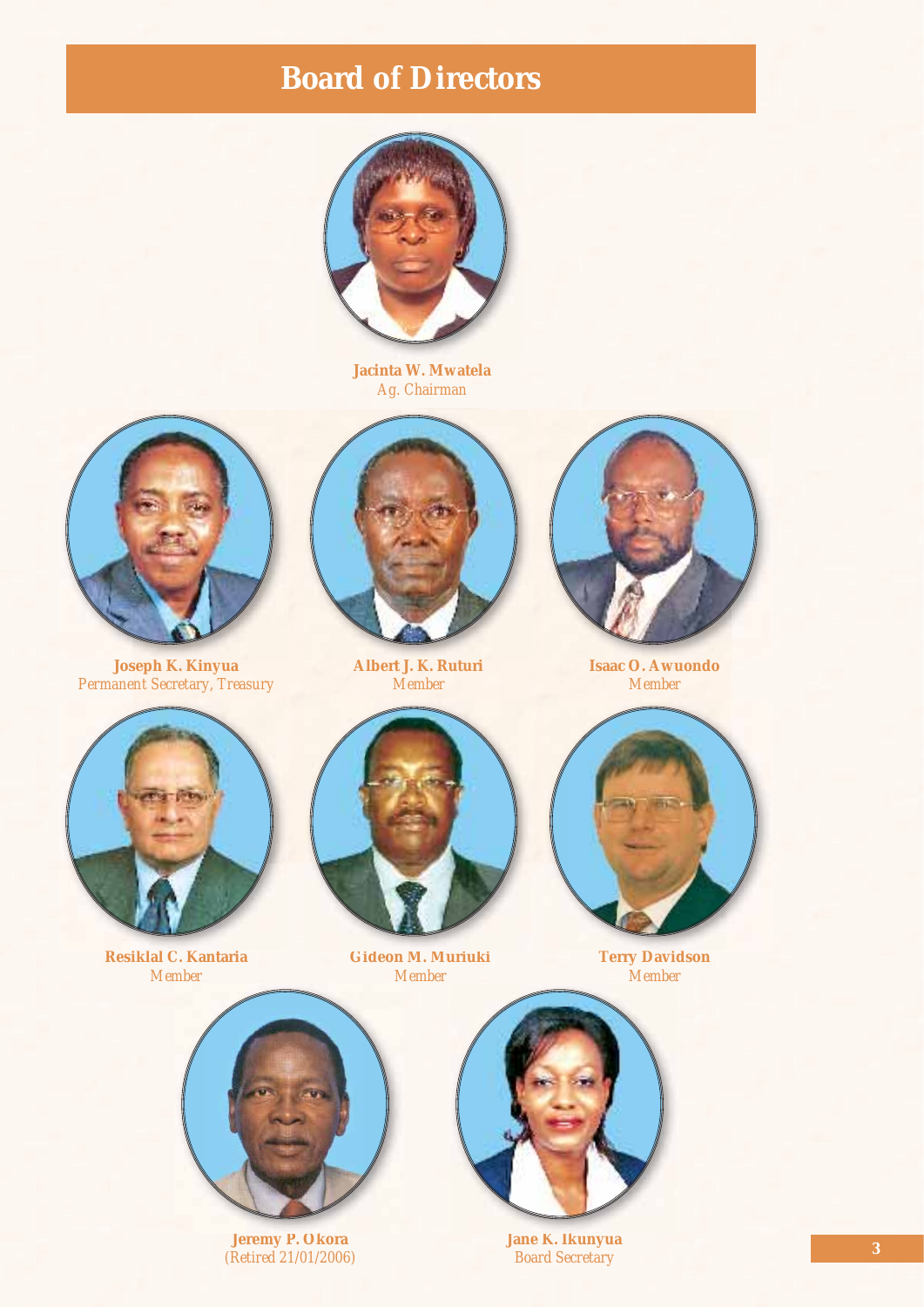### **Director's Foreword**



On behalf of management, I wish to thank the Ag. Chairman, Members of the Board and Staff for their committment to the success of the Board.

The core mandate of<br>the fund continues<br>to be the fostering of<br>confidence in the financial the fund continues to be the fostering of confidence in the financial system by ensuring that depositors' funds with licensed institutions are protected in the event of insolvency leading to failure of member institutions. The operations of the fund are therefore geared towards this mission in which the Board acts as a financial safetynet and include collection of premiums from member institutions, investing the contributions, liquidation

of collapsed institutions, payment of protected deposits, and payment of dividends to creditors.

During the 2005/6 financial year, the DPFB member institutions declined from 47 to 45 after First American Bank of Kenya Limited was absorbed by Commercial Bank of Africa (K) Limited while East Africa Building Society and Akiba Bank Limited merged to form EABS Bank Limited. Charterhouse Bank Limited currently under statutory management continues to be a member of the Fund.

The Fund continued its growth trend and reached Kshs 13.9 billion in the year to 30th June 2006 from Kshs 12.1 billion in the last financial year. Profitability of the Fund was also enhanced as the surplus for the year was Kshs 1.8 billion, up from Kshs 1.2 billion in the previous year. The major source of income for the Fund continued to be investment in Government securities. Premium contributions also increased by 13.2% from Kshs 615 million in the previous year to Kshs 696 million buoyed by growth in the deposit base of member institutions.

Total deposits of member institutions amounted to Kshs 558.3 billion of which Kshs 88.4 billion (16%) are protected by DPFB. The total assets of the DPFB at Kshs 13.9 billion provide effective cover for 32% of the small depositors with Kshs 100,000 and below. The cover for all protected depositors was 16% as at 30th June 2006. It is therefore imperative that the fund continues to grow substantially to achieve higher levels of protection.

The number of institutions under liquidation remained 24 as no new institution was placed under liquidation. Attempts to wind up several institutions currently under liquidation continued and the Board engaged a consultant to advise on the modalities of winding up.

The future outlook of the fund continues to be one of challenges especially in attempts to map a way forward for the policy direction the fund will take. In the area of new legislation, the Banking Act is awaiting passage through Parliament. The amendments seek to enhance the authority of Central bank of Kenya in the area of Banking Supervision. There is also the Microfinance Bill before the House which shall substantially enhance the responsibilities of the Fund since depositors of institutions registered under this act will be required to be protected by the Board.

On behalf of the management I wish to thank the Ag.Chairman, Members of the Board and Staff for their committment to the success of the Board. Additionally I also take this opportunity to reiterate our vision of being a leading, efficient and stable financial sector deposit insurance provider. As we address challenges confronting the Board, we look forward to a thorough review of the legislative framework underpining all the operations of the DPFB in order to be able to provide adequate powers for effectively carrying out the mandate of the Board.

### **Kakai Cheloti**

**Director**

**Deposit Protection Fund Board**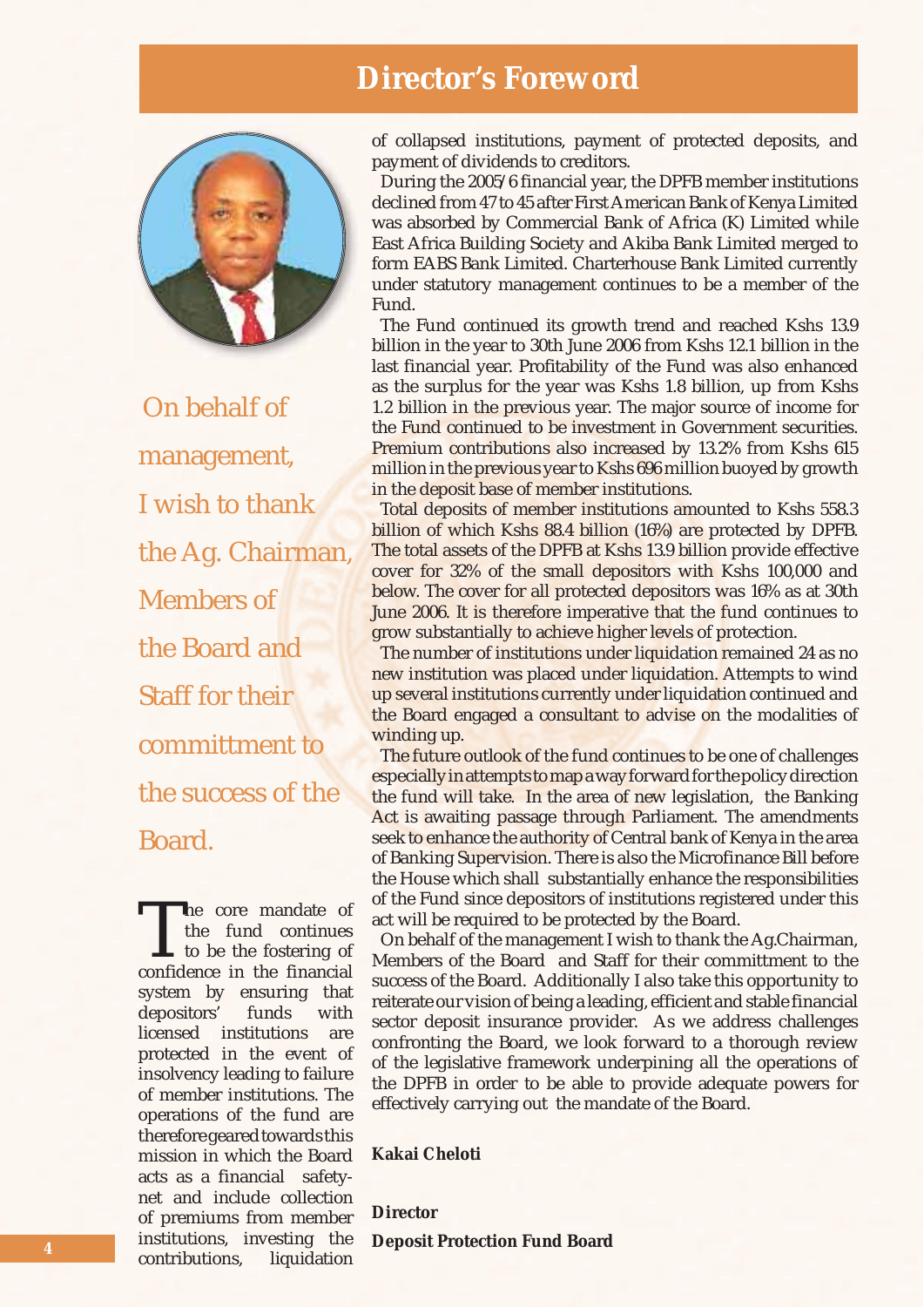# **Senior Management Staff**



**Kakai Cheloti** *Director*



**Linah C. Soi** *Ass. Director*



**Maina Getecha** *Ass. Director*



**Charles T. Chege** *Ass. Director*



**Jane K. Ikunyua** *Board Secretary*



**Stanley N. Wainaina** *Manager*



**Patrick N. Ndwiga** *Manager*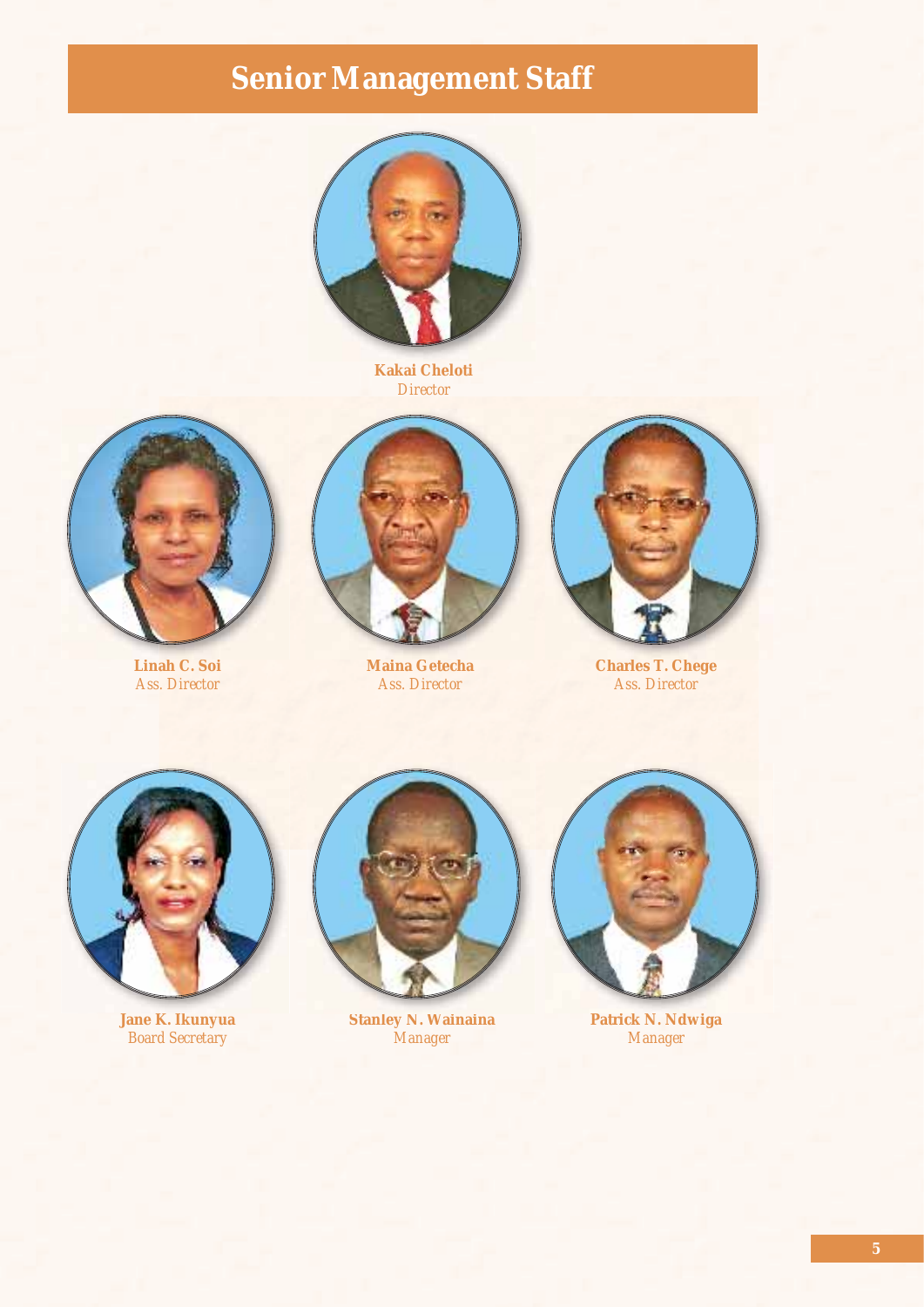## **Liquidation Agents**



**Benjamin K. Mitei** *Ass. Director, Liquidations Kenya Finance Bank Ltd Meridian BIAO Bank Ltd Postbank Credit Ltd Ari Bank Ltd*



**Ruth W. Ngure** *Trust Bank Ltd*



**Simon C. Ngeny** *Daima Bank Ltd*



**Leah A. Wambete** *Pan African Bank Ltd Pan African Credit & Finance Ltd Prudential Bank Ltd Prudential Building Society*



**Daniel L. Ng'atuny** *Trade Bank Ltd Trade Finance Ltd Diners Finance Ltd Thabiti Fin. Ltd*



**Mohamud A. Mohamud** *Reliance Bank Ltd Nairobi Finance Corp Ltd Inter Africa Credit Fin. Ltd International Fin. Co. Ltd Fortune Finance Ltd Middle Africa Co. Ltd Euro Bank Ltd Central Finance (K) Ltd Allied Credit Fin. Ltd*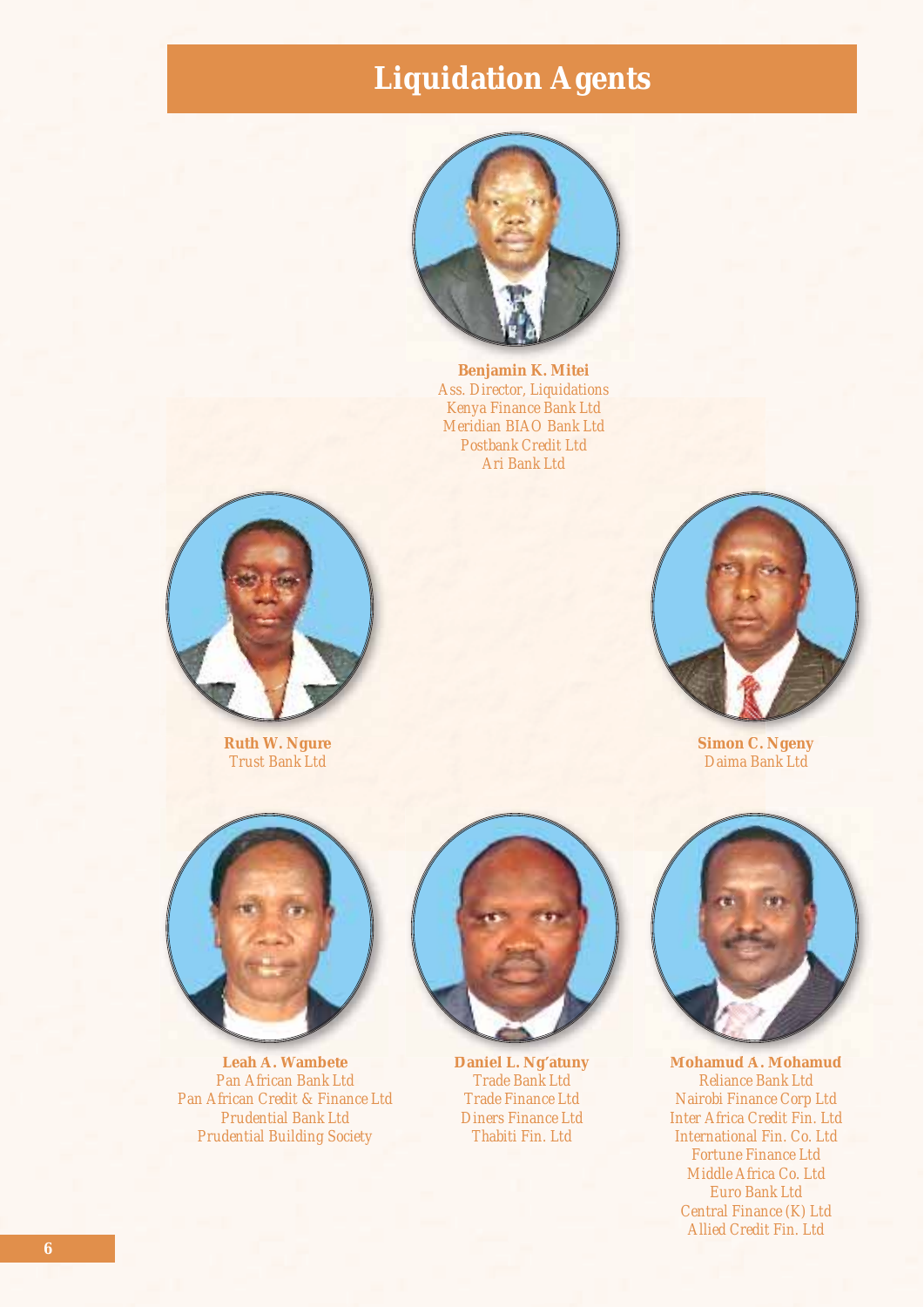### **PERFORMANCE AND OVERVIEW OF THE ECONOMY IN 2005/06**

Experience improved from 4.9% growth in 2004 to 5.8% in 2005<br>despite high cost of production induced by increased wages, soaring and volatile crude<br>oil prices and hurdles posed by inadequate infrastructure. Sustained appro despite high cost of production induced by increased wages, soaring and volatile crude oil prices and hurdles posed by inadequate infrastructure. Sustained appropriate fiscal and monetary policies resulted in competitive interest rates and a stable exchange rate which provided a conducive macroeconomic environment for investment.

Implementation of the Government investment program outlined in the 2005/06 Budget and further articulated in the 2006/07 budget, particularly in the development and rehabilitation of major infrastructure and other projects, is expected to support accelerated economic growth in the financial year 2006/07 and through the medium term.

Monetary policy over the financial year 2005/06 was directed towards achieving and maintaining less than 5 % inflation. Accordingly, the Central Bank of Kenya determined the path for both reserve money and money supply consistent with the achievement of price stability. Money supply, and reserve money were targeted to grow by 5% and 7.8% respectively in the year to June 2006.

Open Market Operations (OMO) was used as the main monetary policy instrument for pursuing the inflation objective, complemented by cash ratio requirement which was maintained at 6% throughout the year. In addition, the CBK introduced the Central Bank Rate (CBR), which is the minimum rate that it charges on overnight loans to commercial banks, which at the same time serves to indicate to the financial market participants the expected direction of short term interest rates as a result of monetary policy operations.

The average annual overall inflation declined from 15.0% during the year ending June 2005 to 11.1% in the year to June 2006. Similarly, month-on-month overall inflation declined from 11.9% in June 2005 to 10.9% in June 2006.

Macroeconomic developments in the first quarter of 2006 supported by the monetary policy stance adopted resulted in a stable inflation rate. While overall inflation peaked at 19.1% in March 2006 following drought related food shortages, it eased shortly thereafter to 10.9% in June 2006. Instability in crude oil prices continues, however, to be a major threat to domestic prices given the critical role of oil in production and distribution of commodities.

All short term interest rates eased from June 2005 to June 2006. On average, interest rate on the 91-day Treasury bill declined from 8.5% in June 2005 to 6.6% in June 2006. Similarly, the average interest rate on the 182-day Treasury bill declined to 7.3% in June 2006 from 9.0% in June 2005. Over the same period, the average inter-bank rate declined to 6.4% from 7.4%. The decline in short term interest rates during the year reflected the excess liquidity in the money market that led to frequent oversubscriptions for Government securities accompanied with lower interest rate quotations in the investors' bids thereby driving down the Treasury bill interest rates.

Kenya's overall balance of payments surplus improved from US\$ 187 million in the financial year 2004/05 to US\$ 839 million in the financial year 2005/06. This followed an improvement in the capital and financial account as a result of increased private sector financial flows, which more than covered the current account deficit. The deficit in the current account increased by US\$ 563 million to US\$ 1,083 million in the financial year 2005/06 following the worsening of the trade deficit by US\$ 844 million. The negative effect of the wider trade deficit on the current account was, however, mitigated by a pick up in exports of services.

Following improved overall balance of payments, the Central Bank of Kenya was able to build up official foreign exchange reserves predominantly through US\$ 813 million purchases of foreign exchange from the domestic inter-bank market. The Bank also received US\$ 290 million in interest on foreign exchange reserves, receipts from foreign grants and loans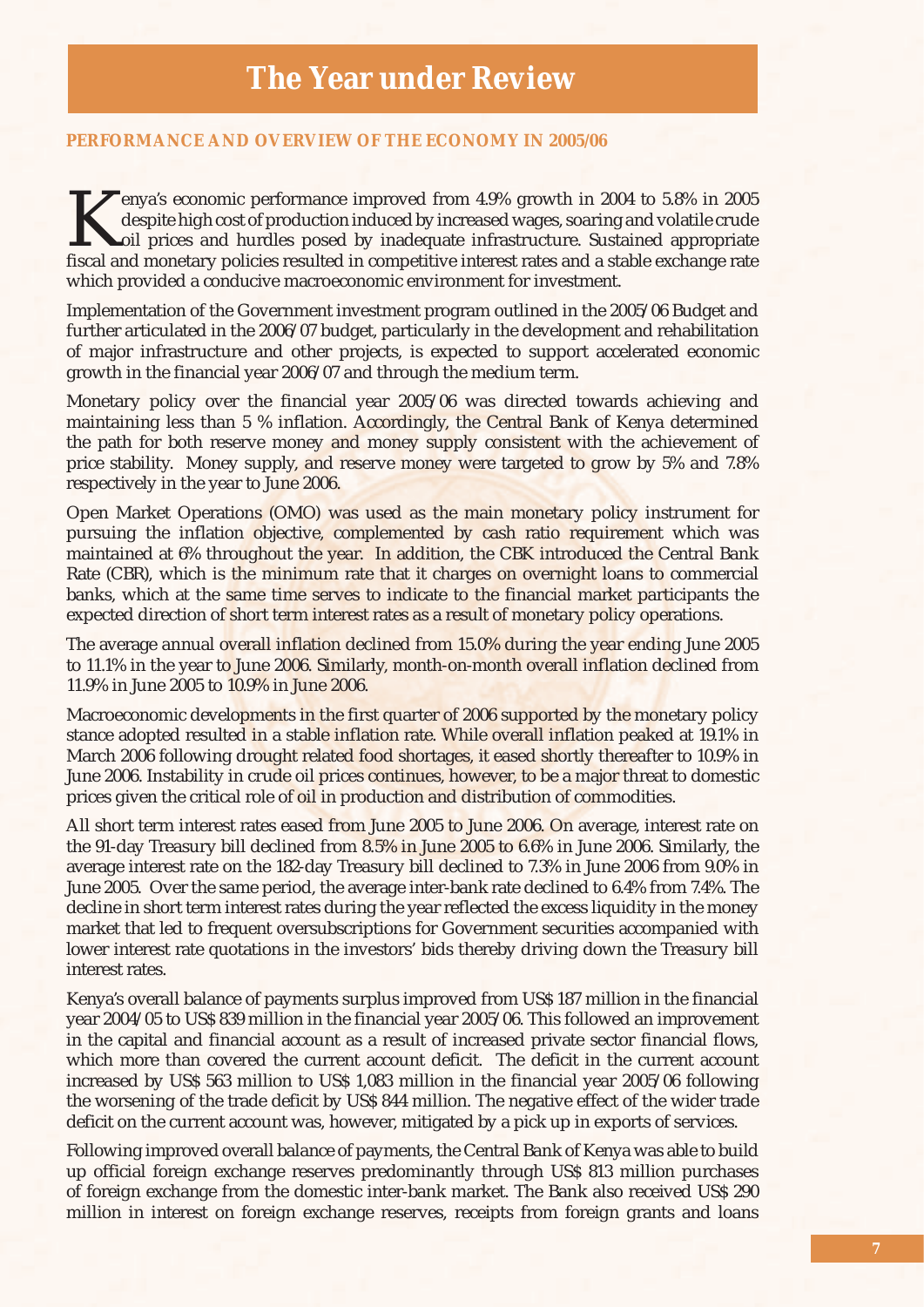in aid of Government projects. During the year, the bank spent US\$ 62 million on its own operations and paid out US\$ 316 million in order to meet external obligations on behalf of the Government. Gross official foreign exchange reserves therefore increased to US\$ 2,353 million, equivalent to 4.8 months of imports cover, at the end of June 2006 from US\$ 1,587 million at the end of June 2005.

The Kenya shilling strengthened against all major international and regional currencies between June 2005 and June 2006 with modest weakening of the shilling in June 2006. Against the US dollar, the Kenya shilling appreciated by 4.3% during the period. The strengthening of the shilling exchange rate over the review period reflected increased foreign exchange inflows from key exports and increased capital inflows resulting from stable and attractive domestic interest rates. In addition, disbursement of budgetary support by the Africa Development Bank, the European Union and improved investor confidence in the economy following continued engagement with the IMF under the PRGF supported arrangement also contributed to the strengthening of the shilling. Meanwhile, the strengthening of the Kenya shilling against the other major currencies reflected the weakening of these currencies in the international currency market.

The Government budgetary operations resulted in a widened deficit, both on commitment and cash basis, which reverses the trend of progressively narrowing deficits in the two preceding fiscal years. The Government budget deficit, on a commitment basis, amounted to 3.5% of GDP, an increase from 0.4 % of GDP in FY 2003/04 and a surplus of 0.1% in fiscal year 2004/05. On a cash basis, the fiscal operations resulted in a deficit of 2.4% of GDP, compared with a surplus of 0.1% of GDP in the fiscal year 2004/05 and a deficit of 0.3% in the fiscal year 2003/04.

The deterioration in the fiscal accounts in the fiscal year 2005/06 reflected a faster increase in Government expenditure than in revenue and grants. The faster growth in expenditure was mainly due to once off expenses relating to the constitutional review, drought and the referendum held in November 2005. There were also increases in expenditure on health and for improvement of terms of service for civil servants and teachers during the fiscal year. It is therefore expected that the performance will change in the fiscal year 2006/07 given the cost cutting measures implemented in the June 2006 budget. Among the notable cost cutting measures was the replacement of transport services for civil servants with commuter allowances and limiting to one the number of vehicles assigned to Ministers and Permanent Secretaries. These measures will culminate in the sale of excess Government vehicles in the course of the fiscal year 2006/07.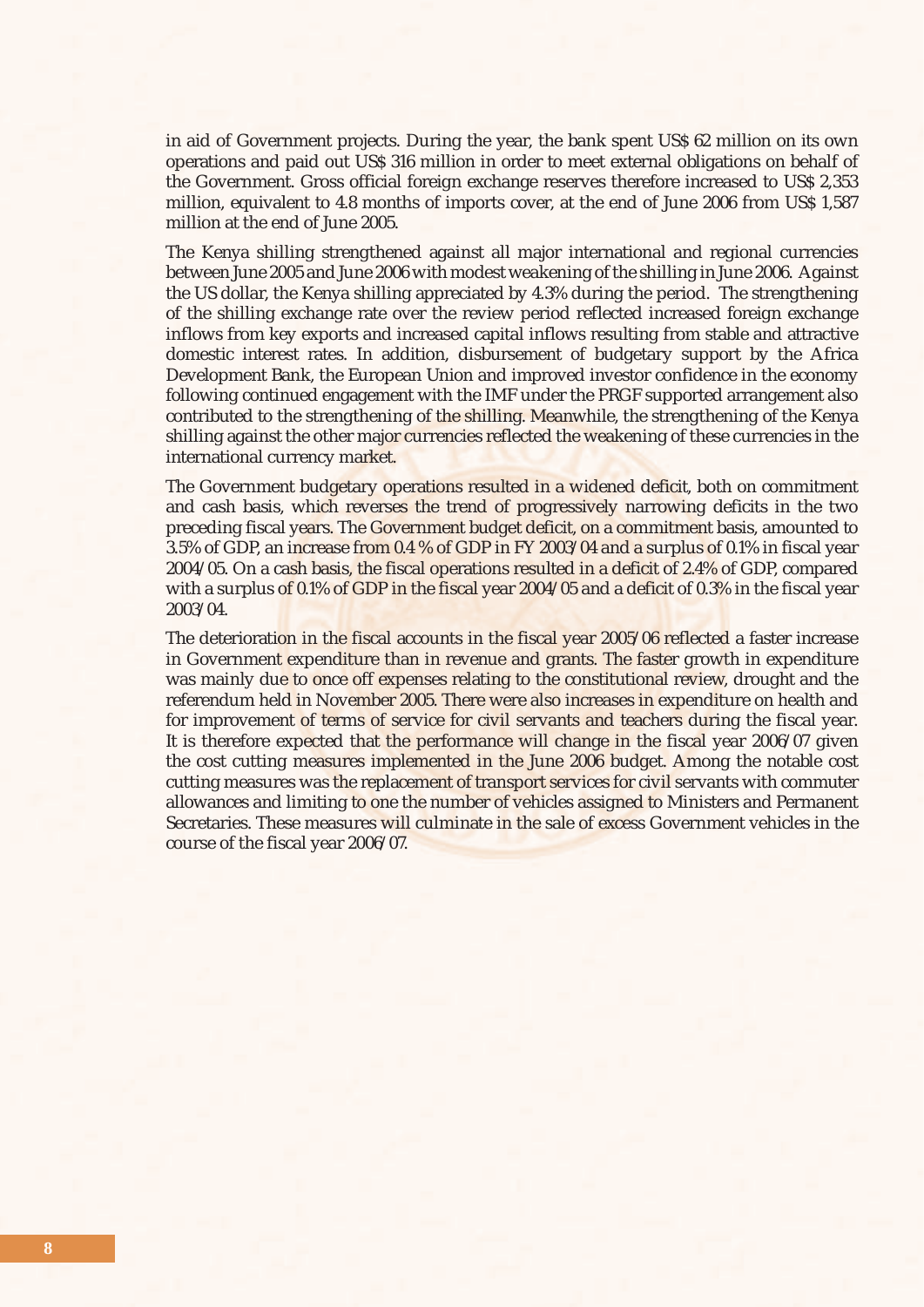### **BANKING SECTOR DEVELOPMENTS**

### **Overview**

The banking sector on an overall basis remained stable, mainly due to favourable macroeconomic conditions prevailing during the period. Non-performing loans and advances net of provisions maintained a downward trend while gross loans and advances increased leading to better asset quality ratios and improved profitability. The revised Prudential Guidelines that were issued to the sector in November 2005, became effective on 1st January 2006. Under, the revised guideline, banks are required to discount securities over a period of five years while at the same time maintaining higher provisions for non-performing accounts.

### **Structure of the Banking Sector**

The number of financial institutions declined from 47 in July 2005 to 45 in July 2006. The reduction of the institutions was as a result two mergers involving four institutions. The assets and liabilities of First American Bank Ltd and East Africa Building Society were acquired by Commercial Bank of Africa and EABS Bank respectively. The number of forex bureaus Increased from 89 to 95 over the same period. The increase in the number of forex bureaus was due to licensing of new forex bureaus in the period under review.

### **Structure of the Balance Sheet**

The balance sheet structure for the banking sector is as shown in Table 1 below. Due to improved economic environment, the banking sector total assets expanded by 14.5% or Kshs 88,200 million from Kshs 606,931 million as at June 2005 to Kshs 695,143 million as at June 2006. The assets growth was funded by increase in deposits, fresh capital injection and retained profits.

Loans and advances constituted 52% of the total assets while government securities were 21% of total assets. Investment in Government securities increased by 21% from Kshs 120,936 million to Kshs 146,309 million in June 2006.

#### **Table 1:**

| <b>Balance Sheet (Kshs Millions)</b>            |               |               |          |
|-------------------------------------------------|---------------|---------------|----------|
| <b>Assets</b>                                   | <b>Jun-06</b> | <b>Jun-05</b> | % Change |
| Cash                                            | 11,346        | 9,612         | 18.0     |
| <b>Balances from CBK</b>                        | 56,147        | 28,356        | 98.0     |
| <b>Placements</b>                               | 50,361        | 17,070        | 195.0    |
| Govt. securities                                | 146,309       | 120,936       | 21.0     |
| Other investments                               | 7,697         | 4,517         | 70.4     |
| Loans & advances (Net)                          | 362,031       | 317,951       | 13.9     |
| Foreign assets                                  | 4,437         | 49,631        | $-91.1$  |
| Other assets                                    | 56,815        | 58,858        | $-3.5$   |
| <b>Total assets</b>                             | 695,143       | 606,931       | 14.5     |
| <b>Liabilities and shareholders funds</b>       |               |               |          |
| <b>Deposits</b>                                 | 573,459       | 488,004       | 17.5     |
| Foreign liabilities                             | 2,542         | 3,138         | $-19.0$  |
| Other liabilities                               | 32,216        | 42,419        | $-24.1$  |
| Capital & reserves                              | 86,926        | 73,370        | 18.5     |
| <b>Total liabilities and shareholders funds</b> | 695,143       | 606,931       | 14.5     |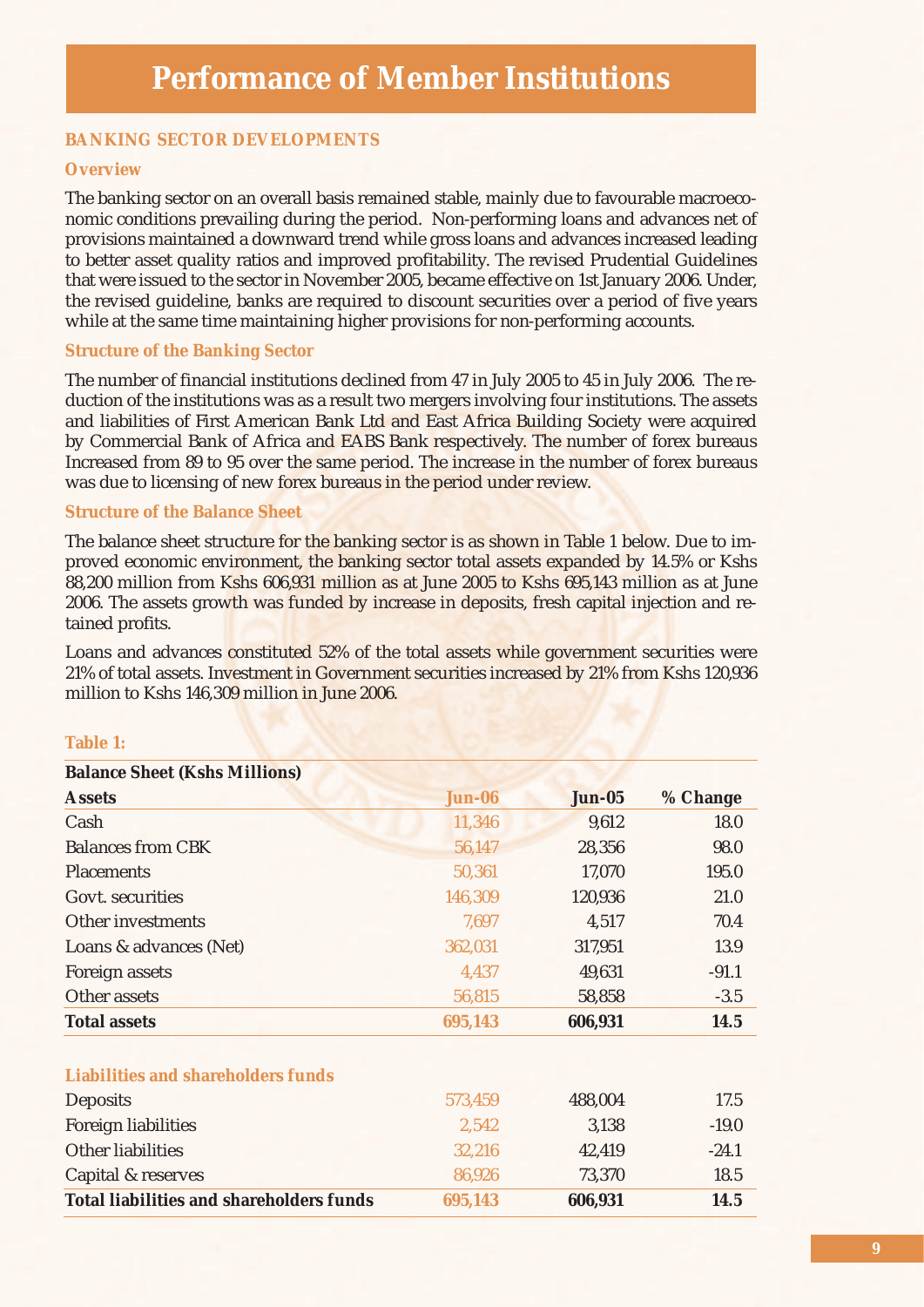### **NON–PERFORMING LOANS**

The stock of non-performing loans stood at Kshs 104,900 million or 23.6% of gross loans, having declined from Kshs 109,600 million as at the end of June 2005. The reduction in the level of non-performing loans is attributed to recoveries and write-offs. However, the level of non performing loans net of loan loss provisions stood at Kshs 26,400 million and accounted for 5.9% of gross loans. Consequently, asset quality which is measured by the ratio of net nonperforming loans to gross loans improved from 8.4% to 5.9%.

#### **DEPOSIT LIABILITIES**

Deposit liabilities including accrued interest increased by 23.4% to Ksh 573,459 million as at the end of June 2006 from Kshs 487,567 million in June 2005. Local currency denominated deposits expanded by 34.0% from Kshs 382,859 million to Kshs 512,220 million in June 2006, while foreign currency denominated deposits declined from Kshs 81,708 million to Kshs 61,239 million over the same period. This overall increase in the deposit base was attributed to external donor inflows, remittances from Kenyans living abroad and earnings from tourism and exports. As shown in Table 2 demand deposits accounted for 51.7% of total deposits followed by Time and Savings deposits at 29.7% and 18.6% respectively.

| <b>Composition of Deposits (Kshs Millions)</b> |               |               |                      |          |  |  |  |
|------------------------------------------------|---------------|---------------|----------------------|----------|--|--|--|
|                                                | <b>Jun-06</b> | <b>Jun-05</b> | <b>Share in 2006</b> | % Change |  |  |  |
| <b>Type of Deposits</b>                        |               |               |                      |          |  |  |  |
| <b>Demand deposits</b>                         | 296,385       | 247,660       | 51.7                 | 19.7     |  |  |  |
| Kenya shillings                                | 236,943       | 190,440       | 41.3                 | 24.4     |  |  |  |
| Foreign currency                               | 59,442        | 57,220        | 10.4                 | 3.9      |  |  |  |
| <b>Time deposits</b>                           | 170,540       | 143,780       | 29.7                 | 18.6     |  |  |  |
| Kenya shillings                                | 169,417       | 119,780       | 29.5                 | 41.4     |  |  |  |
| Foreign currency                               | 1,123         | 24,000        | 0.02                 | $-95.3$  |  |  |  |
| <b>Savings deposits</b>                        | 106,534       | 73,125        | 18.6                 | 45.7     |  |  |  |
| Kenya shillings                                | 105,860       | 72,639        | 18.6                 | 45.7     |  |  |  |
| Foreign currency                               | 674           | 488           | 0.1                  | 38.1     |  |  |  |
| <b>Total</b>                                   | 573,459       | 487,567       | 100.0                | 23.4     |  |  |  |

#### **Table 2:**

#### **CAPITAL AND RESERVES**

Capital and reserves of the banking sector increased by 18.5% to Kshs 86,926 million from Kshs 73,370 million. The increase in capital and reserves in the sector was a result of fresh capital injection by some institutions and retention of profits. Capital adequacy in the sector, as measured by the ratio of total capital to total risk weighted assets increased to 16.7% from 16.1% in 2005.

### **PROFITABILITY**

As a result of favourable economic and financial condition of individual institutions, gross un-audited profit before tax of the banking system increased by 39.7% to Kshs 12,570 million in 2006 from Kshs 8,999 million in 2005. The increase in profits reflected increase in interest income on advances which rose by 18.1% to Kshs 22,200 million in June 2006 from Kshs 18,800 million in June 2005.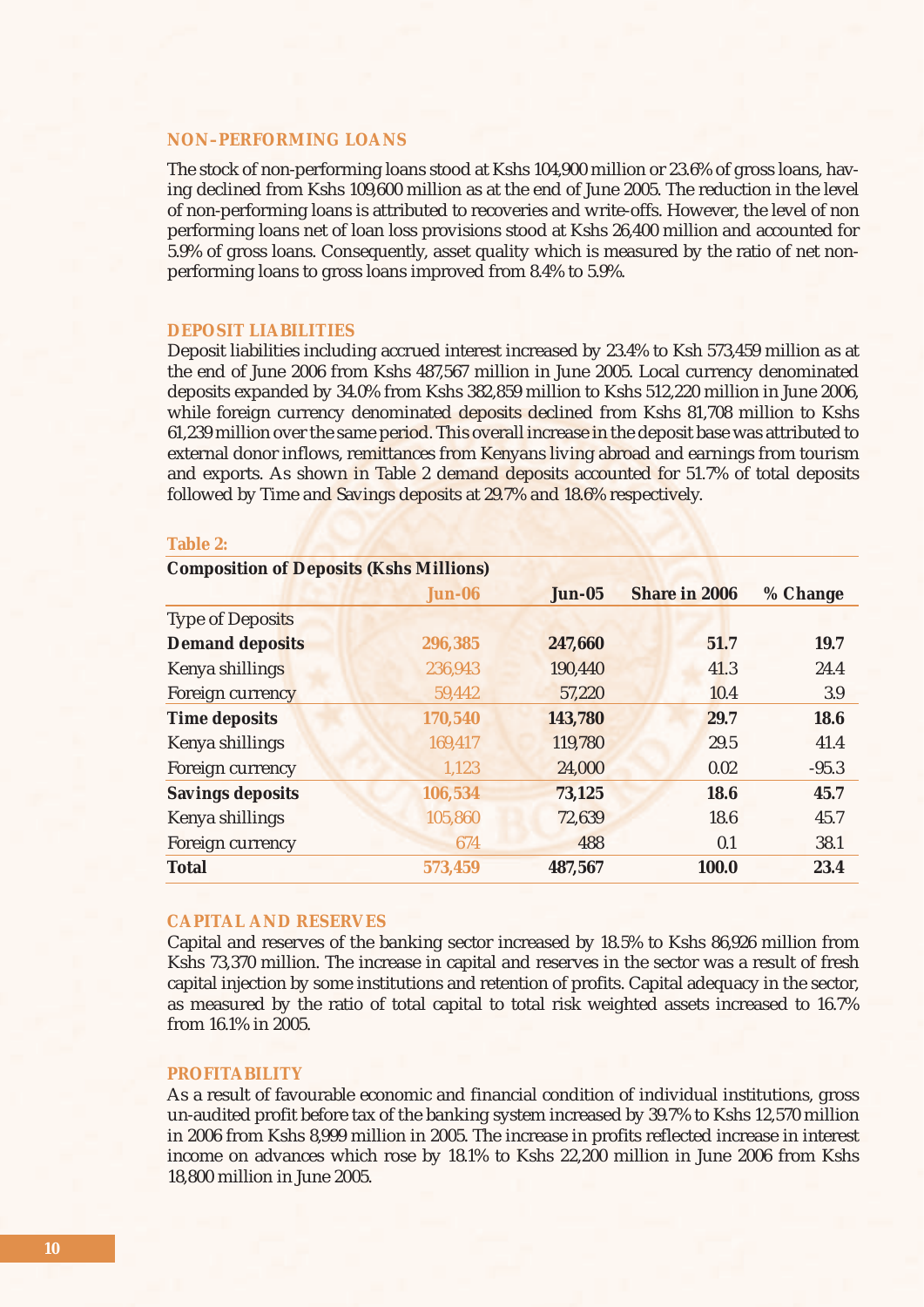### **Table 3:**

| <b>Banking Sector Profits (Kshs Millions)</b> |               |               |          |
|-----------------------------------------------|---------------|---------------|----------|
|                                               | <b>Jun-06</b> | <b>Jun-05</b> | % Change |
| Total income                                  | 44,983        | 36,936        | 21.8%    |
| <b>Expenses before provisions</b>             | 28,698        | 24,551        | 16.9%    |
| Profit before provisions                      | 16,285        | 12,385        | 31.5%    |
| Provisions for bad debts                      | 3,715         | 3,386         | 9.7%     |
| Profit before tax                             | 12,570        | 8,999         | 39.7%    |

### **OUTLOOK FOR THE BANKING SECTOR**

The banking sector has become highly competitive and as a result, banks have undertaken extensive re-branding and re-packaging of their services and products to satisfy the needs of the customers and retain their market shares. An increasing number of institutions are offering e-banking services for both residents and non–residents. The Central Bank will therefore continue to strengthen supervisory practices and methodology in order to enhance stability and soundness of the banking sector. In the year under review, Central Bank issued revised Prudential and Risk Management Guidelines aimed at enhancing corporate governance, provisioning levels and risk management in the sector.

In the long run, the success and soundness of the financial institutions and the entire sector will depend on the achievement of operational efficiency through the application of prudential practices, good corporate governance and robust risk management frameworks.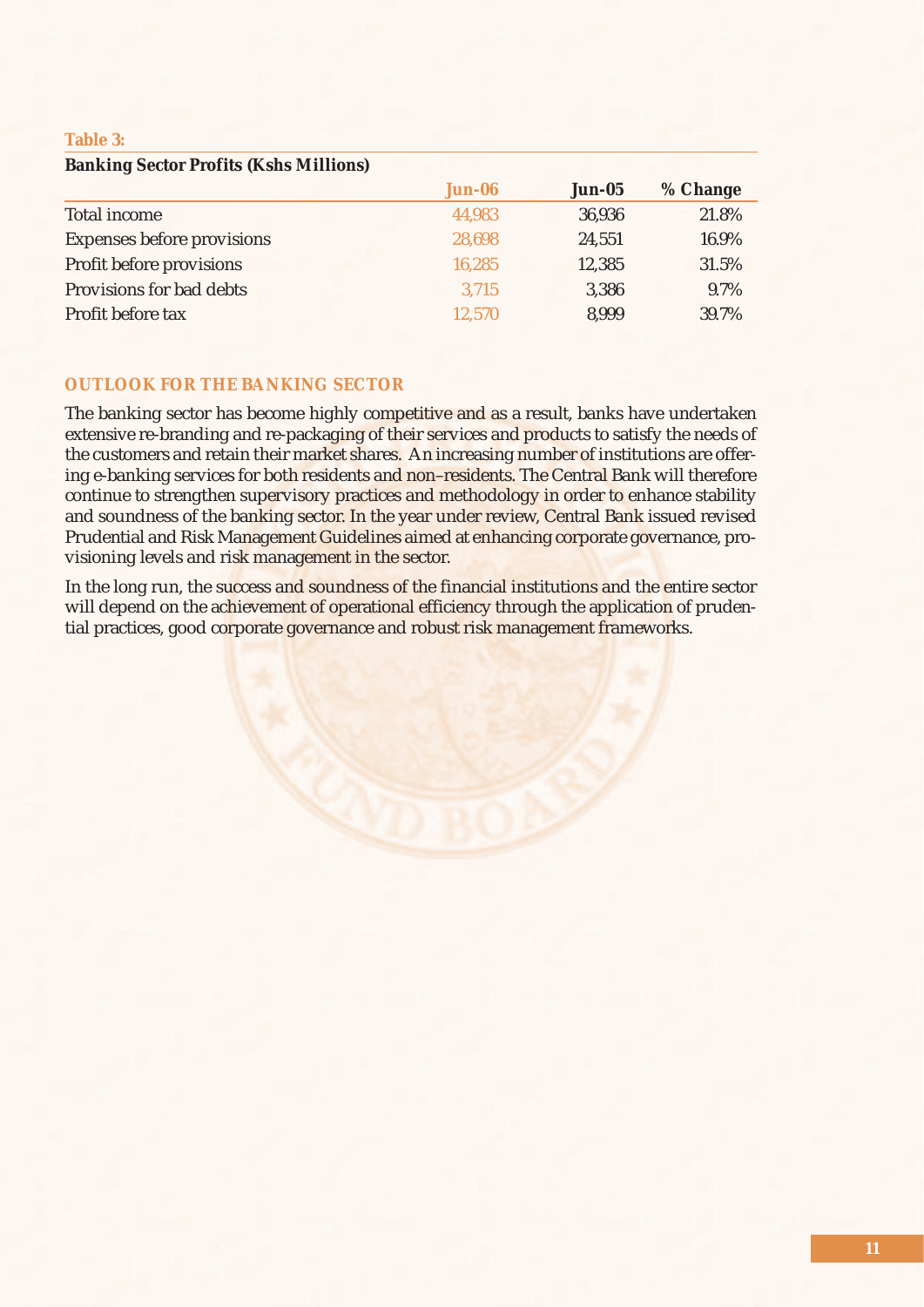#### **FUND MEMBERSHIP**

At the end of the financial year, the total number of member institutions comprised 41 commercial banks 1 non-bank financial institution, 2 mortgage finance companies and 1 building society.

During the year, First American Bank of Kenya Limited was absorbed by Commercial Bank of Africa (K) Limited while East African Building Society and Akiba Bank Limited merged to form EABS Bank Limited. Charterhouse Bank Limited currently under statutory management continues to be a member of the fund.

### **FINANCIAL PERFORMANCE**

The Fund's net income increased by 47.8% to Kshs 1,800 million compared with Kshs 1,218 million recorded in the last financial year. Interest earned on Government Securities increased by 42.9% from Kshs 811 million to Kshs 1,159 million during the financial year under review. Assessed premium increased by 13.2% from Kshs 615 million to Kshs 696 million during the financial year due to increased deposit base of the member institutions.

Total net assets increased by 14.3% to Kshs 13,855 million from Kshs 12,123 million in the last financial year. The increase was mainly due to re investment of the surplus in government securities which also increased by 14.2% to Kshs 13,816 million from Kshs 12,091 million in the last financial year. The Fund balance grew by 15% to Kshs 13,808 million from Kshs 12,009 million recorded the previous year. Highlights on the trend in some selected financial indicators are summarised in Table 4 below:

| <b>Selected Financial Indicators (Kshs Millions)</b> |       |       |       |       |       |        |        |        |
|------------------------------------------------------|-------|-------|-------|-------|-------|--------|--------|--------|
| <b>Year</b>                                          | 1999  | 2000  | 2001  | 2002  | 2003  | 2004   | 2005   | 2006   |
|                                                      |       |       |       |       |       |        |        |        |
| Assessment                                           | 399   | 445   | 465   | 486   | 497   | 544    | 615    | 696    |
| Int. on T/Bills                                      | 737   | 831   | 499   | 387   | 165   | 63     | 235    | 479    |
| Int. on T/Bonds                                      | 25    | 11    | 293   | 538   | 709   | 608    | 576    | 680    |
| <b>Surplus</b>                                       | 199   | 1,333 | 943   | 1,195 | 1.297 | 1.478  | 1.218  | 1,800  |
| <b>Net Assets</b>                                    | 4,707 | 5,995 | 6,915 | 8,108 | 9,407 | 10,885 | 12,009 | 13,809 |

### **Table 4:**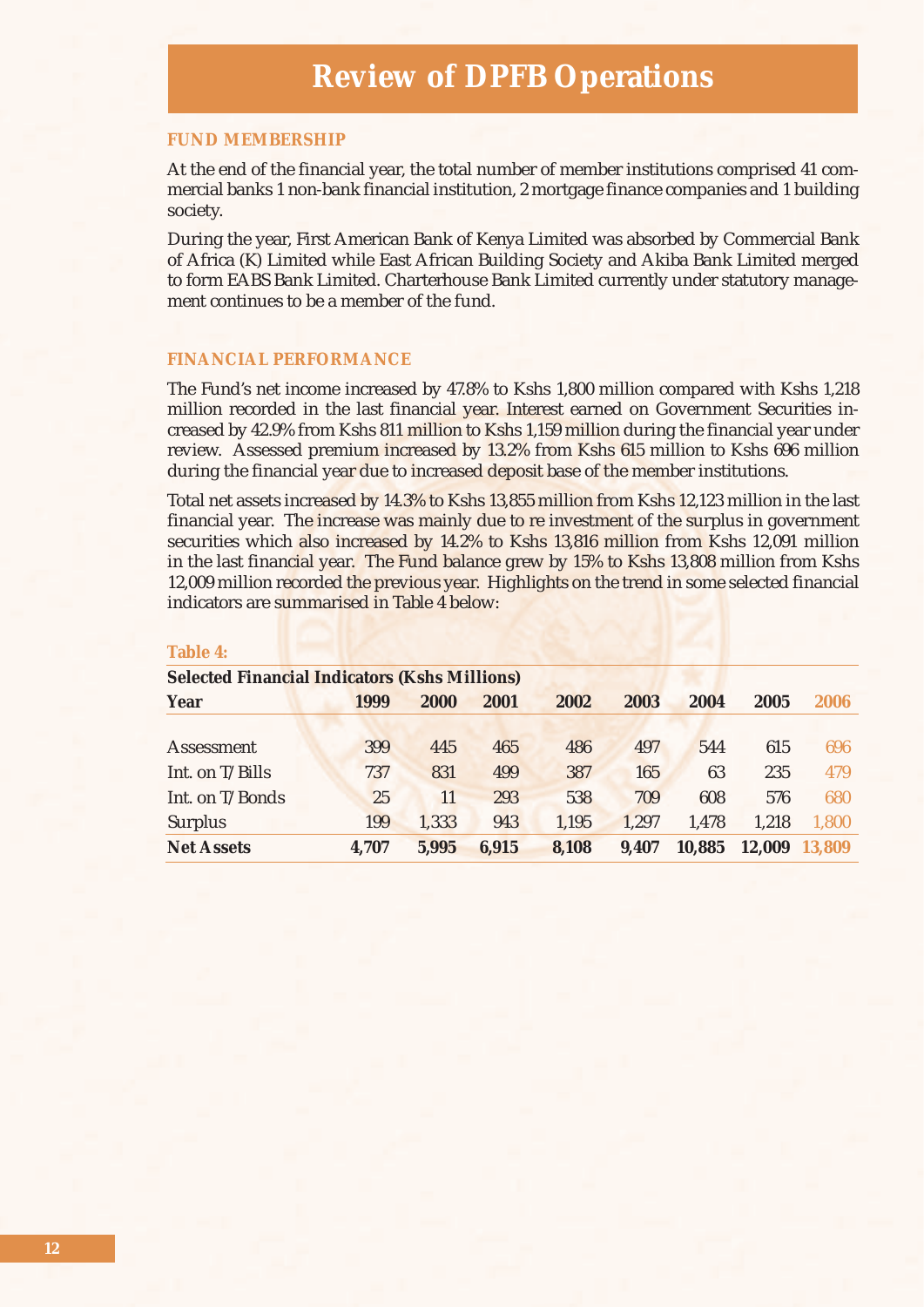### **PAYMENT OF PROTECTED DEPOSITS**

Total protected deposit payments made by the 24 institutions in liquidation as at June 30, 2006 amounted to Kshs 1,107 million compared with Kshs 1,034 million as at June 30,2005. The increase totalling Kshs 73 million is accounted for by the payment of protected deposits by Daima Bank Ltd which came into liquidation in June 2005.

Except for three, all the institutions have settled 50% or more of the protected deposits. The three which have not achieved this level are Trust Bank Ltd., Prudential Building Society Ltd. and Euro Bank Ltd. which came into liquidation between the years 2001 and 2005. Daima Bank Ltd. which was the latest entrant has paid over 78% of its protected deposits. Cumulative average settlement by the 24 institutions in liquidation has increased slightly to 72% of the total exposure compared to 68% during the same period last year.

This performance has been rated as very high considering that the unpaid portion relates to those claimants who have not filed claims. However, it is unlikely for this percentage to grow much further since a limitation period for which such claims can be settled has already elapsed for most of the institutions with the exception of three, which include Trust Bank Ltd. where the limitation period had to be extended owing to certain factors. Details of payment of protected deposits by each institution are shown on Table 5 and Graph 1 below:

### **Table 5:**

### **Protected Deposits Paid As At 30th June 2006 (Kshs Millions)**

|                | <b>Name of Institution</b>        | <b>Liquidation</b><br><b>Date</b> | <b>Total</b><br><b>Deposits as</b><br>at<br><b>Liquidation</b> | <b>Total</b><br><b>Protected</b><br><b>Deposits</b> | <b>Protected</b><br><b>Deposits</b><br>paid as at<br>30.06.2005 | <b>Protected</b><br><b>Deposits</b><br>paid<br>as at<br>30.06.2006 | $%$ of<br><b>Protected</b><br><b>Deposits</b><br>paid<br>as at<br>30.06.2006 |
|----------------|-----------------------------------|-----------------------------------|----------------------------------------------------------------|-----------------------------------------------------|-----------------------------------------------------------------|--------------------------------------------------------------------|------------------------------------------------------------------------------|
| 1.             | Inter-Africa C. & Fin. Ltd.       | 31 Jan. 1993                      | 138                                                            | $\overline{4}$                                      | $\overline{2}$                                                  | $\overline{2}$                                                     | 50.00                                                                        |
| 2.             | <b>International Finance Ltd.</b> | <b>16 April 1993</b>              | 168                                                            | $\overline{2}$                                      | $\mathbf{1}$                                                    | 1                                                                  | 50.00                                                                        |
| 3.             | Central Finance Ltd.              | 19 May 1993                       | 111                                                            | 15                                                  | 12                                                              | 12                                                                 | 80.00                                                                        |
| 4.             | Postbank Credit Ltd.              | 20 May 1993 *                     | 3,834                                                          | 50                                                  | 30                                                              | 30                                                                 | 60.00                                                                        |
| 5 <sub>1</sub> | <b>Trade Bank Ltd</b>             | 18 Aug 1993 **                    | 4,181                                                          | 280                                                 | 243                                                             | 243                                                                | 86.78                                                                        |
| 6.             | Trade Finance Ltd.                | 18 Aug 1993                       | 203                                                            | 8                                                   | 6                                                               | $\boldsymbol{6}$                                                   | 75.00                                                                        |
| 7.             | Middle Africa Fin.                | 20 Aug 1993                       | 236                                                            | 17                                                  | 13                                                              | 13                                                                 | 76.50                                                                        |
| 8.             | Diners Finance Ltd.               | 20 Aug 1993                       | 700                                                            | 142                                                 | 95                                                              | 95                                                                 | 66.90                                                                        |
| 9.             | Nairobi Finance Ltd.              | 20 Aug 1993                       | 188                                                            | 5                                                   | 4                                                               | 4                                                                  | 80.00                                                                        |
|                | 10. Allied Credit Ltd.            | 20 Aug 1993                       | 81                                                             | 14                                                  | 8                                                               | 8                                                                  | 57.15                                                                        |
|                | 11. Pan-African Bank Ltd.         | 18 Aug 1994***                    | 2,421                                                          | 107                                                 | 90                                                              | 90                                                                 | 84.10                                                                        |
|                | 12. Pan-African C.& Fin           | 18 Aug 1994                       | 445                                                            | 8                                                   | $6\phantom{1}6$                                                 | $\boldsymbol{6}$                                                   | 75.00                                                                        |
|                | 13. Thabiti Finance Ltd.          | 19 Dec 1994                       | 850                                                            | 54                                                  | 33                                                              | 33                                                                 | 61.10                                                                        |
|                | 14. Meridien Biao Bank Ltd.       | 15 Apr 1996                       | 805                                                            | 47                                                  | 38                                                              | 38                                                                 | 80.85                                                                        |
|                | 15. Heritage Bank Ltd.            | 13 Sep 1996                       | 376                                                            | 10                                                  | 7.4                                                             | 7.4                                                                | 74.00                                                                        |
|                | 16. Kenya Finance Bank Ltd.       | 29 Oct 1996                       | 1,782                                                          | 386                                                 | 323                                                             | 323                                                                | 83.68                                                                        |
|                | 17. Ari Bank Corporation Ltd.     | 05 Dec 1997                       | 286                                                            | 11                                                  | 6                                                               | 6                                                                  | 54.50                                                                        |
|                | 18. Prudential Bank Ltd.          | 05 May 2000                       | 600                                                            | 16                                                  | 12                                                              | 12                                                                 | 75.00                                                                        |
|                | 19. Reliance Bank Ltd.            | 12 Sept 2000                      | 969                                                            | 90                                                  | 50                                                              | 50                                                                 | 55.55                                                                        |
|                | 20. Fortune Finance Ltd.          | 14 Sept 2000                      | 320                                                            | 33                                                  | 23                                                              | 23                                                                 | 69.70                                                                        |
|                | 21. Trust Bank Ltd.               | 15 Aug 2001                       | 154                                                            | 111                                                 | 21                                                              | 21                                                                 | 18.90                                                                        |
|                | 22. Euro Bank Ltd.                | 21 Feb 2003                       | 2,040                                                          | 19                                                  | 8                                                               | 8                                                                  | 42.10                                                                        |
|                | 23. Prudential Building Society   | 18 Jan 2005                       | 2,025                                                          | 8                                                   | 3                                                               | 3                                                                  | 37.50                                                                        |
|                | 24. Daima Bank Ltd.               | 13 Jun 2005                       | 669                                                            | 93                                                  |                                                                 | 73                                                                 | 78.50                                                                        |
|                | <b>TOTAL</b>                      |                                   | 23,582                                                         | 1,530                                               | 1,034.40                                                        | 1,107.40                                                           | 72.37                                                                        |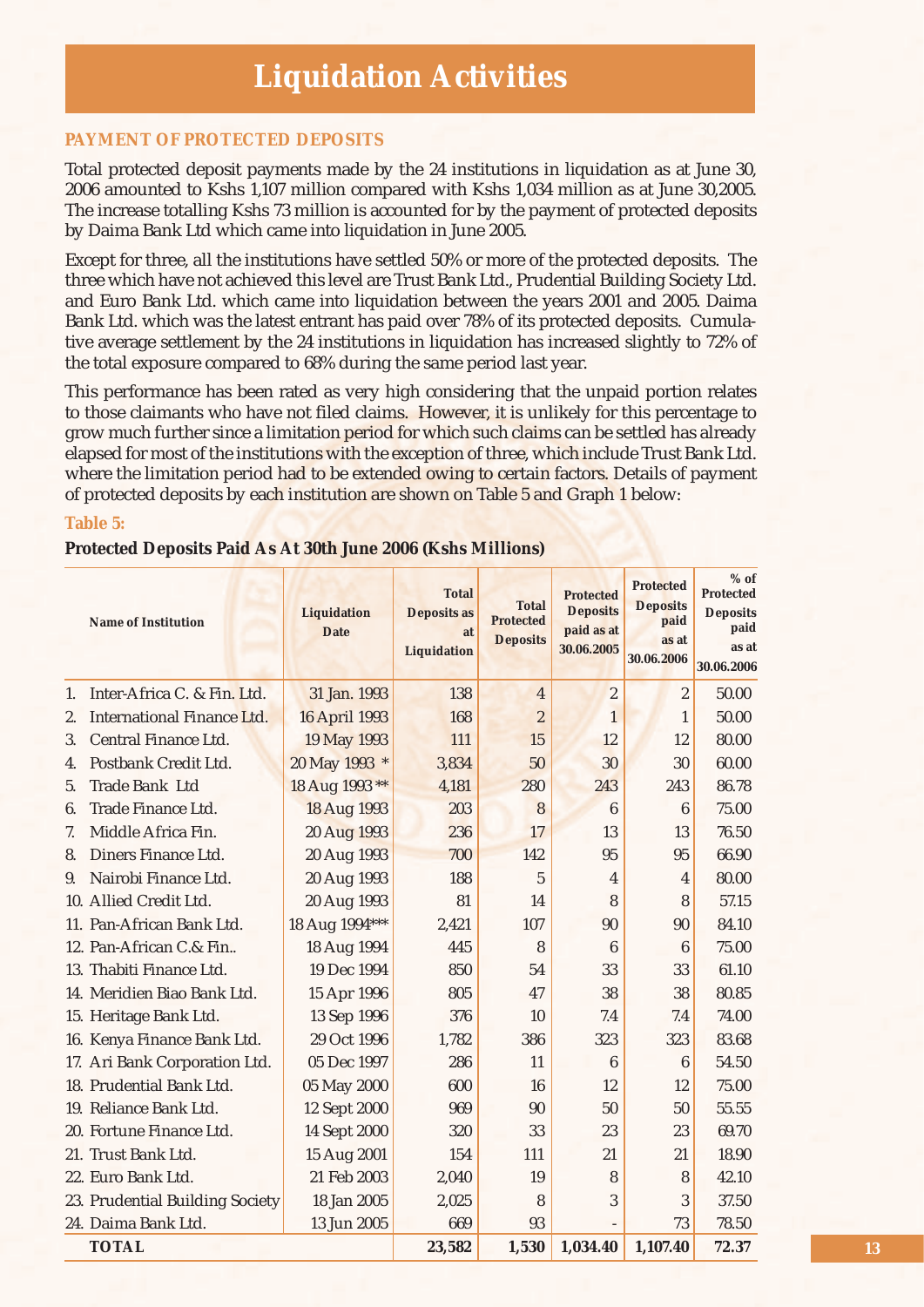- \* Total figure shown includes CBK Balance of Kshs 1,433m<br>\*\* Total figure shown includes CBK balance of Kshs 3,414
- Total figure shown includes CBK balance of Kshs 2,414m and DPFB balance of Kshs 659m
- Total figure shown includes investor's funds of Kshs 1,800m

#### **Graph 1**



#### **DEBT RECOVERY/SALE OF ASSETS**

Cumulatively the 24 institutions had collected Kshs 4,913 million from collection of loans/ realization of assets by the end of 30th June, 2006 representing a slight increase of 3% against the total realization of Kshs 4,774 million achieved by the end of 30th June, 2005.

Total loans realized represents about 12% of the total loan amount outstanding as at liquidation which was Kshs 41,111 million.

During the year under review only 11 institutions made reasonable recoveries. The institutions which failed to make recoveries comprise a majority of those placed under liquidation between 1993 and 1997, with the exception of Post-bank Credit Ltd, Pan African Bank Ltd., Pan African Credit & Finance Ltd and Kenya Finance Bank Ltd. The main reasons for this down turn in loan receipts were lack of realizable securities, delay in determination of cases in court and inability to execute judgements. Due to these factors, loan receipts for the financial year dropped substantially from over Kshs 200 million in the last financial year to Kshs 133 million.

Table 6 below shows the performance by all institutions where only seven institutions recovered 20% or more of the outstanding debt at liquidation while seventeen institutions achieved less than 20% recoveries.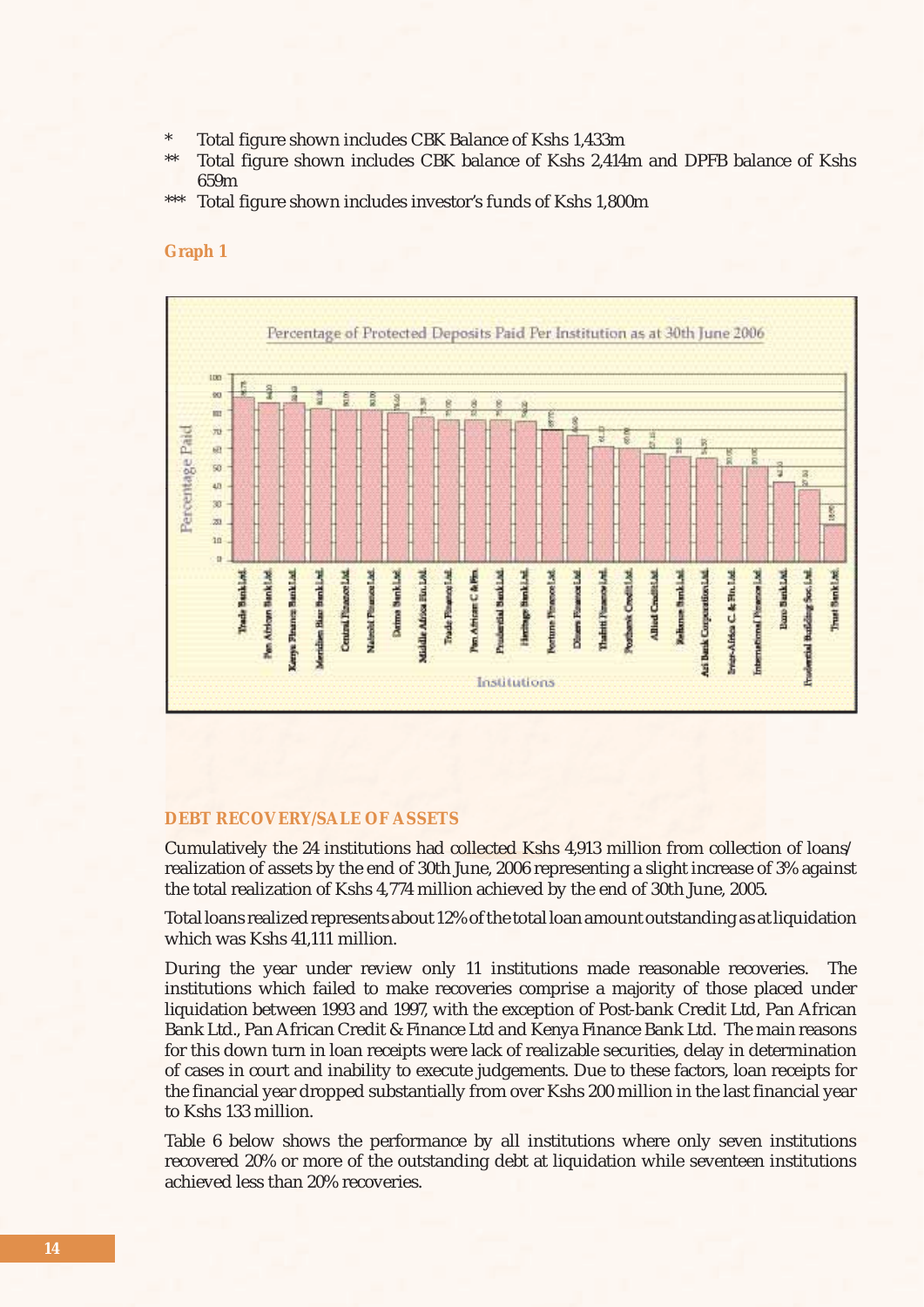### **Table 6**

**Debt Recovery/Sale of Assets as At 30.06.2006 (Kshs Millions)**

| <b>Name of Institution</b>              | Liquidation<br><b>Date</b> | <b>Total Loans as</b><br>at Liquidation<br>Date | <b>Total Loans</b><br><b>Recovered</b><br>as at<br><b>June 2005</b> | <b>Total Loans</b><br><b>Recovered</b><br>as at<br><b>June 2006</b> | <b>Recoveries</b><br>in<br>2004/2005 | <b>Recoveries</b><br>in<br>2005/2006 | $%$ of<br>Original<br><b>Debt</b><br><b>Recovered</b> |
|-----------------------------------------|----------------------------|-------------------------------------------------|---------------------------------------------------------------------|---------------------------------------------------------------------|--------------------------------------|--------------------------------------|-------------------------------------------------------|
| Inter-Africa C. & Fin. Ltd.<br>1.       | 31 Jan 1993                | 155                                             | 35.70                                                               | 35.70                                                               | 0.00                                 | 0.00                                 | 23.03                                                 |
| <b>International Finance Ltd.</b><br>2. | 16 Apr 1993                | 176                                             | 5.20                                                                | 5.20                                                                | 0.00                                 | 0.00                                 | 2.96                                                  |
| Central Finance Ltd.<br>3.              | 19 May 1993                | 111                                             | 106.07                                                              | 106.07                                                              | 0.00                                 | 0.00                                 | 95.55                                                 |
| Postbank Credit Ltd.<br>4.              | 20 May 1993                | 3,605                                           | 1,853.75                                                            | 1,879.85                                                            | 78.30                                | 26.1                                 | 52.15                                                 |
| Trade Bank Ltd.<br>5 <sub>1</sub>       | 18 Aug 1993                | 3,955                                           | 745.04                                                              | 746.17                                                              | 1.19                                 | 1.13                                 | 18.87                                                 |
| Trade Finance Ltd.<br>6.                | 18 Aug 1993                | 105                                             | 94.66                                                               | 94.66                                                               | 0.00                                 | 0.00                                 | 90.15                                                 |
| Middle Africa Finance Ltd.<br>7.        | 20 Aug 1993                | 656                                             | 53.85                                                               | 55.75                                                               | 0.00                                 | 1.90                                 | 8.50                                                  |
| Diners Finance Ltd.<br>8.               | 20 Aug 1993                | 358                                             | 116.13                                                              | 116.13                                                              | 0.00                                 | 0.00                                 | 32.44                                                 |
| Nairobi Finance Ltd.<br>9.              | 20 Aug 1993                | 997                                             | 63.80                                                               | 63.80                                                               | 0.00                                 | 0.00                                 | 6.40                                                  |
| 10. Allied Credit Ltd.                  | 20 Aug 1993                | 111                                             | 4.40                                                                | 4.40                                                                | 0.00                                 | 0.00                                 | 3.96                                                  |
| 11. Pan African Bank                    | 18 Aug 1994                | 1,433                                           | 275.73                                                              | 277.86                                                              | 5.96                                 | 2.13                                 | 19.4                                                  |
| 12. Pan-African C & Fin. Ltd.           | 18 Aug 1994                | 445                                             | 109.69                                                              | 126.50                                                              | 5.24                                 | 16.42                                | 28.43                                                 |
| 13. Thabiti Finance Ltd.                | 19 Dec 1994                | 1,217                                           | 101.46                                                              | 101.79                                                              | 1.38                                 | .33                                  | 8.36                                                  |
| 14. Meridien Biao Bank Ltd.             | 15 Apr 1996                | 224                                             | 74.25                                                               | 74.35                                                               | 0.10                                 | .09                                  | 33.18                                                 |
| 15. Heritage Bank Ltd.                  | <b>13 Sept 1996</b>        | 458                                             | 49.43                                                               | 50.03                                                               | 1.10                                 | 0.60                                 | 10.93                                                 |
| 16. Kenya Finance                       | 29 Oct 1996                | 2,329                                           | 399.01                                                              | 406.14                                                              | 10.34                                | 7.13                                 | 17.44                                                 |
| 17. Ari Bank Corporation Ltd            | 05 Dec 1997                | 453                                             | 24.74                                                               | 24.74                                                               | 0.00                                 | 0.00                                 | 5.46                                                  |
| 18. Prudential Bank Ltd.                | 05 May 2000                | 633                                             | 58.69                                                               | 60.32                                                               | 0.90                                 | 1.63                                 | 9.53                                                  |
| 19. Reliance Bank Ltd.                  | 12 Sept 2000               | 1,591                                           | 128.52                                                              | 129.14                                                              | 6.40                                 | 0.62                                 | 8.12                                                  |
| 20. Fortune Finance Ltd.                | <b>14 Sept 2000</b>        | 345                                             | 34.43                                                               | 34.43                                                               | 0.00                                 | 0.00                                 | 9.98                                                  |
| 21. Trust Bank Ltd.                     | 15 Aug 2001                | 13,808                                          | 393.17                                                              | 433.12                                                              | 84.37                                | 40.12                                | 3.14                                                  |
| 22. Euro Bank                           | 21 Feb 2003                | 3,861                                           | 44.24                                                               | 57.98                                                               | 5.19                                 | 8.74                                 | 1.50                                                  |
| 23. Prudential Build. Soc. L            | 18 Jan 2005                | 3,283                                           | 2.26                                                                | 7.52                                                                | $0.00 -$                             | 5.26                                 | 0.23                                                  |
| 24 Daima Bank Ltd.                      | 13 Jun 2005                | 802                                             | 0.00                                                                | 21.00                                                               | 1.00                                 | 21.00                                | 2.62                                                  |
| <b>TOTAL</b>                            |                            | 41,111.00                                       | 4,774.22                                                            | 4,912.65                                                            | 201.47                               | 133.20                               | 11.94                                                 |

### **PAYMENT OF DIVIDENDS**

During the year under review three institutions paid dividends totalling Kshs 81 million with Daima Bank Ltd. accounting for the lion's share of Kshs 77 million or 95%. Prudential Building Society Ltd. and Trust Bank Ltd. paid Kshs 3.83 million and Kshs 0.15 million, respectively.

The cumulative dividends so far paid by all the 24 institutions since their respective dates of liquidation amounted to Kshs 4,106 million as at 30th June, 2006. This represented a slight increase of 2% from Kshs 4,022 million as at the 30th June, 2005.

Postbank Credit Ltd. has declared the highest dividends of Kshs 1,285 million since liquidation representing 31% of the total dividends paid. Postbank Credit Ltd. together with Trade Bank Ltd. which paid Kshs 596 million and Pan African Bank Ltd which has paid Kshs 494 million account for about 58% of the total dividends paid.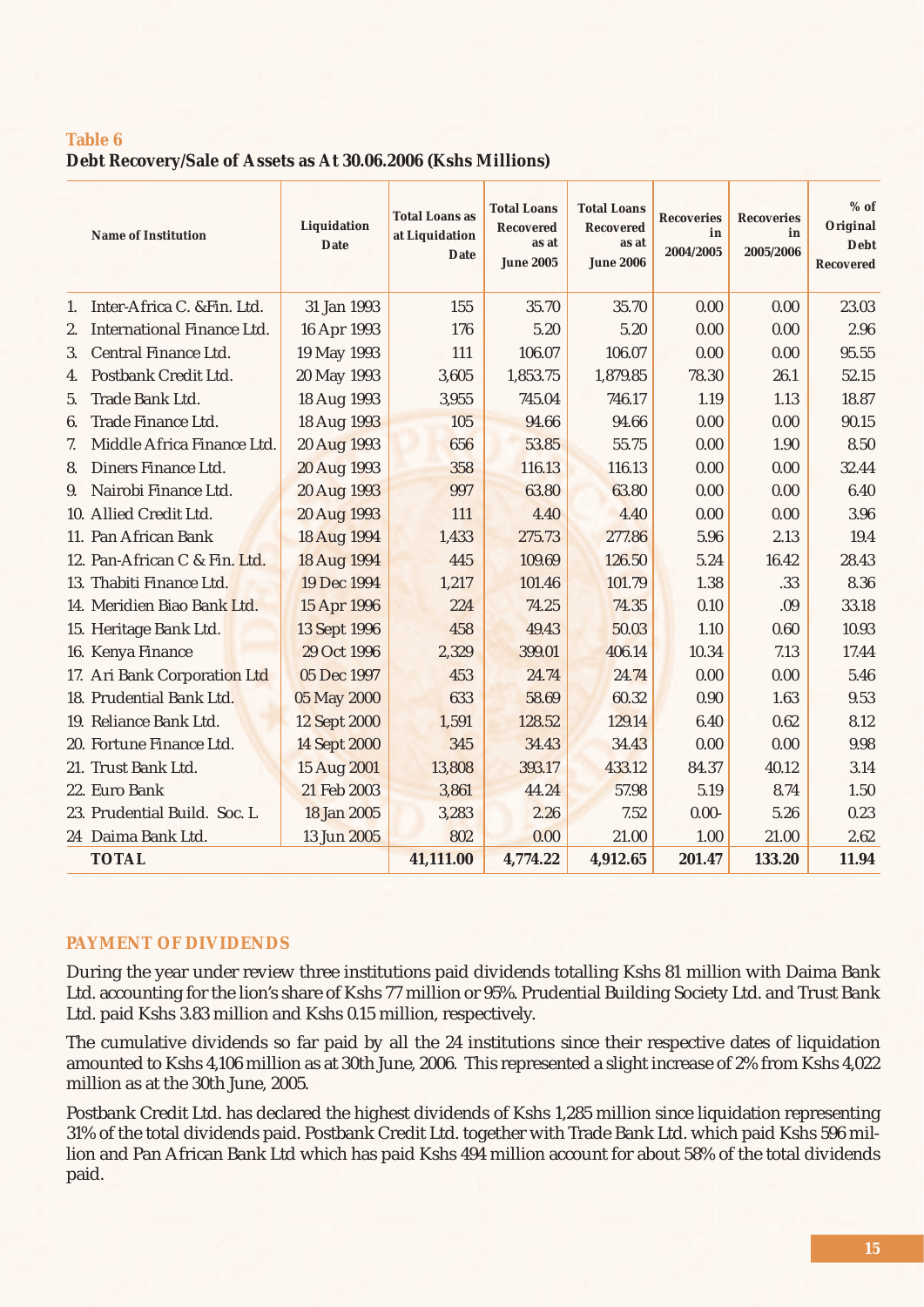Table 7 below shows dividends payments by individual institutions:-

|         | <b>Name of Institution</b>        | Liquidation<br><b>Date</b> | <b>Total</b><br><b>Unprotected</b><br><b>Deposits at</b><br>Liquidation |        |          |          | <b>Dividends</b><br>paid as at<br>30.06.2005 | <b>Dividends</b><br>paid as at<br>30.06.2006 | <b>Dividends</b><br>paid<br>in<br>2004/2005 | <b>Dividends</b><br>paid in<br>2005/2006 |
|---------|-----------------------------------|----------------------------|-------------------------------------------------------------------------|--------|----------|----------|----------------------------------------------|----------------------------------------------|---------------------------------------------|------------------------------------------|
| 1.      | Inter-Africa C. & Fin. Ltd.       | 31 Jan 1993                |                                                                         | 134    | 14.10    | 14.10    | 0.00                                         | 0.00                                         |                                             |                                          |
| 2.      | <b>International Finance Ltd.</b> | 16 Apr 1993                |                                                                         | 166    | 0.00     | 0.00     | 0.00                                         | 0.00                                         |                                             |                                          |
| 3.      | Central Finance Ltd.              | 19 May 1993                |                                                                         | 96     | 104.10   | 104.10   | 0.00                                         | 0.00                                         |                                             |                                          |
| $4_{-}$ | Postbank Credit Ltd.              | 20 May 1993*               |                                                                         | 3,784  | 1,284.66 | 1,284.66 | 0.00                                         | 0.00                                         |                                             |                                          |
| 5.      | Trade Bank Ltd.                   | 18 Aug 1993**              |                                                                         | 3,901  | 596.52   | 596.52   | 0.00                                         | 0.00                                         |                                             |                                          |
| 6.      | Trade Finance Ltd.                | 18 Aug 1993                |                                                                         | 195    | 80.23    | 80.23    | 0.00                                         | 0.00                                         |                                             |                                          |
| 7.      | Middle Africa Fin. Ltd.           | 20 Aug 1993                |                                                                         | 219    | 14.70    | 14.70    | 0.00                                         | 0.00                                         |                                             |                                          |
| 8.      | Diners Finance Ltd.               | 20 Aug 1993                |                                                                         | 558    | 244.84   | 244.84   | 0.00                                         | 0.00                                         |                                             |                                          |
| 9.      | Nairobi Finance Ltd.              | 20 Aug 1993                |                                                                         | 183    | 48.10    | 48.10    | 0.00                                         | 0.00                                         |                                             |                                          |
|         | 10. Allied Credit Ltd.            | 20 Aug 1993                |                                                                         | 67     | 0.00     | 0.00     | 0.00                                         | 0.00                                         |                                             |                                          |
|         | 11. Pan African Bank Ltd.         | 18 Aug 1994***             |                                                                         | 2,314  | 494      | 494      | 0.00                                         | 0.00                                         |                                             |                                          |
|         | 12. Pan African C & Fin.          | 18 Aug 1994                |                                                                         | 437    | 130      | 130      | 0.00                                         | 0.00                                         |                                             |                                          |
|         | 13. Thabiti Finance Ltd.          | 19 Dec 1994                |                                                                         | 796    | 71.45    | 71.45    | 0.00                                         | 0.00                                         |                                             |                                          |
|         | 14. Meridien Biao Bank Ltd.       | 15 Apr 1996                |                                                                         | 758    | 326.99   | 330.11   | 0.00                                         | 0.00                                         |                                             |                                          |
|         | 15. Heritage Bank Ltd.            | 13 Sept 1996               |                                                                         | 366    | 12.43    | 12.43    | 0.00                                         | 0.00                                         |                                             |                                          |
|         | 16. Kenya Finance Bank Ltd.       | 29 Oct 1996                |                                                                         | 1,396  | 177.29   | 177.29   | 0.00                                         | 0.00                                         |                                             |                                          |
|         | 17. Ari Bank Corporation Ltd.     | 05 Dec 1997                |                                                                         | 275    | 20.8     | 20.8     | 0.00                                         | 0.00                                         |                                             |                                          |
|         | 18. Prudential Bank Ltd.          | 05 May 2000                |                                                                         | 584    | 139.4    | 139.4    | 0.00                                         | 0.0                                          |                                             |                                          |
|         | 19. Reliance Bank Ltd.            | <b>12 Sept 2000</b>        |                                                                         | 879    | 90.85    | 90.85    | 0.00                                         | 0.00                                         |                                             |                                          |
|         | 20. Fortune Finance Ltd.          | <b>14 Sept 2000</b>        |                                                                         | 287    | 92.84    | 92.84    | 0.00                                         | 0.00                                         |                                             |                                          |
|         | 21. Trust Bank Ltd.               | 15 Aug 2001                |                                                                         | 43     | 60.89    | 61.04    | 4.11                                         | 0.15                                         |                                             |                                          |
|         | 22. Euro Bank Ltd.                | 21 Feb 2003                |                                                                         | 2,021  | 0.00     | 0.00     | 0.00                                         | 0.00                                         |                                             |                                          |
|         | 23. Prudential Building Society   | 18 Jan 2005                |                                                                         | 2,017  | 17.87    | 21.7     | 5.83                                         | 3.83                                         |                                             |                                          |
|         | 24. Daima Bank Ltd.               | 13 Jun 2005                |                                                                         | 576    | 0.00     | 77       | 0.00                                         | 77                                           |                                             |                                          |
|         | <b>TOTAL</b>                      |                            |                                                                         | 22,052 | 4,022.06 | 4,106.16 | 9.94                                         | 80.98                                        |                                             |                                          |

### **Table 7 Dividends Paid As At 30.06.2006 (Kshs Million)**

\* Total figure shown includes CBK Balance of Kshs 1,433m<br>\*\* Total figure shown includes CBK balance of Kshs 2.414

Total figure shown includes CBK balance of Kshs 2,414m and DPFB balance of Kshs 659m

\*\*\* Total figure shown includes investor's funds of Kshs 1,800m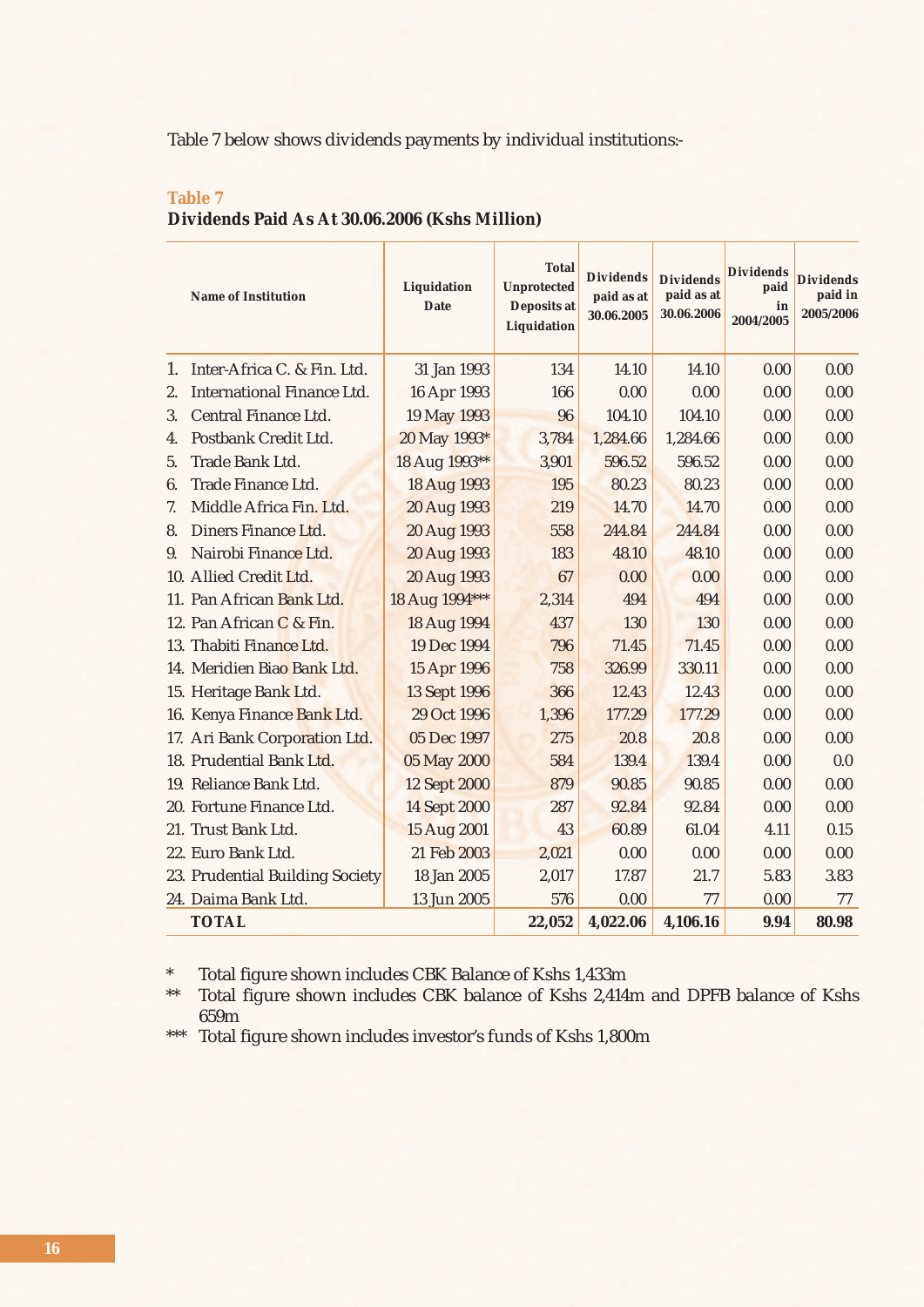### **Statement of Directors' Responsibilities**

The Banking Act requires the directors to prepare financial statements for each financial year, which give a true and fair view of the state of affairs of the fund as at the end of the financial year and of its operating results for that year. It also requires the directors to ensure the fund maintains proper accounting records which disclose with reasonable accuracy the financial position of the fund.

The directors are also responsible for safeguarding the assets of the fund.

The directors accept the responsibility for the financial statements which have been prepared using appropriate accounting policies supported by reasonable and prudent judgments and estimates, consistent with previous years, in conformity with International Financial Reporting Standards and in the manner required by the Banking Act. The directors are of the opinion that the financial statements give a true and fair view of the state of the financial affairs of the fund as at 30 June 2006 and of its operating results for the year then ended. The directors further confirm the accuracy and completeness of the accounting records maintained by the fund which have been relied upon in the preparation of the financial statements as well as on the adequacy of the systems of internal financial controls.

Nothing has come to the attention of the directors to indicate that the fund will not remain a going concern for at least the next twelve months from the date of this statement.

behalf by:

Approved by the board of directors on  $27$  by tember 2006 and signed on it's

 $\mathcal{K}$  threateless **Chairman** Member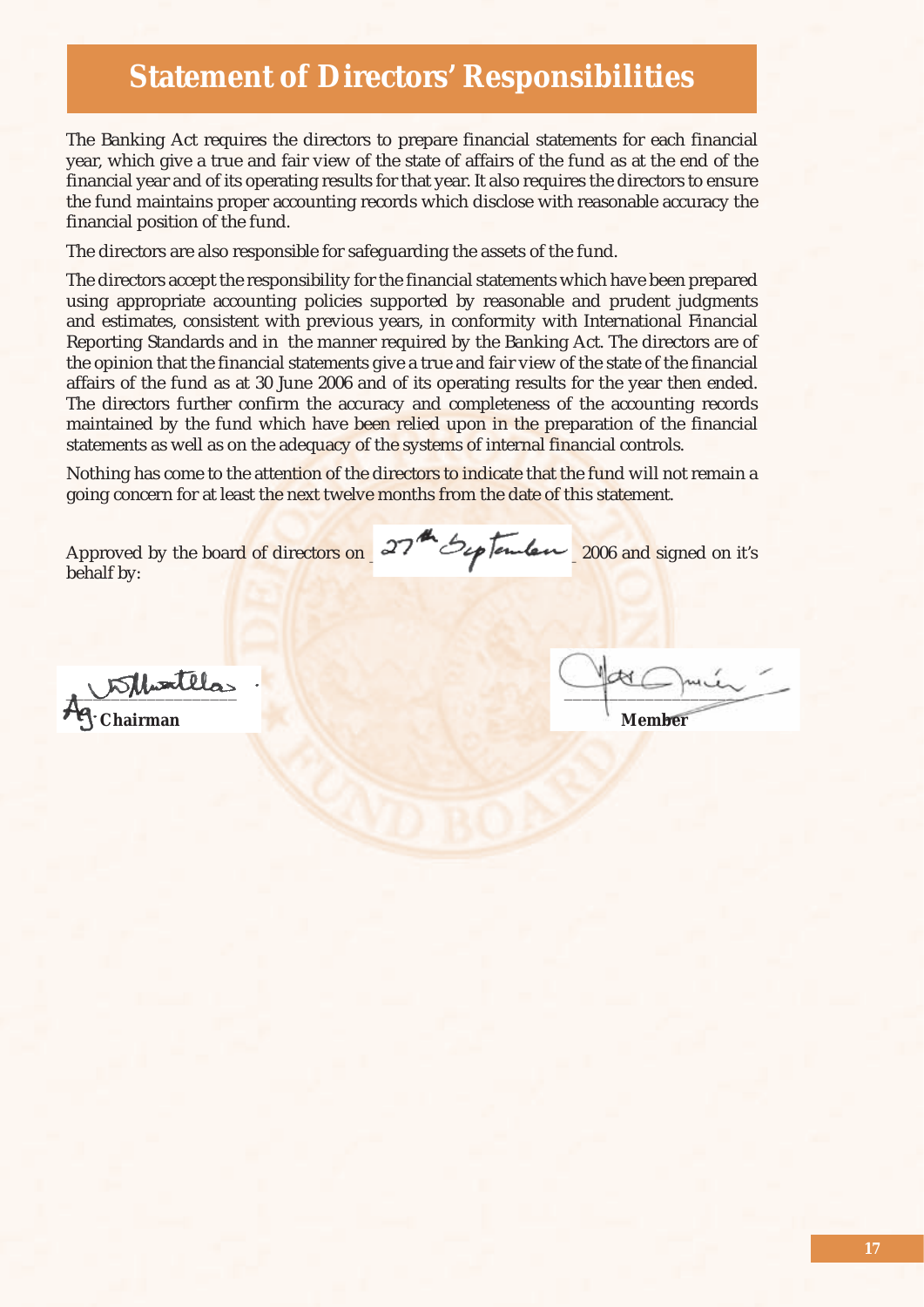### **TO THE MINISTER FOR FINANCE ON THE FINANCIAL STATEMENTS OF DEPOSIT PROTECTION FUND BOARD**

We have audited the financial statements on pages 5 to 16. We have obtained all the information and explanations which to the best of our knowledge and belief were necessary for the purposes of our audit.

### **RESPECTIVE RESPONSIBILITIES OF THE DIRECTORS AND THE INDEPENDENT AUDITORS**

The directors are responsible for the preparation of the financial statements as set out on page 3. Our responsibility is to express an independent opinion on the financial statements based on our audit.

### **BASIS OF OPINION**

We conducted our audit in accordance with International Standards on Auditing. Those standards require that we plan and perform the audit to obtain reasonable assurance about whether the financial statements are free from material misstatement. An audit includes examining, on a test basis, evidence supporting the amounts and disclosures in the financial statements. It also includes assessing the accounting principles used and significant estimates made by the management, as well as evaluating the overall financial statements presentation. We believe that our audit provides a reasonable basis for our opinion.

As stated in note 17, the investment of the fund in Consolidated Bank of Kenya Limited is in contravention with the provisions of Section 37 (3) of the Banking Act.

#### **OPINION**

In our opinion, except for the matter referred to in the foregoing paragraph, proper books of account have been kept and the financial statements, which are in agreement therewith, give a true and fair view of the state of the financial affairs of the Deposit Protection Fund Board as at 30 June 2006 and of the surplus and the cash flows for the year then ended and comply with International Financial Reporting Standards and the Banking Act in all other respects.

PILF Kenya

**Certified Public Accountants Nairobi PIN NO: P051130467R**

……………………… 2006

430/06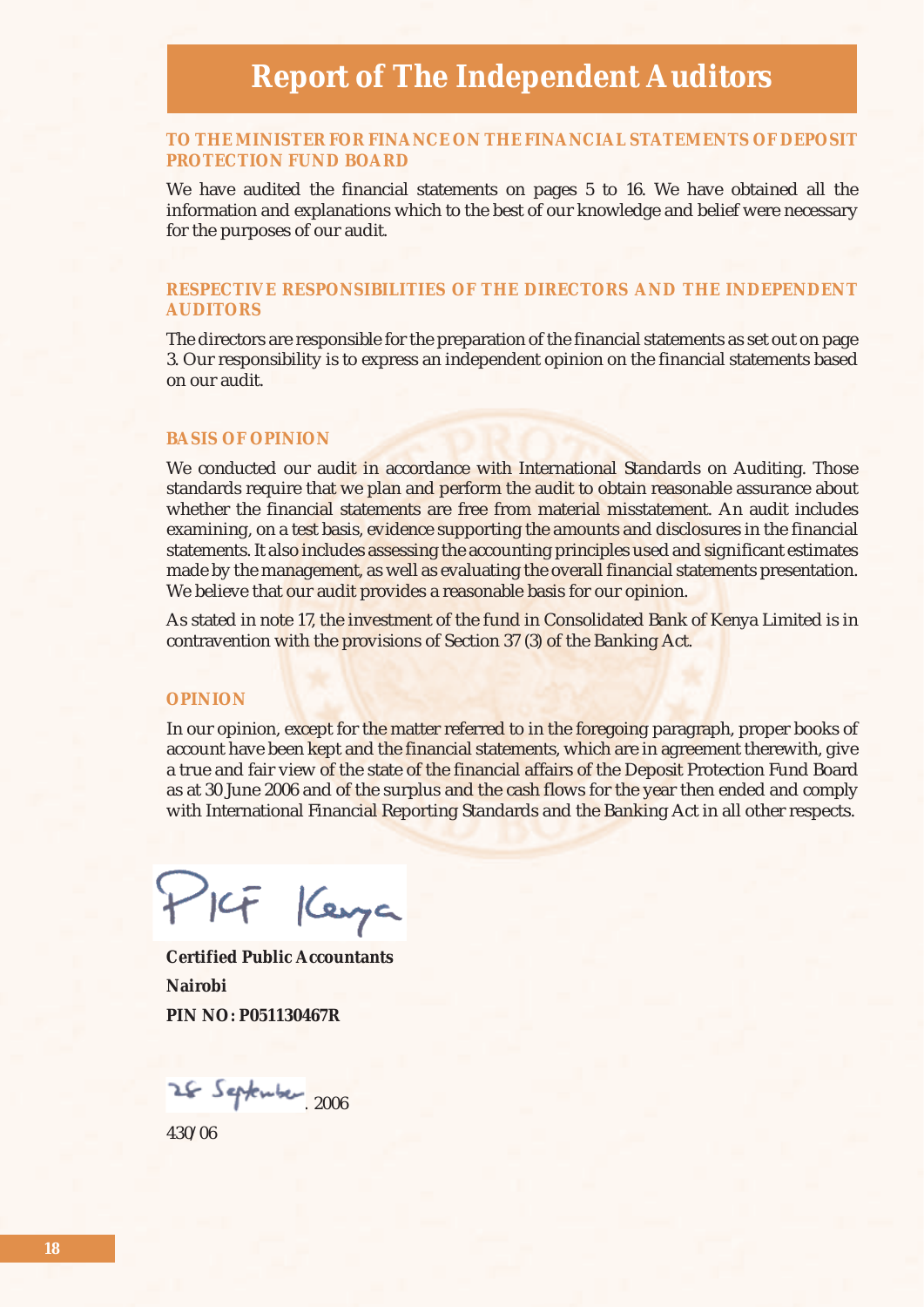## **Income and Expenditure Account**

### INCOME

|                                                |                  | 2006            | 2005            |
|------------------------------------------------|------------------|-----------------|-----------------|
|                                                | <b>Notes</b>     | <b>KShs'000</b> | <b>KShs'000</b> |
| Assessed income                                |                  | 696,256         | 614,869         |
| <b>Investment</b> income                       | $\mathbf{1}$     | 1,159,356       | 811,426         |
| Other income                                   | $\overline{2}$   | 72,129          | 11,637          |
| Writeback of provisions for protected deposits | 3                | 553             | 4,187           |
|                                                |                  | 1,928,294       | 1,442,119       |
|                                                |                  |                 |                 |
| <b>EXPENDITURE</b>                             |                  |                 |                 |
| Administration and establishment expenses      | $\overline{4}$   | 116,059         | 95,465          |
| Provision for protected deposits               | $\boldsymbol{6}$ |                 | 102,197         |
| Provision for doubtful debts                   | 11               | 11,770          | 26,019          |
|                                                |                  | 127,829         | 223,681         |
| <b>SURPLUS FOR THE YEAR</b>                    |                  | 1,800,465       | 1,218,438       |

The accounting policies on pages 9 to 11 and the notes on pages 12 to 16 form an integral part of the financial statements.

Report of the independent auditors - page 4.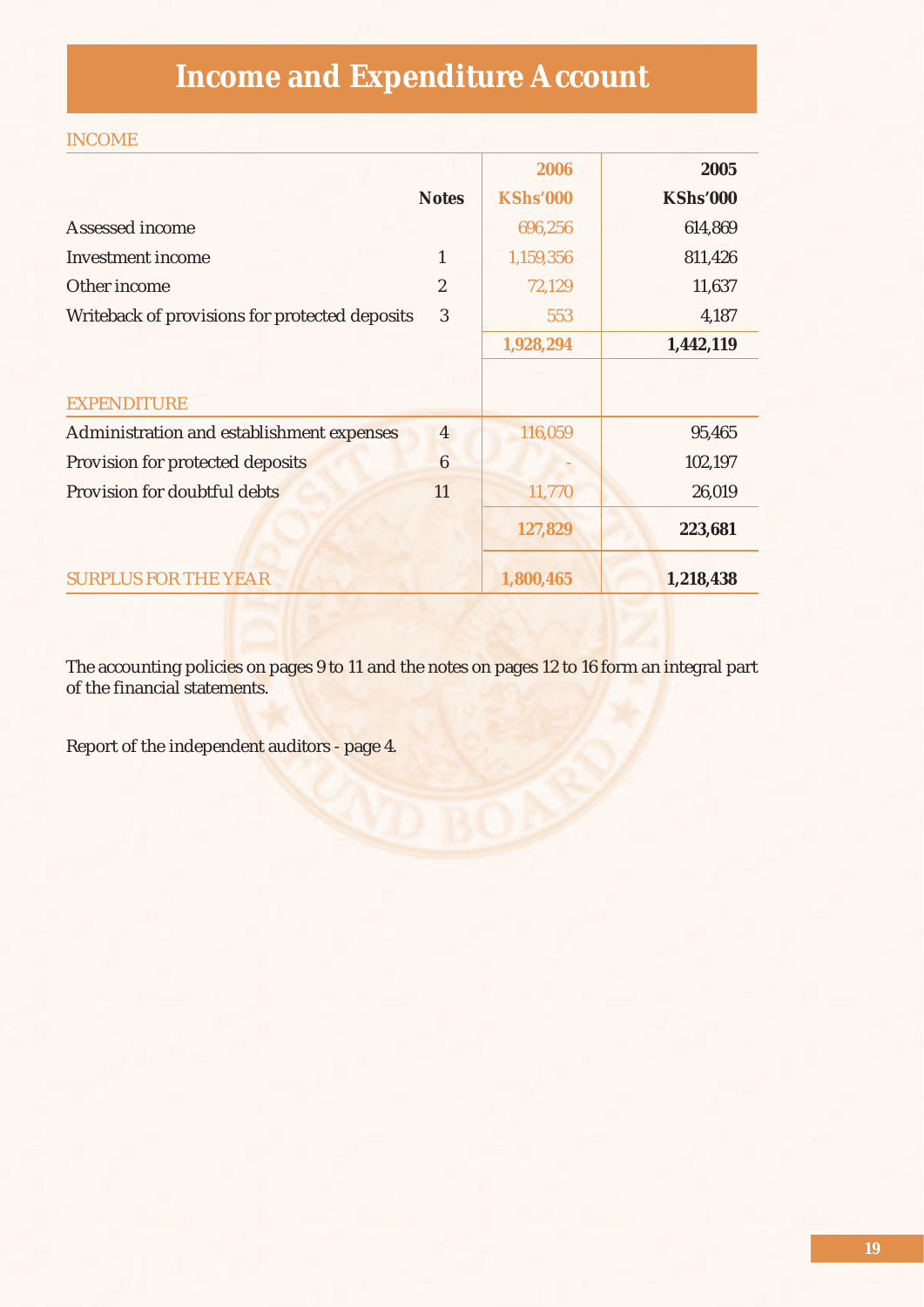### **Balance Sheet**

| <b>ASSETS</b>                                             |                  |                 |                 |
|-----------------------------------------------------------|------------------|-----------------|-----------------|
|                                                           |                  | 2006            | 2005            |
|                                                           | <b>Notes</b>     | <b>KShs'000</b> | <b>KShs'000</b> |
| Non-current assets                                        | $\overline{7}$   | 28,124          | 20,226          |
| Prepaid operating lease rentals                           | 8                | 4,109           | 4,208           |
| Available for sale investment                             | 9                | 100             | 100             |
| Government securities maturing after 12 months10          |                  | 6,276,117       | 3,985,333       |
|                                                           |                  | 6,308,450       | 4,009,867       |
| <b>CURRENT ASSETS</b>                                     |                  |                 |                 |
| Debtors and prepayments                                   | 11               | 1,724           | 1,671           |
| <b>Government securities maturing</b><br>within 12 months | 10               | 7,539,883       | 8,106,183       |
| Cash and cash equivalents                                 | 12               | 4,958           | 5,935           |
|                                                           |                  | 7,546,565       | 8,113,789       |
| <b>Total assets</b>                                       |                  | 13,855,015      | 12,123,656      |
|                                                           |                  |                 |                 |
| <b>FUNDS BALANCE AND LIABILITIES</b>                      |                  |                 |                 |
| <b>Fund balance</b>                                       | 13               | 13,809,151      | 12,008,686      |
|                                                           |                  |                 |                 |
| <b>CURRENT LIABILITIES</b>                                |                  |                 |                 |
| <b>Creditors and accruals</b>                             | 14               | 8,400           | 16,898          |
| Due to Central Bank of Kenya                              | 15               | 13,303          | 797             |
| Provision for protected deposit claims                    | $\boldsymbol{6}$ | 24,161          | 97,275          |
|                                                           |                  | 45,864          | 114,970         |
| <b>Total fund balance and liabilities</b>                 |                  | 13,855,015      | 12,123,656      |

The financial statements on pages 5 to 16 were approved for issue by the Board of Directors

on  $\sim$   $\sim$   $\sim$   $\sim$   $\sim$   $\sim$   $\sim$  2006 and were signed on its behalf by:

 **Chairman Member**

 $\Box$   $\Box$ 

The accounting policies on pages 9 to 11 and the notes on pages 12 to 16 form an integral part of the financial statements.

Report of the independent auditors - page 4.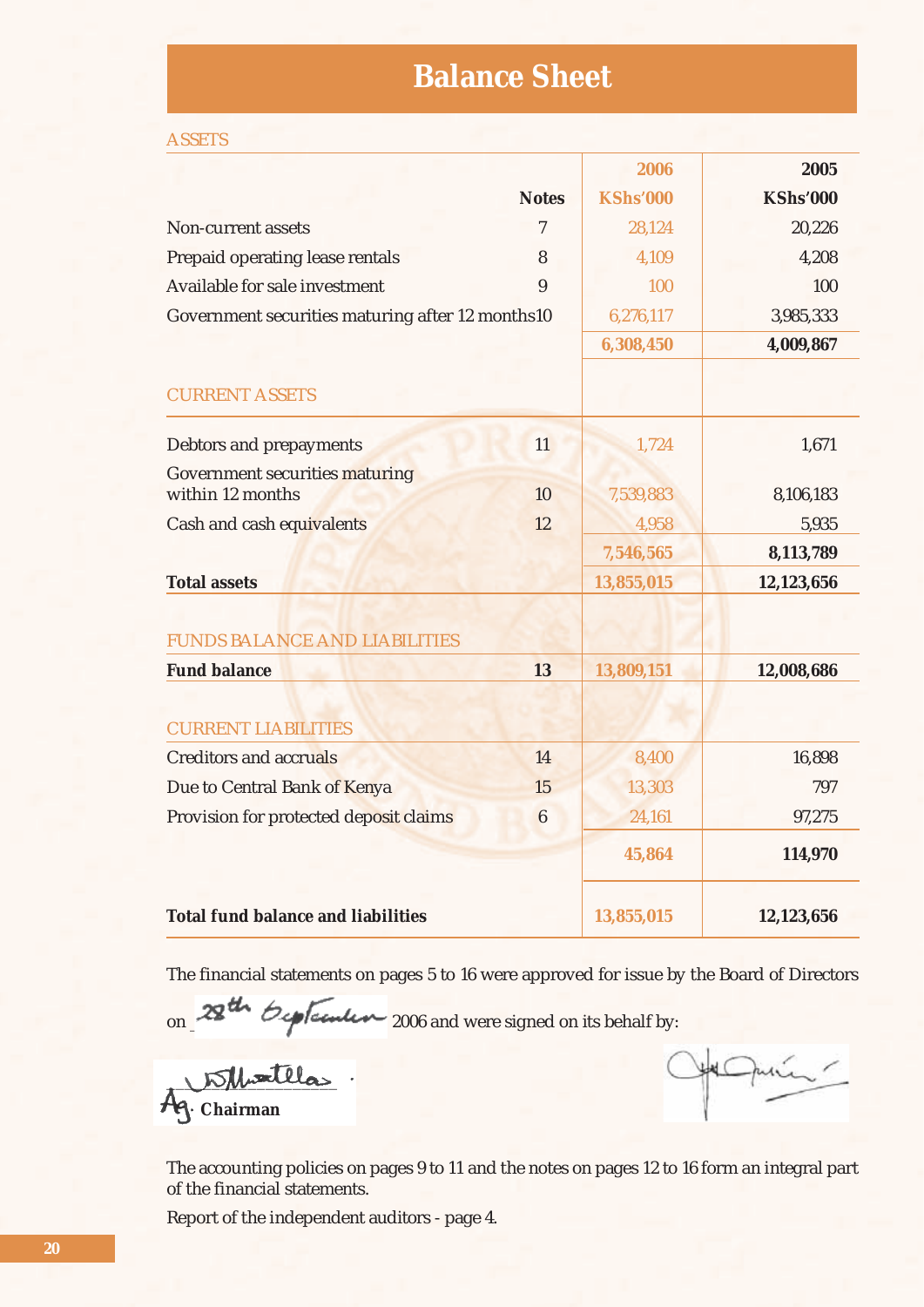## **Statement Of Changes in Fund Balance**

|                         | <b>Fund</b><br>balance<br><b>KShs'000</b> |
|-------------------------|-------------------------------------------|
| YEAR ENDED 30 JUNE 2005 |                                           |
| At start of year        | 10,790,248                                |
| Surplus for the year    | 1,218,438                                 |
| At end of year          | 12,008,686                                |
| YEAR ENDED 30 JUNE 2006 |                                           |
| At start of year        | 12,008,686                                |
| Surplus for the year    | 1,800,465                                 |
| At end of year          | 13,809,151                                |

The accounting polici<mark>es on pages 9 to 11 and the notes on pages 12 to 16 form an in</mark>tegral part of the financial statements.

Report of the independent auditors- page 4.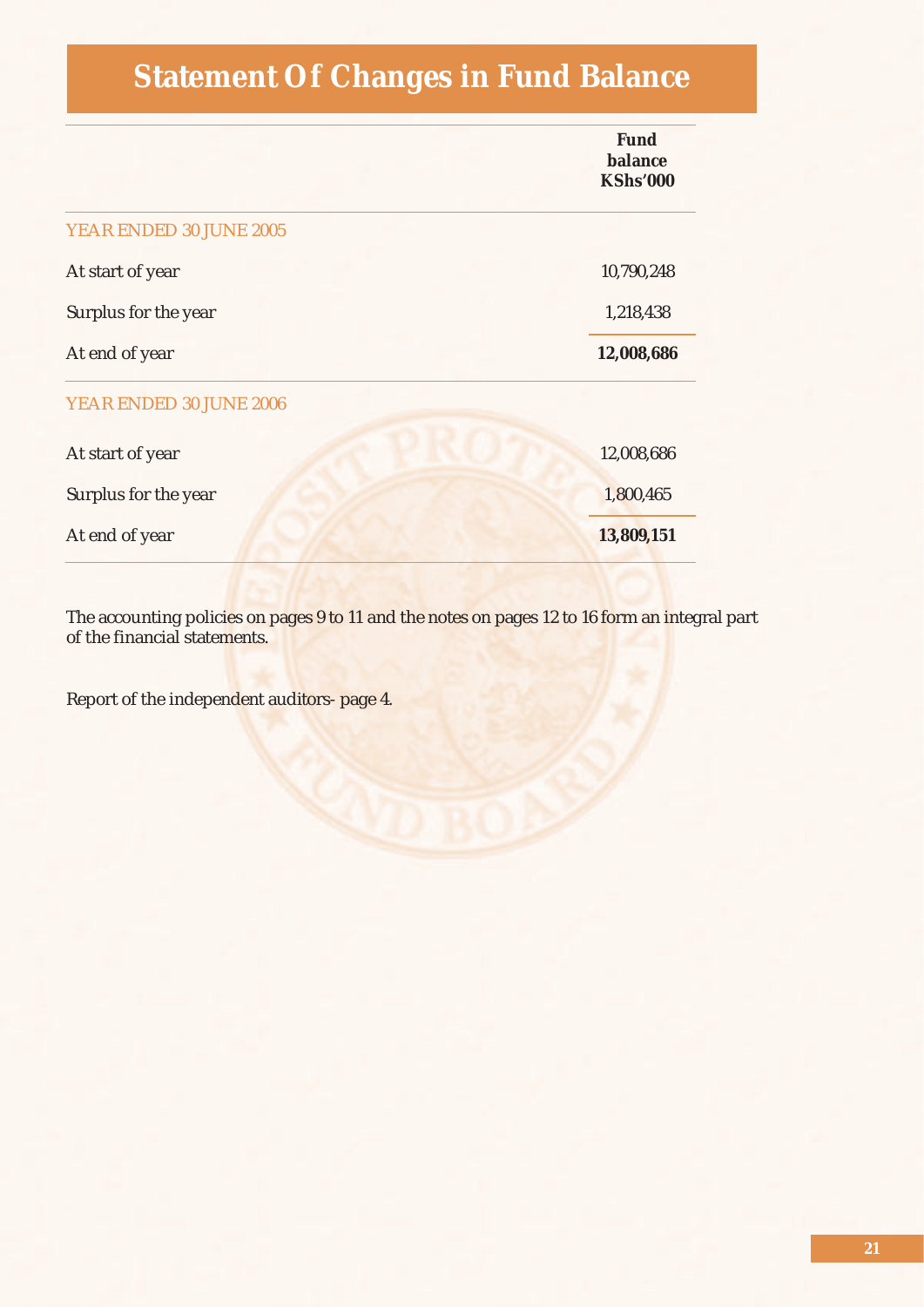## **Cash Flow Statement**

|                                                         |                | 2006            | 2005            |
|---------------------------------------------------------|----------------|-----------------|-----------------|
|                                                         | <b>Notes</b>   | <b>KShs'000</b> | <b>KShs'000</b> |
| <b>Cash flow from operating activities</b>              |                |                 |                 |
| Surplus for the year                                    |                | 1,800,465       | 1,218,438       |
| Adjustments for:                                        |                |                 |                 |
|                                                         |                |                 |                 |
| Depreciation of property and equipment                  | 7              | 4,077           | 2,173           |
| Amortisation of prepaid operating lease rentals 8       |                | 99              | 99              |
| Loss on property and equipment write off                |                | 575             |                 |
| Interest income                                         |                | (1, 159, 356)   | (811, 426)      |
| <b>Operating surplus before working capital changes</b> |                | 645,860         | 409,284         |
|                                                         |                |                 |                 |
| <b>Changes in working capital:</b>                      |                |                 |                 |
| <b>Debtors and prepayments</b>                          |                | (53)            | 16,524          |
| <b>Creditors and accruals</b>                           |                | (8, 498)        | 7,839           |
| <b>Central Bank of Kenya Account</b>                    |                | 12,506          | 642             |
| Provision for protected deposits                        |                |                 | 98,782          |
| <b>Net cash flows from operating activities</b>         |                | 649,815         | 533,071         |
|                                                         |                |                 |                 |
| <b>Cash flow from investing activities</b>              |                |                 |                 |
| Payment of protected deposit claims                     |                | (73, 114)       | (5,036)         |
| <b>Purchase of Investments</b>                          |                | (772, 329)      | (214, 954)      |
| Purchase of property and equipment                      | $\overline{7}$ | (12, 800)       | (4,720)         |
| Proceeds on sale of property and equipment              |                | 250             |                 |
| <b>Interest received</b>                                |                | 1,159,356       | 811,426         |
| Net cash flows from investing activities                |                | 301,363         | 586,716         |
|                                                         |                |                 |                 |
| Net increase in cash and cash equivalents               |                | 951,178         | 1,119,787       |
| Cash and cash equivalents at start of the year          | 12             | 4,324,843       | 3,205,056       |
| Cash and cash equivalents at end of year                | 12             | 5,276,021       | 4,324,843       |

The accounting policies on pages 9 to 11 and the notes on pages 12 to 16 form an integral part of the financial statements.

Report of the independent auditors- page 4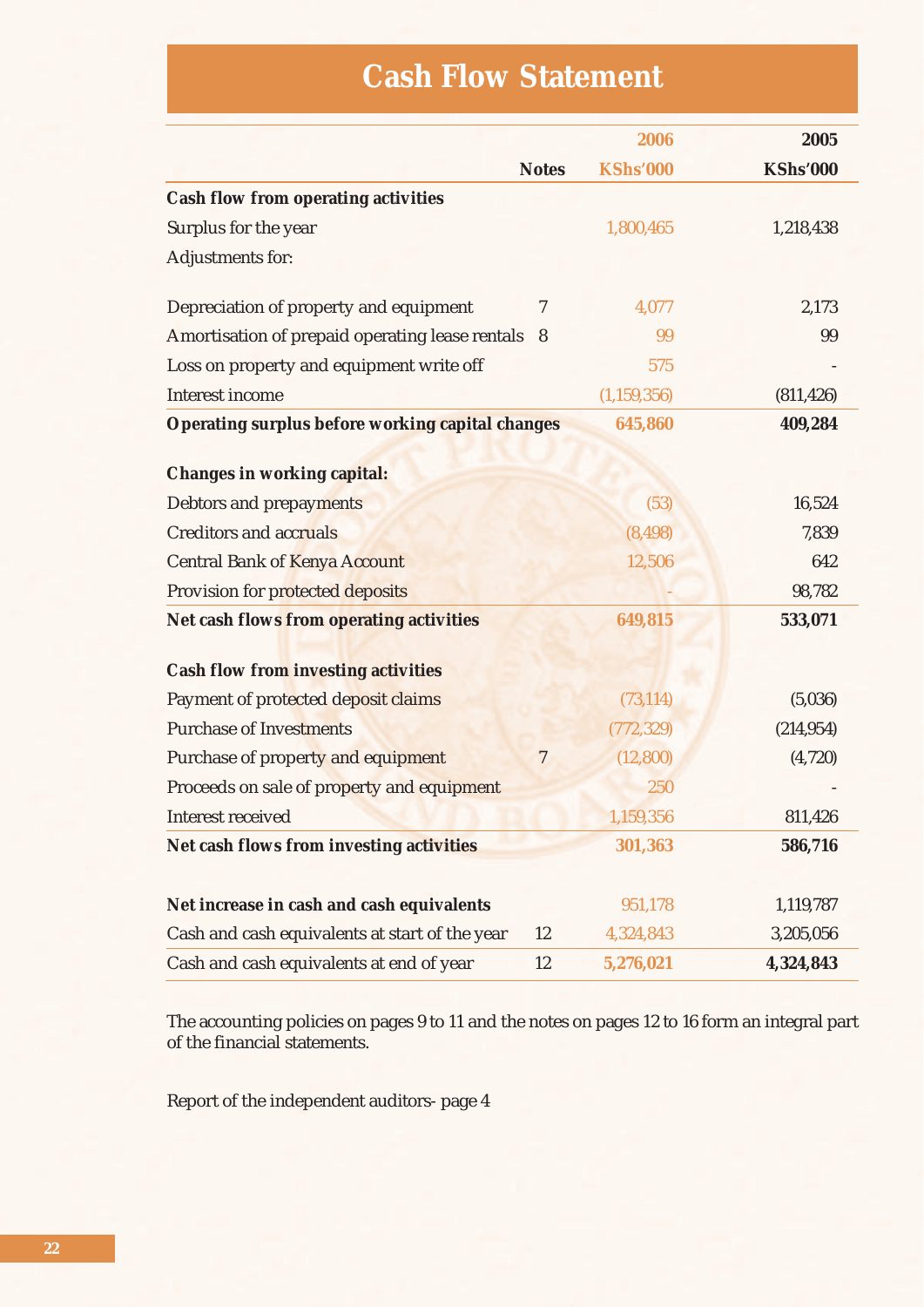### **Accounting Policies**

The principal accounting policies adopted in the preparation of the financial statements are set out below.

These policies have been consistently applied to all the years presented, unless otherwise stated.

### **a) Basis of preparation**

 The financial statements have been prepared under the historical cost convention and are in compliance with International Financial Reporting Standards (IFRS).

#### **b) Revenue recognition**

 Assessed income comprises contributions levied to the contributory institutions and is recognised in the period when they are receivable. Such contributions are assessed at a rate of 0.15% of the average of the institutions' total deposit liabilities during the period of 12 months prior to the date of levy notice.

 Interest income is recognised in the period in which it is earned based on the expired portion of the life of the investments it relates to. Interest is primarily earned on treasury bills and bonds and other interest carrying instruments.

 Discounts and premiums on acquisition of government securities are amortised over the life of the security and are recognised within interest income.

### **c) Provisions for payments to depositors**

 Provisions for payments to protected depositors are recognised in the financial statements in the period the contributory institutions are placed under liquidation. Any payments that exceed the provisions made are taken into account in determining operating profit. Provisions that relate to unclaimed protected deposits are written back to income on expiry of the statutory notice period.

### **d) Taxation**

The fund's income is not subject to tax as it has been granted exemption by the Commissioner of Income Tax. Therefore no provision for current tax or deferred tax is made in the financial statements.

### **e) Property and equipment**

 Depreciation on property and equipment is calculated at rates estimated to write off the cost of the assets concerned over their expected useful lives on the reducing balance basis except for computers which are depreciated on the straight line basis.

| The annual rates in use are:- | Rate % |
|-------------------------------|--------|
| <b>Furniture and fittings</b> | 12.50  |
| Office and kitchen equipment  | 20.00  |
| Motor vehicles                | 25.00  |
| Computers                     | 33.33  |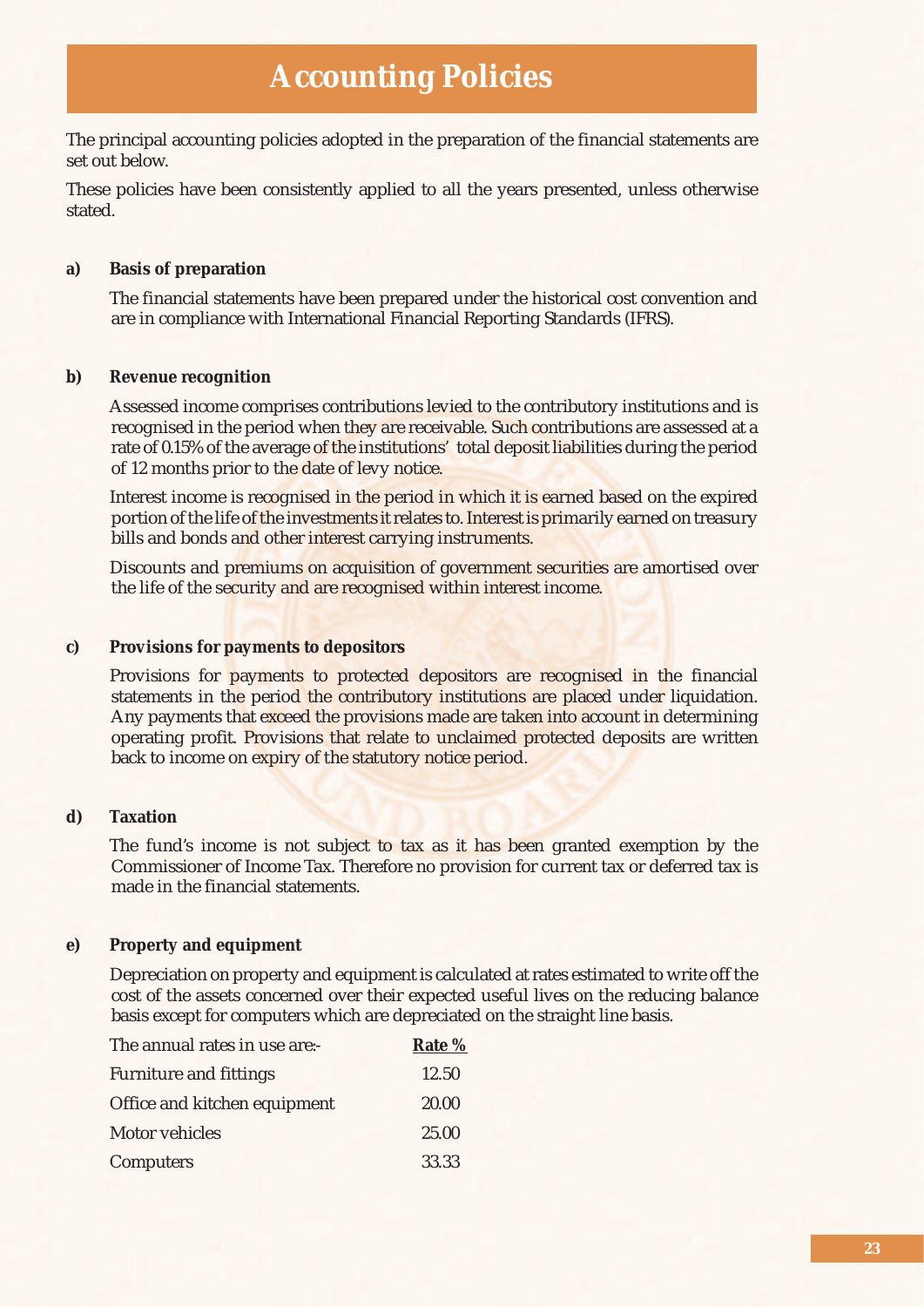Leasehold buildings are written off over the estimated useful life of the building, or the remaining lease term, whichever is less.

 The assets useful lives are reviewed , and adjusted if appropriate, at each balance sheet date.

 Gains and losses on disposal of property and equipment are determined by reference to their carrying amount and are taken into account in determining operating profit.

### **f) Financial Instruments**

The fund's financial instruments which comprise investment in subsidiary, government securities and purchased receivables fall into the following categories:

- Equity investment in the subsidiary company is classified as available for sale and is accordingly carried at fair value.
- Government securities are classified as held to maturity and are accordingly carried at amortized cost using the effective interest rate method.
- Receivables which comprise debtors and prepayments are classified as originated loans and receivables and are accordingly carried at amortised cost.
- Creditors and accruals, provisions for protected deposit claims and amounts due to Central Bank of Kenya are classified as financial liabilities and are carried at amortised cost.

 A financial asset is impaired if its carrying amount is greater than its estimated recoverable amount. The amount of the impairment losses are taken into account in determining operating profit.

### **g) Retirement benefit costs**

The Fund's employees are eligible for retirement benefits under a defined benefit plan provided through a separate fund. The defined benefit plan is funded by the Fund and the Central Bank, the main sponsor. The retirement benefit asset is wholly recognised in the financial statements of the Central Bank while the Fund recognises contributionsto the fund as if it were a defined contribution scheme by charging them to the profit and loss account in the year to which they relate.

 The actuarial valuations of the scheme are performed using the Projected Unit Credit Method and resulting assets or liabilities recognised in the financial statements of Central Bank of Kenya. The Fund staff are seconded from the Central Bank and as such it is not possible to account for their proportionate share of the defined benefit obligation.

 The Fund also contributes to a statutory defined contribution Pension Scheme, the National Social Security Fund (NSSF). Contributions are determined by local statute and are correctly limited to KShs 200 per employee. The contributions are charged to income and expenditure account in the year to which they relate.

#### **h) Employee entitlements**

 The monetary liability for employees accrued leave entitlement at the balance sheet date was in the prior years recognised as an expense accrual. However from 2004, the leave policy of the fund changed and accordingly no accrual is required.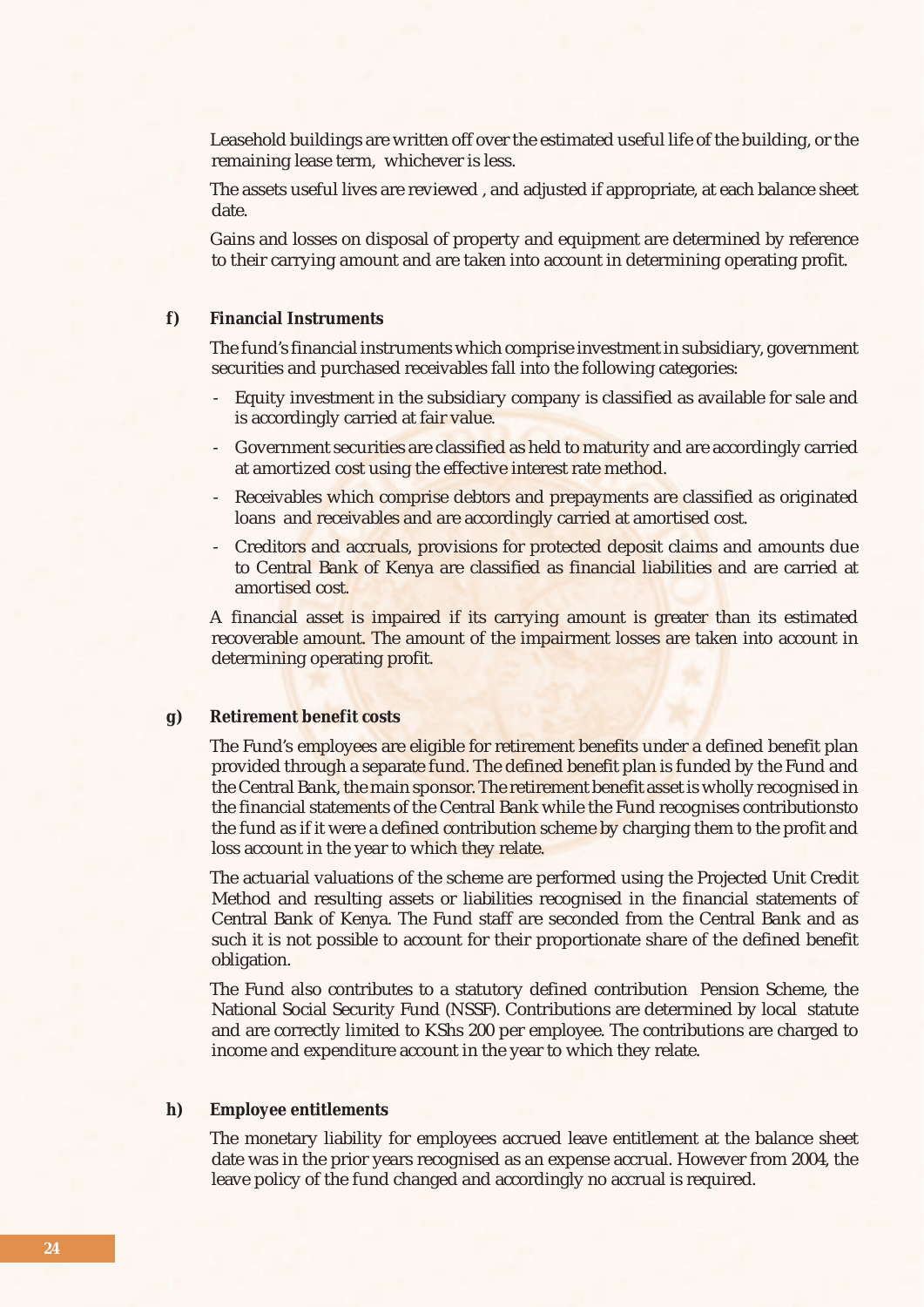### **i) Leases**

 Leases of assets where a significant proportion of the risks and rewards of ownership are retained by the lessor are classified as operating leases. Payments made under operating leases are charged to the profit and loss account on a straight-line basis over the period of the lease.

 Payments to acquire leasehold interest in land are treated as prepaid operating lease rentals and amortised over the period of the lease.

### **j) Comparatives**

 Where necessary, comparative figures have been adjusted to conform with changes in presentation in the current year.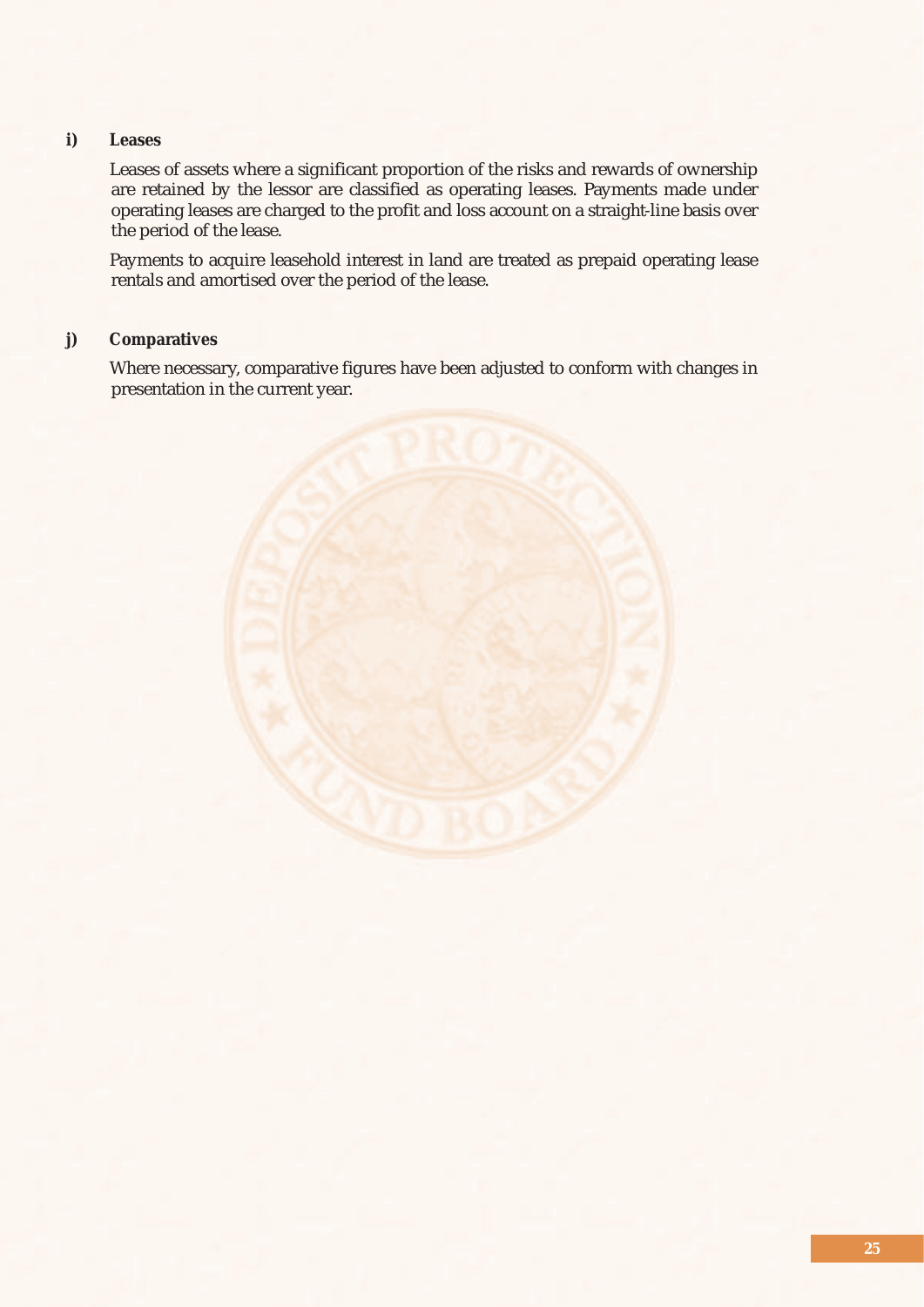### **Notes to Financial Statements**

|                                                      | 2006            | 2005            |
|------------------------------------------------------|-----------------|-----------------|
|                                                      | <b>KShs'000</b> | <b>KShs'000</b> |
| 1. Investment income                                 |                 |                 |
| Interest earned on Treasury bills received on<br>(a) |                 |                 |
| matured bills                                        | 347,765         | 157,065         |
| Discount on purchase                                 | 131,888         | 78,210          |
|                                                      | 479,653         | 235,275         |
| (b) Interest earned on Treasury bonds received on    |                 |                 |
| matured bonds                                        | 583,003         | 442,487         |
| <b>Accrued</b> interest                              | 96,700          | 133,664         |
|                                                      | 679,703         | 576,151         |
| <b>Total investment income</b>                       | 1,159,356       | 811,426         |
| 2. Other income                                      |                 |                 |
| Recoveries from subrogated claims                    | 71,221          | 11,637          |
| Penalty charges on late contributions                | 764             |                 |
| Miscellaneous income                                 | 144             |                 |
|                                                      | 72,129          | 11,637          |
| 3. Provision for protected deposits written back     |                 |                 |
| Write-back of provisions (Note 6)                    |                 | 3,415           |
| Stale cheques written back                           | 553             | 772             |
|                                                      | 553             | 4,187           |

The fund has been making provisions equivalent to the amount of its exposure to protected depositors whenever a bank/financial institution is put under liquidation. The period for claims to be made by protected depositors under the statute is two years after the date of notice

The fund has also written back cheques that were issued to protected depositors that have not been presented until the balance sheet date and are stale by virtue of being over 7 years old.

The directors are of the opinion that no claim will be payable in respect of these cheques.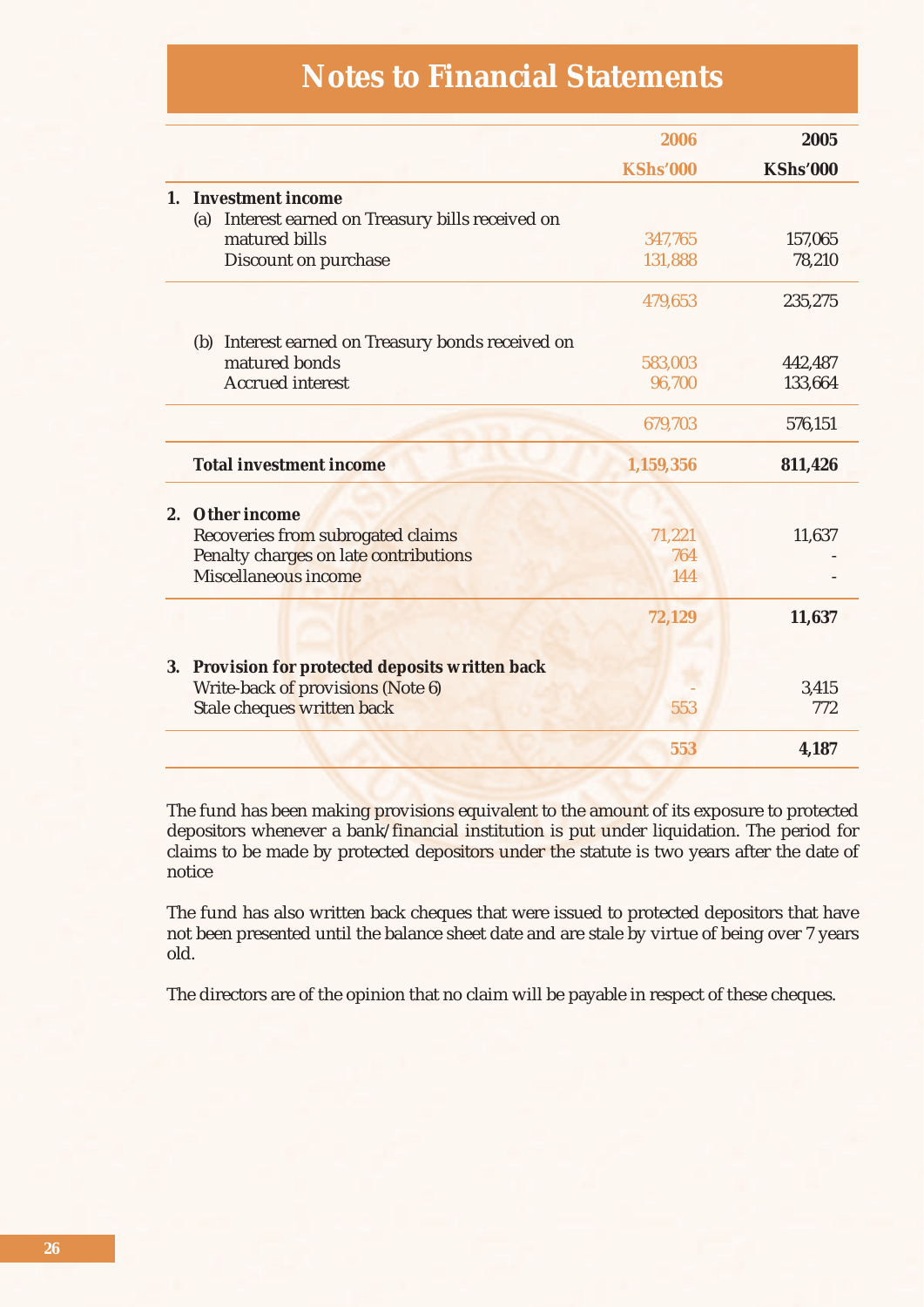|                                              | 2006            | 2005            |
|----------------------------------------------|-----------------|-----------------|
|                                              | <b>KShs'000</b> | <b>KShs'000</b> |
| 4. Administration and establishment expenses |                 |                 |
| Staff costs (Note 5)                         | 79,197          | 51,956          |
| Depreciation (Note 7)                        | 4,077           | 2,173           |
| Lease amortisation (Note 8)                  | 99              | 99              |
| <b>Auditors' remuneration</b>                | 450             | 450             |
| Directors' emoluments                        |                 |                 |
| - Fees                                       | 2,239           | 2,319           |
| Legal and professional fees                  | 390             | 9,796           |
| Other                                        | 29,607          | 28,672          |
|                                              | 116,059         | 95,465          |
| 5. Staff costs                               |                 |                 |
| Salaries, wages and other staff costs        | 72,738          | 49,730          |
| Other staff expenses                         | 6,459           | 2,226           |
|                                              |                 |                 |
|                                              | 79,197          | 51,956          |
| <b>6. Provision for protected deposits</b>   |                 |                 |
| <b>Balance brought forward</b>               | 97,275          | 3,529           |
| Additional protected deposit provision:      |                 |                 |
|                                              |                 |                 |
| Daima Bank Limited                           |                 | 92,533          |
| <b>Prudential Building Society</b>           |                 | 7,633           |
| <b>Others</b>                                |                 | 2,031           |
|                                              |                 | 102,197         |
|                                              |                 |                 |
| Payments during the year                     | (73, 114)       | (5,036)         |
| Provision written back                       |                 | (3, 415)        |
| <b>Balance carried forward</b>               | 24,161          | 97,275          |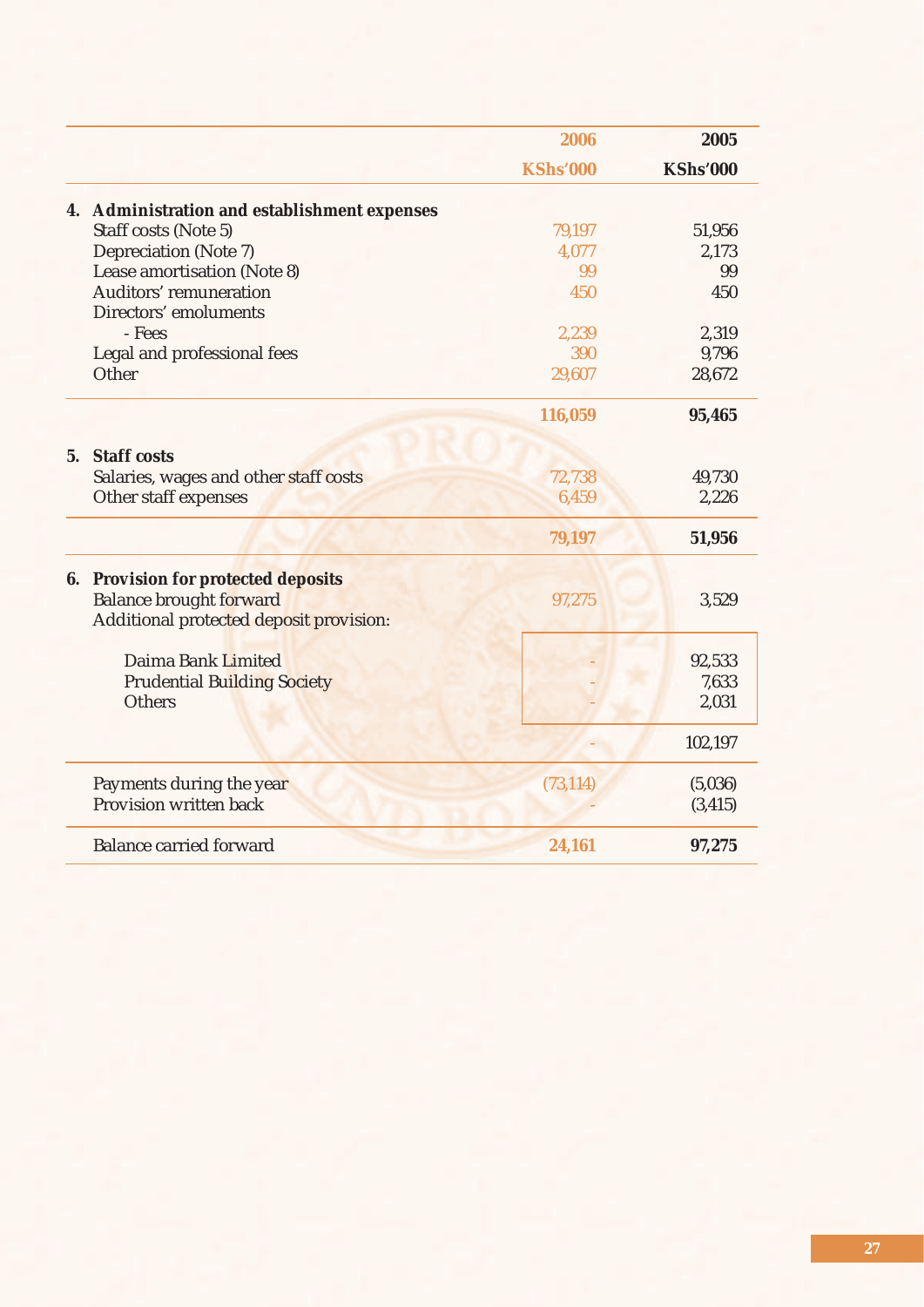### **7. Property and equipment**

### **Year ended 30 June 2006**

| Cost             | <b>Buildings</b><br><b>KShs'000</b> | <b>Furniture</b><br>and fittings<br><b>KShs'000</b> | <b>Office and</b><br>kitchen<br>equipment<br><b>KShs'000</b> | <b>Motor</b><br>vehicles<br><b>KShs'000</b> | <b>Computers</b><br><b>KShs'000</b> | <b>Total</b><br><b>KShs'000</b> |
|------------------|-------------------------------------|-----------------------------------------------------|--------------------------------------------------------------|---------------------------------------------|-------------------------------------|---------------------------------|
| At start of year | 16,278                              | 1,445                                               | 4,707                                                        | 6,652                                       | 4,577                               | 33,659                          |
| <b>Additions</b> | 281                                 | 4,955                                               | 527                                                          | 5,919                                       | 1,118                               | 12,800                          |
| <b>Disposals</b> |                                     | (1, 444)                                            | $\overline{\phantom{a}}$                                     | (590)                                       | $\overline{\phantom{0}}$            | (2,034)                         |
| At end of year   | 16,559                              | 4,956                                               | 5,234                                                        | 11,981                                      | 5,695                               | 44,425                          |

### **Depreciation**

| Net book value      | 15,068 | 4,336 | 1,600 | 6,143 | 977                      | 28,124  |
|---------------------|--------|-------|-------|-------|--------------------------|---------|
| At end of year      | 1,491  | 620   | 3.634 | 5,838 | 4.718                    | 16,301  |
| Charge for the year | 364    | 620   | 400   | 2,047 | 646                      | 4,077   |
| On disposal         |        | (724) |       | (485) | $\overline{\phantom{a}}$ | (1,209) |
| At start of year    | 1,127  | 724   | 3,234 | 4,276 | 4,072                    | 13,433  |
|                     |        |       |       |       |                          |         |

### **Year ended 30 June 2005**

| Cost                  | <b>Buildings</b><br><b>KShs'000</b> | <b>Furniture</b><br>and fittings<br><b>KShs'000</b> | <b>Office and</b><br>kitchen<br>equipment<br><b>KShs'000</b> | <b>Motor</b><br>vehicles<br><b>KShs'000</b> | <b>Computers</b><br><b>KShs'000</b> | <b>Total</b><br><b>KShs'000</b> |
|-----------------------|-------------------------------------|-----------------------------------------------------|--------------------------------------------------------------|---------------------------------------------|-------------------------------------|---------------------------------|
| At start of year      | 16,278                              | 1,412                                               | 3,508                                                        | 3,858                                       | 3,883                               | 28,939                          |
| <b>Additions</b>      |                                     | 33                                                  | 1,199                                                        | 2,794                                       | 694                                 | 4,720                           |
| At end of year        | 16,278                              | 1,445                                               | 4,707                                                        | 6,652                                       | 4,577                               | 33,659                          |
| <b>Depreciation</b>   |                                     |                                                     |                                                              |                                             |                                     |                                 |
| At start of year      | 771                                 | 621                                                 | 2,866                                                        | 3,484                                       | 3,518                               | 11,260                          |
| Charge for the year   | 356                                 | 103                                                 | 368                                                          | 792                                         | 554                                 | 2,173                           |
| At end of year        | 1,127                               | 724                                                 | 3,234                                                        | 4,276                                       | 4,072                               | 13,433                          |
| <b>Net book value</b> | 15,151                              | 721                                                 | 1,473                                                        | 2,376                                       | 505                                 | 20,226                          |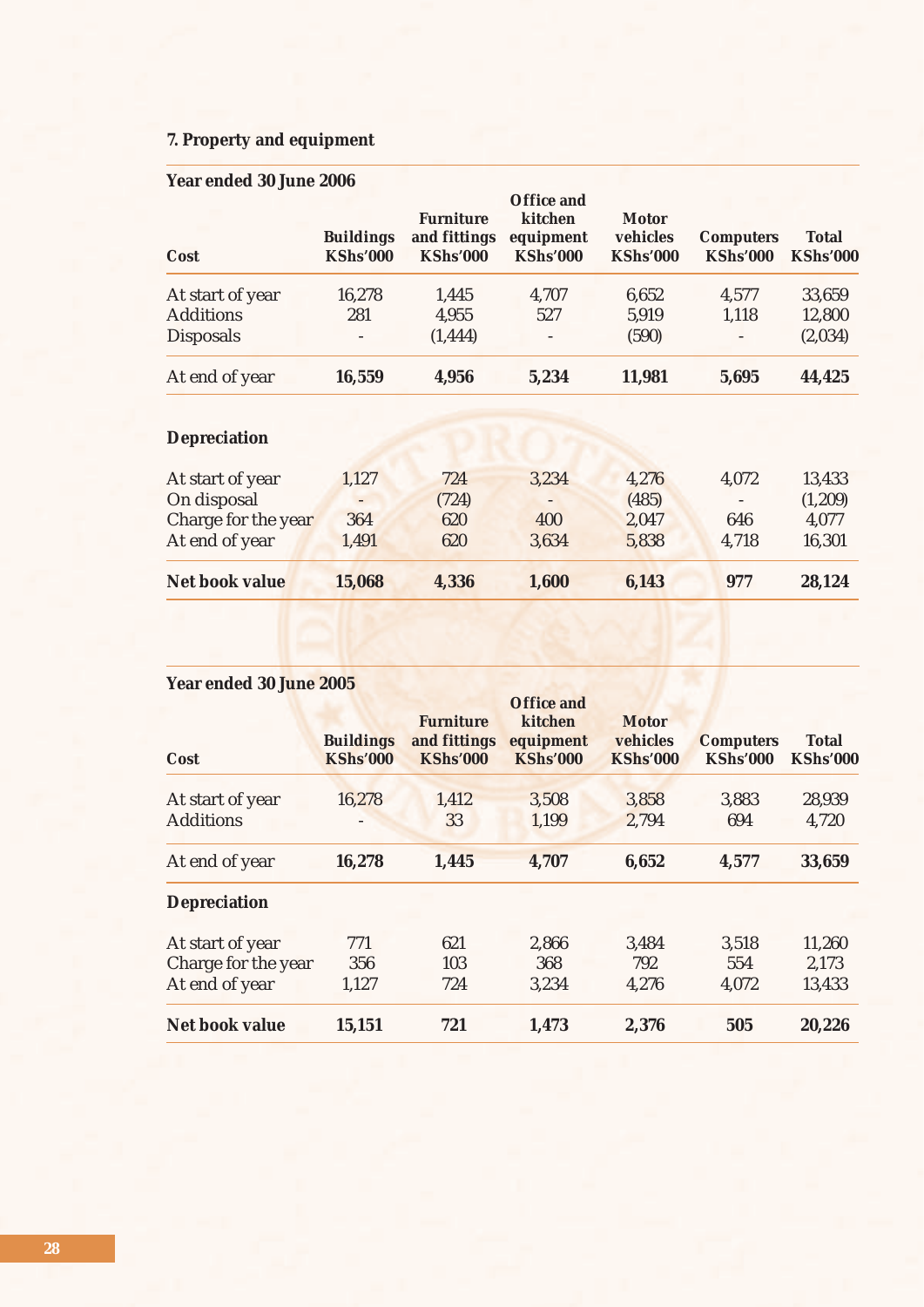| 8. | <b>Prepaid operating lease rentals</b><br>Cost | 2006<br><b>KShs'000</b> | 2005<br><b>KShs'000</b> |
|----|------------------------------------------------|-------------------------|-------------------------|
|    | At start and end of year                       | 4,522                   | 4,522                   |
|    | <b>Amortisation</b>                            |                         |                         |
|    | At start of year                               | 314                     | 215                     |
|    | Charge for the year                            | 99                      | 99                      |
|    | At end of year                                 | 413                     | 314                     |
|    | <b>Net book value</b>                          | 4.109                   | 4,208                   |

| 9. Available for sale investment                                                  | <b>Country of</b><br>incorporation | <b>Holding</b> | 2006<br><b>KShs'000</b> | 2005<br><b>KShs'000</b> |
|-----------------------------------------------------------------------------------|------------------------------------|----------------|-------------------------|-------------------------|
| <b>Consolidated Bank of Kenya</b><br>Limited<br>Provision for diminution in value | Kenya                              | 50.2%          | 200,000<br>(199,900)    | 200,000<br>(199,900)    |
|                                                                                   |                                    |                | 100                     | 100                     |

The investment in Consolidated Bank of Kenya Limited was valued in December 2004 by external consultants and the value of the shares was considered to be effectively nil. In the opinion of the directors, the additional diminution in value of Kshs.100,000 based on this valuation is not material for recognition in the financial statements.

The investment is treated as an available-for-sale investment as the board is in the process of finalising the proposal for disposal of the investment to the Treasury.

| <b>10. Government Securities</b>                            | 2006<br><b>KShs'000</b> | 2005<br><b>KShs'000</b> |
|-------------------------------------------------------------|-------------------------|-------------------------|
| <b>Non-current</b>                                          |                         |                         |
| <b>Treasury Bonds</b>                                       | 6,276,117               | 3,985,333               |
| <b>Current</b>                                              |                         |                         |
| <b>Treasury Bills</b>                                       | 6,250,624               | 4,743,095               |
| <b>Treasury Bonds</b>                                       | 1,289,259               | 3,363,088               |
|                                                             | 7,539,883               | 8,106,183               |
| Total investment in government securities                   | 13,816,000              | 12,091,516              |
| Current - comprising:                                       |                         |                         |
| Maturing within 91 days of the balance sheet date (Note 12) | 5,271,063               | 4,318,908               |
| Maturing after 91 days of the balance sheet date            | 2,268,820               | 3,787,275               |
| <b>Total current</b>                                        | 7,539,883               | 8,106,183               |

The effective interest rates on Treasury Bills as at 30 June 2006 was 8.1969% (2005: 6.626%). Investment in Treasury Bonds are initially stated at cost but subsequently restated at amortised cost at the year-end using the effective interest rate method. The Treasury bills and bonds are both held to maturity.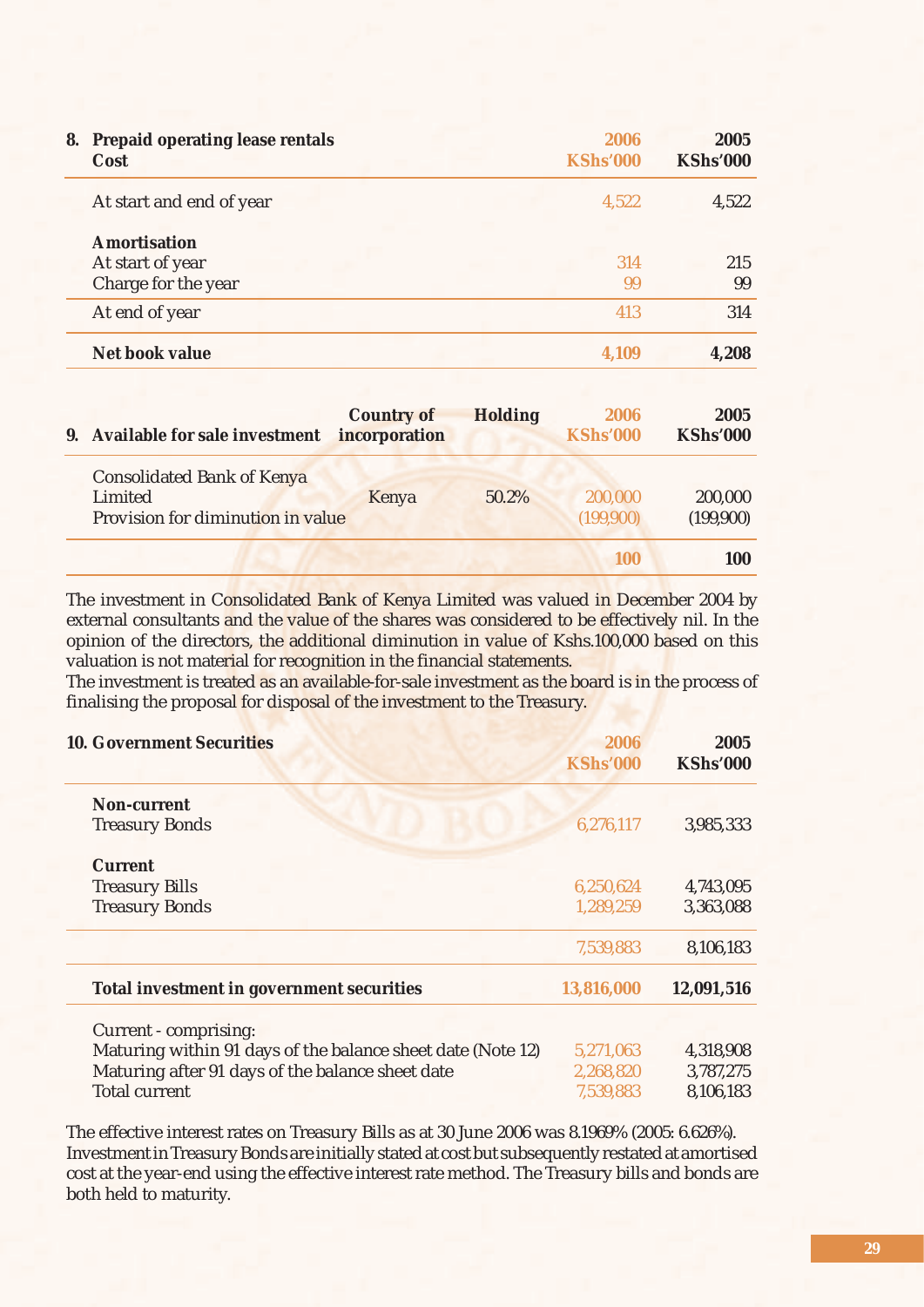| 11. Debtors and prepayments                            | 2006<br><b>KShs'000</b> | 2005<br><b>KShs'000</b> |
|--------------------------------------------------------|-------------------------|-------------------------|
| Debtors and prepayments                                | 164,493                 | 152,670                 |
| Less:<br>Provision for bad debts at start of year      | (150, 999)              | (124,980)               |
| Recovery (Note 2)<br>Additional Provision (schedule D) | (11,770)                | (26, 019)               |
| Provision for bad debts at end of year                 | (162, 769)              | (150, 999)              |
|                                                        | 1.724                   | 1.671                   |

The additional provision for bad debts relates to debts owed by failed institutions that are considered irrecoverable.

Not included in the above debtors and prepayments is an amount of Kshs.558 million (2004: 557 million) due from institutions under liquidation. This has not been recognised in the financial statements as in the opinion of the directors, recovery of this amount is not certain.

| 12. Cash and cash equivalents                                                                                                                                          | 2006<br><b>KShs'000</b> | 2005<br><b>KShs'000</b> |
|------------------------------------------------------------------------------------------------------------------------------------------------------------------------|-------------------------|-------------------------|
| Cash and bank balances                                                                                                                                                 | 4,958                   | 5,935                   |
| Cash and cash equivalents included in the cash flow<br>statement comprise the following balance sheet amounts:<br>Government securities maturing within 91 days of the |                         |                         |
| balance sheet date (Note 10)                                                                                                                                           | 5,271,063               | 4,318,908               |
| <b>Cash and bank balances</b>                                                                                                                                          | 4,958                   | 5,935                   |
|                                                                                                                                                                        | 5,276,021               | 4,324,843               |
| 13. Fund balance                                                                                                                                                       |                         |                         |
| At start of year                                                                                                                                                       | 12,008,686              | 10,790,248              |
| Surplus for the year                                                                                                                                                   | 1,800,465               | 1,218,438               |
| At end of year                                                                                                                                                         | 13,809,151              | 12,008,686              |
| 14. Creditors and accruals                                                                                                                                             |                         |                         |
| <b>Sundry creditors and accruals</b>                                                                                                                                   | 1,555                   | 10,610                  |
| Unclaimed stale cheques                                                                                                                                                | 6,845                   | 6,288                   |
|                                                                                                                                                                        | 8,400                   | 16,898                  |

### **15. Due to Central Bank of Kenya**

Central Bank of Kenya pays administrative expenses such as salaries on behalf of the Fund. These are reimbursable by the fund under the terms of Section 37(4) of the Banking Act, 1989.

| Amount due to Central Bank of Kenya | (13, 303) | (797) |
|-------------------------------------|-----------|-------|
|-------------------------------------|-----------|-------|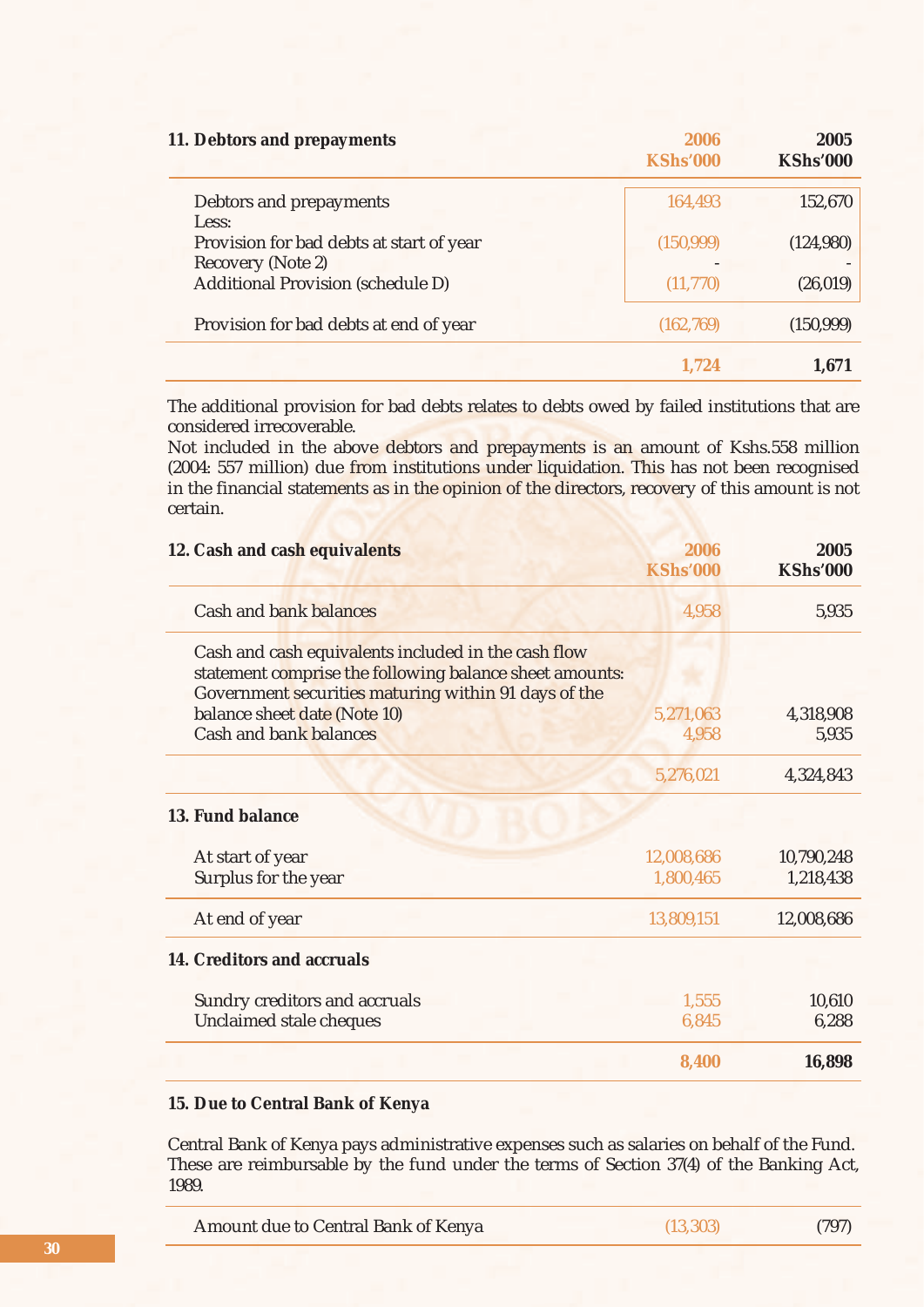### **16. Risk management**

### **Currency risk**

 The Fund operates wholly within Kenya and its assets and liabilities are reported in the local currency.

It does not transact in foreign currencies.

### **Interest rate risk**

 Excess funds held by the fund are invested in Government of Kenya Treasury bills and Treasury bonds.

No interest rate risk exposure is envisaged.

### **Liquidity risk**

 The Fund holds a significant portion of investments in Government securities that are readily convertible.

No significant risk is envisaged.

### **17. Investment in Consolidated Bank of Kenya Limited**

 The Fund owns 50.2% of the ordinary share capital of the Consolidated Bank of Kenya Limited.

 This investment is not in compliance with the Banking Act which restricts the Fund's investments to government securities only. As stated in note 9, the fund is in the process of finalising the proposal for disposal of this investment to the Treasury.

### **18. Related party transactions**

 The Fund and Central Bank of Kenya are related parties, performing connected duties of bank supervision and deposit protection respectively. No trading is carried with Central Bank. The following transactions however take place between the two organizations:

- (a) The Central Bank pays some operating expenses on behalf of the Fund. These are fully reimbursed.
- (b) The staff of the Fund are contractually employees of Central Bank but seconded to the fund. Salaries of these staff are met by Central Bank and fully reimbursed by the Fund.
- (c) Central Bank is also the sponsor of the Staff Pension Fund to which the Fund contributes on behalf of employees seconded to it from Central Bank.
- (d) Central Bank provides the fund with office space and charges it rent. In the year, rent charged amounted to KShs 5.761 million (2005: KShs. 6,051 million).

The balance at year-end on transactions with Central Bank is shown in note 15.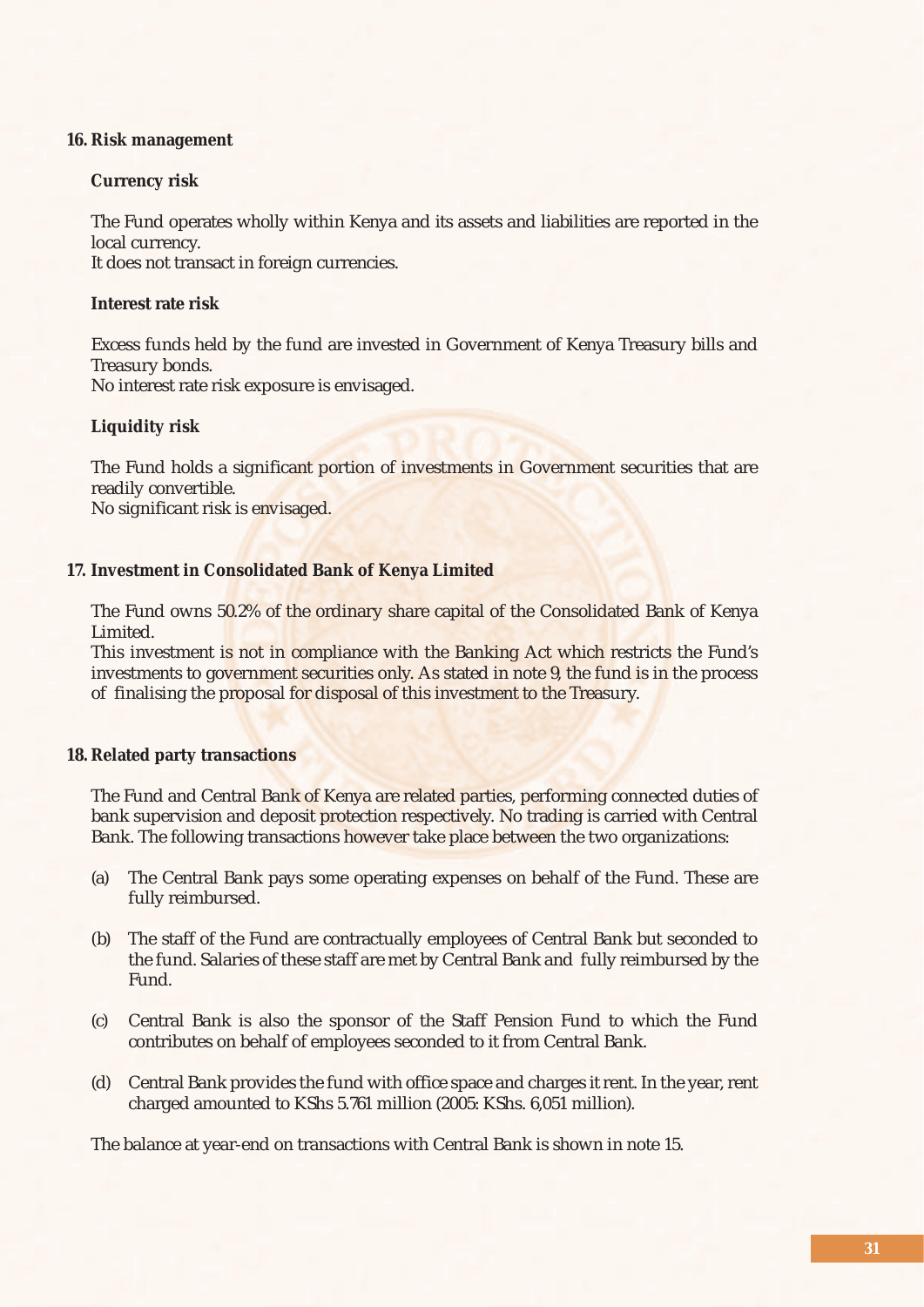### **19 Contingent liabilities**

### **Litigation**

 Mr. Ajay Shah filed a case claiming general damages and special damages of KShs 144 million against Trust Bank Limited (In Liquidation) and the fund on allegations for defamation and publication of malicious false statements. The suit is pending for hearing.

 No provision has been made in the financial statements because, in the opinion of the directors, the claim is unlikely to succeed.

### **20. Establishment**

 Deposit Protection Fund Board is established in Kenya under the Banking Act, 1985 and is domiciled in Kenya.

### **21 Currency**

The financial statements are presented in thousands of Kenya shillings (KShs'000).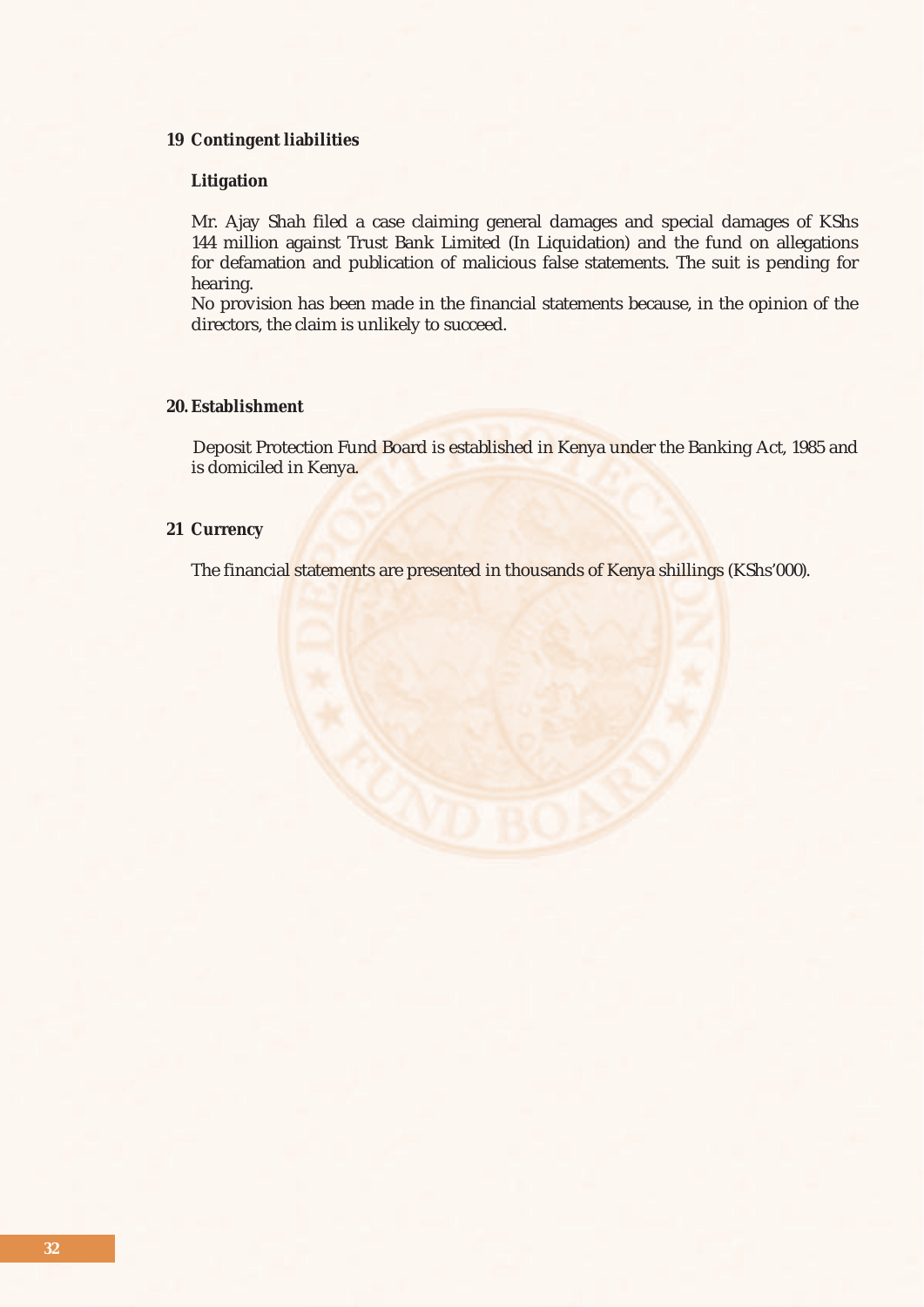# **Appendix I**

# **Member Banking Institutions, Directors and**

|    | <b>Bank</b>                                                                  | <b>Branch</b><br><b>Network</b> | <b>Directors'</b><br><b>Names</b>                                                                                                                                                                           | <b>Status</b>                                                                                                                                                                                     | <b>Approved</b><br><b>Auditors</b> |
|----|------------------------------------------------------------------------------|---------------------------------|-------------------------------------------------------------------------------------------------------------------------------------------------------------------------------------------------------------|---------------------------------------------------------------------------------------------------------------------------------------------------------------------------------------------------|------------------------------------|
| 1. | African Banking Corp.<br>P.O Box 46452-00100<br>Nairobi                      | 8                               | N.P. Sheth<br>R. Abdulla<br><b>Richard Omwela</b><br>Jonathan Campaigne<br>Ashraf Savani<br>Shamaz Savani                                                                                                   | <b>Non Executive</b><br>Non Executive<br>Non-Executive<br>Non-Executive<br>Executive<br>Executive                                                                                                 | Delloite &<br>Touche               |
| 2. | <b>EABS Bank Ltd.</b><br>P.O Box 49584-00100<br>Nairobi                      | 8                               | <b>N.P.Gibson Warren</b><br>Rajesh L.Pandit<br><b>Hon Moody Awori</b><br>H.A.Damji<br>D.L.Pandit<br><b>Issac O.Okero</b><br>S.M.Ndegwa<br><b>Surinder Kapila</b><br><b>Rajpal Arora</b><br>Digvijay B.Mehta | <b>Non Executive</b><br>Non-Executive<br>Non-Executive<br>Non-Executive<br>Non-Executive<br><b>Non-Executive</b><br>Non-Executive<br>Non-Executive<br>Non-Executive<br><b>Chief Exec. Officer</b> | Price<br>Waterhouse<br>Coopers     |
| 3. | Bank of Baroda (K) Ltd.<br>P.O. Box 30033-00100<br>Nairobi                   | 6                               | A.C.Mahajan<br>Prof. F.F Ojany<br>Milan R. Shah<br>K. K. K. Shukla<br>K.N.Manvi<br>R.Sowrirajan                                                                                                             | Chairman<br>Non-Executive<br>Non-Executive<br>Non-Executive<br><b>Managing Director</b><br><b>Executive</b>                                                                                       | M/S Grant<br>Thornton              |
| 4. | Bank of India Ltd.<br>P.O. Box 30246-00100<br>Nairobi                        | $\overline{4}$                  | Dr Manu Chandaria<br>John Kariuki<br>Allan Ngugi                                                                                                                                                            | Chairman<br>Member<br>Member                                                                                                                                                                      | Ernst &<br>Young                   |
| 5. | <b>Barclays Bank of Kenya</b><br>Limited.<br>P.O. Box 30120-00100<br>Nairobi | 64                              | <b>Adan Mohamed</b><br>Francis O.Okello<br>P.A. Chemngorem<br>R.N. Ogega<br>J.W. Karuku<br>Brown M. Ondego<br>C.O. Ongwae<br>D. Bruynseels                                                                  | <b>Managing Director</b><br>Non-Executive<br>Non-Executive<br>Non-Executive<br>Non-Executive<br>Non-Executive<br>Executive<br>Executive                                                           | Price<br>Waterhouse<br>Coopers     |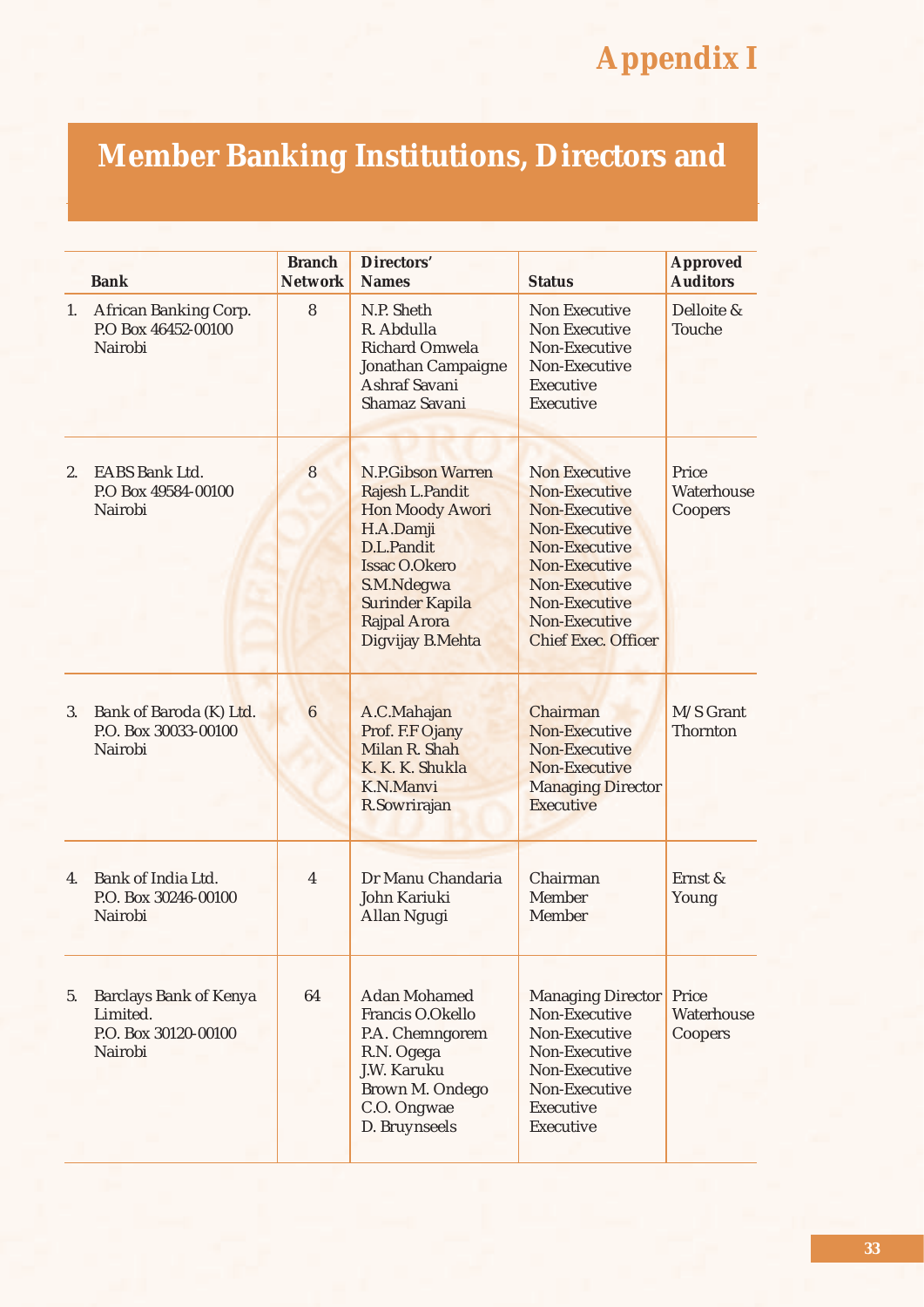|    | <b>Bank</b>                                                                   | <b>Branch</b><br><b>Network</b> | <b>Directors'</b><br><b>Names</b>                                                                                                                                                                             | <b>Status</b>                                                                                                                                                                                              | <b>Approved</b><br><b>Auditors</b> |
|----|-------------------------------------------------------------------------------|---------------------------------|---------------------------------------------------------------------------------------------------------------------------------------------------------------------------------------------------------------|------------------------------------------------------------------------------------------------------------------------------------------------------------------------------------------------------------|------------------------------------|
| 6. | CFC Bank Ltd.<br>P.O. Box 72833-00200<br>Nairobi                              | $\overline{5}$                  | <b>S.W Lewis</b><br>U.P.Njani<br>A.D Gregory<br>T.T.Naikuni<br>F.N.Ojiambo<br>C Njonjo<br>J.G.Kiereini<br>M.Soundararjan<br>M.Blasseti<br>A.A Munda                                                           | <b>Non Executive</b><br><b>Non Executive</b><br>Non-Executive<br>Non-Executive<br>Non-Executive<br>Non-Executive<br>Non-Executive<br>Executive<br>Executive<br>Executive                                   | Delloite &<br>Touche               |
| 7. | Charterhouse Bank Ltd.<br>P.O. Box 43252-00100<br>Nairobi                     | $\boldsymbol{9}$                | Mehraz Eshani<br>H. Eshani<br><b>Atul Shah</b><br><b>Manoj Shah</b><br><b>Sanjay Shah</b><br>M.W. Prabhu                                                                                                      | Chairman<br>Non-Executive<br>Non-Executive<br>Non-Executive<br>Managing<br><b>Director Executive</b>                                                                                                       | Delloite &<br>Touche               |
| 8. | Chase Bank (K) Ltd.<br>P.O. Box 28987-00200<br>Nairobi                        | 3                               | <b>Osman Murgian</b><br><b>James Gachui</b><br><b>Rafiq Shariff</b><br>Zafrullah Khan<br>Duncan Kabui                                                                                                         | Non-Executive<br>Non-Executive<br>Non-Executive<br><b>Executive</b><br><b>Executive</b>                                                                                                                    | Delloite &<br>Touche               |
| 9. | Citibank N.A.<br>P.O. Box 30711-00100<br>Nairobi                              | 3                               | Sridhar Srinivasan<br><b>Kellen Kariuki</b><br><b>Edwin Ogbogu</b><br>Sanjiv Sethi<br>Abdoul A. Dia<br><b>Jamal Hussein</b><br><b>Arif Mukhtar</b><br><b>Esther Ngaine</b><br>Hilda Mucuha<br><b>B.</b> Adeya | <b>General Manager</b><br>Local Mgt. Comm.<br>Local Mgt. Comm.<br>Local Mgt. Comm.<br>Local Mgt. Comm.<br>Local Mgt. Comm.<br>Local Mgt. Comm.<br>Local Mgt. Comm.<br>Local Mgt. Comm.<br>Local Mgt. Comm. | <b>KPMG</b><br>Kenya               |
|    | 10. City Finance Bank Limited<br>P.O. Box 22741-00400<br>Nairobi              | $\mathbf{1}$                    | R.G.Njoba<br>A.Shah<br>J.D.Kabeberi<br>Vena Jewa<br>Dhirajlal Shah                                                                                                                                            | Non-Executive<br>Non-Executive<br>Non-Executive<br>Non-Executive<br>Non-Executive                                                                                                                          | Deloitte &<br>Touche               |
|    | 11. Commercial Bank of<br>Africa Kenya Ltd<br>P.O. Box 30437-00100<br>Nairobi | 13                              | M.H. da Gama Rose<br>J.A.M. Docherty<br>J.S. Armitage<br>Muhoho Kenyatta<br>I.O. Awuondo<br>M. O. Bristow                                                                                                     | Chairman<br>Non-Executive<br>Non-Executive<br>Non-Executive<br>Managing<br><b>Director</b><br>Executive                                                                                                    | Price<br>Waterhouse<br>Coopers     |
|    | 12. Consolidated Bank of<br>Kenya Ltd.<br>P.O. Box 51133-00200<br>Nairobi     | 11                              | Philip G. Njuki<br>A.K. Montet<br>PS-Treasury<br>NSSF.<br>M.G. Kwali<br>M.Mbui<br>D. N. Wachira                                                                                                               | Chairman<br>Non-Executive<br>Non-Executive<br>Non-Executive<br>Non-Executive<br>Non Executive<br><b>Managing Director</b>                                                                                  | Deloitte &<br>Touche               |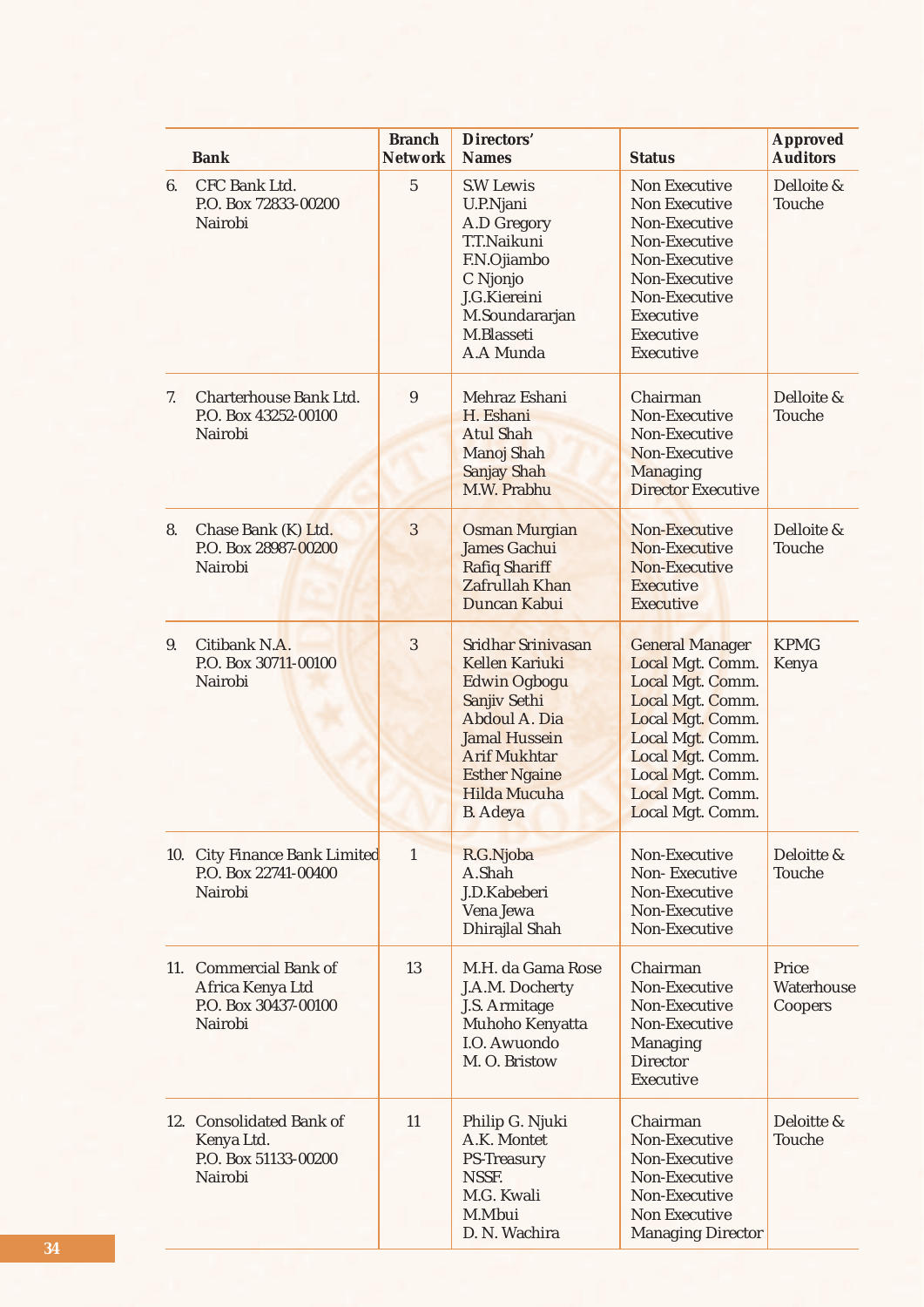| <b>Bank</b>                                                                    | <b>Branch</b><br><b>Network</b> | Directors'<br><b>Names</b>                                                                                                                                                                                                   | <b>Status</b>                                                                                                                                                                                                                                                     | <b>Approved</b><br><b>Auditors</b>    |
|--------------------------------------------------------------------------------|---------------------------------|------------------------------------------------------------------------------------------------------------------------------------------------------------------------------------------------------------------------------|-------------------------------------------------------------------------------------------------------------------------------------------------------------------------------------------------------------------------------------------------------------------|---------------------------------------|
| 13. Co-operative Bank of<br>Kenya Ltd.<br>P.O. Box 48231-00100<br>Nairobi      | 32                              | S.C. Muchiri<br>J. Riungu<br>Dr.J.Kahunyo<br>C.Kabira<br>K. Mwangi<br>P.K. Githendu<br>S. Wakasiaka<br>R.L. Kimanthi<br><b>F.Odhiambo</b><br>M.Malonza<br>E.K. Mbogo<br>J. Sitienei<br>G. Mburia<br>S.odhiambo<br>G. Muriuki | Chairman<br>Non-Executive<br>Non-Executive<br>Non-Executive<br>Non-Executive<br>Non-Executive<br>Non-Executive<br>Non-Executive<br>Non-Executive<br>Non-Executive<br>Non-Executive<br>Non-Executive<br>Non-Executive<br>Non-Executive<br><b>Managing Director</b> | Ernst &<br>Young                      |
| 14. Bank of Africa Kenya Ltd<br>P.O. Box 69562-00400<br>Nairobi                | $\overline{3}$                  | P.Derreumaux<br><b>Georges Aballo</b><br>A., Randrianasolo<br><b>F. Sueur</b><br>P.Leon-Dufour                                                                                                                               | Chairman<br>Non-Executive<br>Non-Executive<br>Non-Executive<br><b>Managing Director</b>                                                                                                                                                                           | Price<br>Waterhouse<br>Coopers        |
| 15. Credit Bank Ltd.<br>P.O. Box 61064-00200<br>Nairobi                        | $\overline{4}$                  | Hon. Simeon Nyachae<br>N.K. Agarwal<br>G.W. Nyachae(Mrs)<br>M.C. Patel<br>H.K. Shah<br>R.V.Karia<br>M.M. Mwendwa                                                                                                             | Chairman<br><b>Managing Director</b><br>Non-Executive<br>Non-Executive<br>Non-Executive<br>Non-Executive<br>Non-Executive                                                                                                                                         | Price<br>Waterhouse<br><b>Coopers</b> |
| 16. Equity Bank Ltd.<br>P.O. Box 75104-00200<br>Nairobi                        | 36                              | P.K.Munga<br><b>B.I.Wairegi</b><br>F.M.Muchoki<br>J.K.Kipngetich<br><b>Beatrice Sabana</b><br>Wanjiku Mugane<br><b>Wagane Diouf</b><br>L.W.Gitahi<br><b>Ernest Nzovu</b><br>Peter Gachuba<br>J.N.Mwangi                      | Non-Executive<br><b>Non Executive</b><br>Non-Executive<br>Non-Executive<br>Non-Executive<br>Non-Executive<br>Non-Executive<br>Non-Executive<br>Non-Executive<br>Non-Executive<br><b>Executive</b>                                                                 | Deloitte &<br>Touche                  |
| 17. Oriental<br><b>Commercial Bank Ltd.</b><br>P.O. Box 44080-00100<br>Nairobi | $\overline{5}$                  | G.V. Shah<br>V.T. Patel<br><b>Girish Patel</b><br>P.J. Shah<br>N.M.Shah                                                                                                                                                      | Chairman<br>Non-Executive<br>Non-Executive<br>Non-Executive<br>Non-Executive                                                                                                                                                                                      | Ernst &<br>Young                      |
| 18. Development Bank of<br>Kenya Ltd.<br>P.O. Box 30483<br>Nairobi             | $\mathbf{1}$                    | Prof. H.K. Mengech<br>Prof J.H.Kimura<br>K. Gatabaki<br>I.C, D.C.<br>PS-Treasury                                                                                                                                             | Chairman<br>Non-Executive<br>Non-Executive<br>Non-Executive<br>Non-Executive                                                                                                                                                                                      | <b>KPMG</b><br>Kenya                  |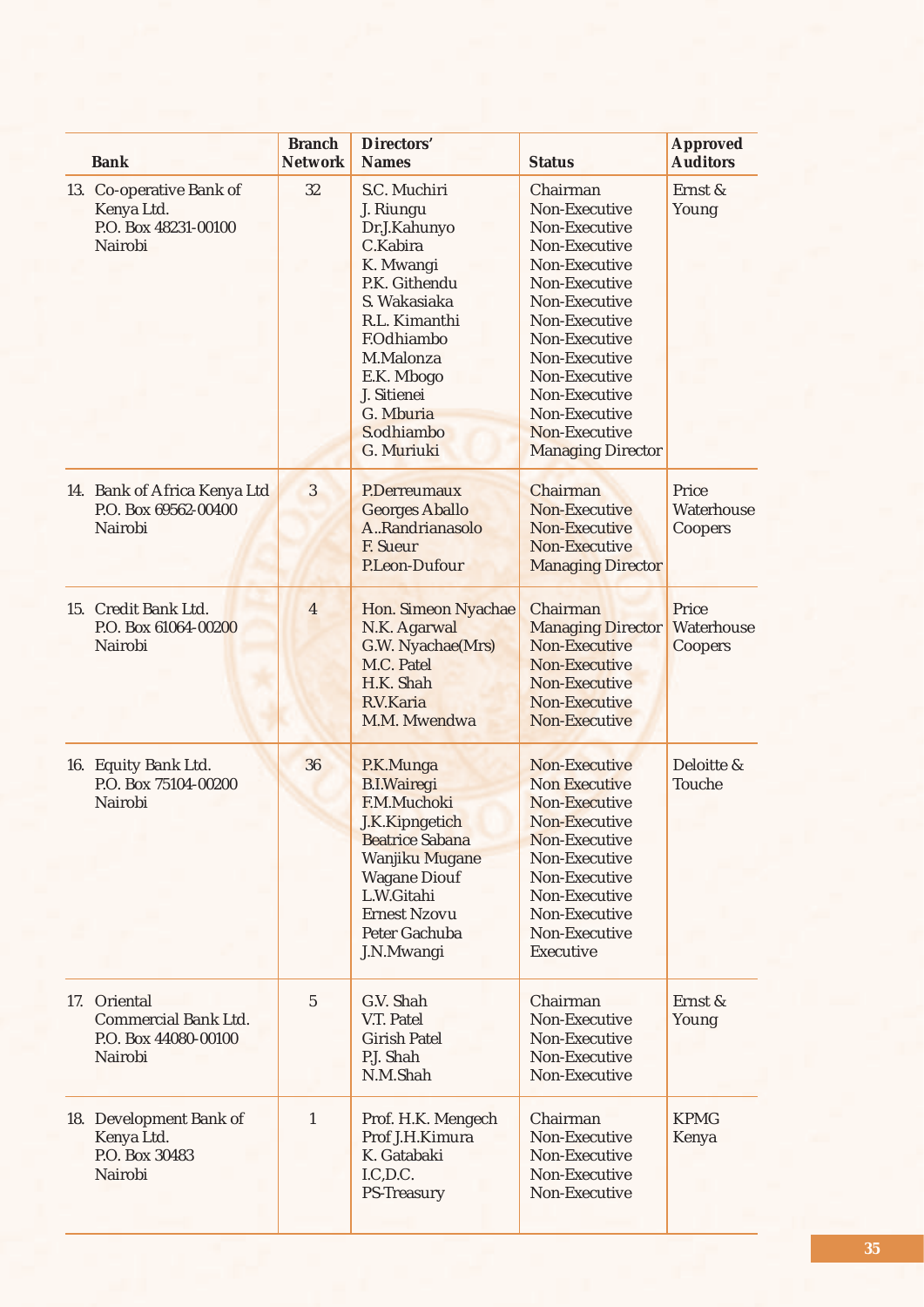| <b>Bank</b>                                                                                  | <b>Branch</b><br><b>Network</b> | <b>Directors'</b><br><b>Names</b>                                                                                                              | <b>Status</b>                                                                                                                                                     | <b>Approved</b><br><b>Auditors</b>                                                                |
|----------------------------------------------------------------------------------------------|---------------------------------|------------------------------------------------------------------------------------------------------------------------------------------------|-------------------------------------------------------------------------------------------------------------------------------------------------------------------|---------------------------------------------------------------------------------------------------|
| $\overline{5}$<br>19. Diamond Trust<br>Bank of Kenya Ltd.<br>P.O. Box 61711-00200<br>Nairobi |                                 | M.P.Manji<br>N.N. Juma<br>J.J. Kisa<br>I.G. Mamdani<br>A.E. Merali<br>Abdul A. Samji<br>M. N. Thobani<br>Karim H, Kanj<br>N.M. Devji(Mrs)      | Chairman<br>Non-Executive<br>Non-Executive<br>Non-Executive<br>Non-Executive<br>Non-Executive<br>Non-Executive<br>Non-Executive<br><b>Managing Director</b>       | Price<br>Waterhouse<br>Coopers                                                                    |
| 20. Dubai Bank (K) Ltd.<br>P.O. Box 11129-00400<br>Nairobi                                   | 3                               | Prof.El-Bussaidy<br>Harakhcnd D.Shah<br>H.A. Zubeidi<br><b>Mayank Sharma</b><br><b>Viju Cherian</b>                                            | Non-Executive<br>Non-Executive<br>Non-Executive<br>Non-Executive<br><b>Managing Director</b>                                                                      | Ernst &<br>Young                                                                                  |
| 21. Equatorial Comm.<br>Bank Ltd.<br>P.O. Box 52467-00200<br>Nairobi                         | $\overline{3}$                  | M.H. Da Gama-Rose<br>Akif H. Butt<br><b>Edgar I.Manasseh</b><br><b>Ahmed S. Ndope</b><br><b>Martin Ernest</b><br>Dr.Hasan Rizvi<br>T.N. Khwaja | Non-Executive<br>Non-Executive<br>Non-Executive<br>Non-Executive<br><b>Non-Executive</b><br><b>Executive</b><br><b>Executive</b>                                  | <b>KPMG</b><br>Kenya                                                                              |
| 22. Fidelity Commercial<br>Bank Ltd.<br>P.O. Box 34886-00100<br>Nairobi                      | 3                               | <b>Ashok Shah</b><br>A. Abdallah<br>K. Khimji<br>A Khimji<br><b>James Birnie</b><br>S.K. Khimji                                                | Chairman<br>Non-Executive<br>Non-Executive<br>Non-Executive<br>Non-Executive<br><b>Managing Director</b>                                                          | Delotte &<br>Touche<br>for the financial<br>year 2006<br><i>(pending</i><br>approval from<br>CBK) |
| 23. FINA Bank Ltd.<br>P.O. Box 20613-00200<br>Nairobi                                        | $\overline{5}$                  | D.H. Chandaria<br>R.M. Patel<br>N.N. Shah<br>P. F. Hinton<br>F. Griffiths                                                                      | Non-Executive<br>Non-Executive<br>Non-Executive<br>Non-Executive<br>Executive                                                                                     | Delotte &<br>Touche                                                                               |
| 24. Giro Commercial Bank Ltd<br>P.O. Box 46739-00100<br>Nairobi                              | $6\phantom{.}6$                 | C.J. Gidoomal<br>D.K. Ngini<br>Carey M. Ngini<br>(Alt. to D K Ngini)<br>R.B. Singh<br>P.J. Gidoomal                                            | Non-Executive<br>Non-Executive<br>Non-Executive<br><b>Managing Director</b><br><b>Executive Director</b>                                                          | Delotte &<br>Touche                                                                               |
| 25. Guardian Bank.<br>P.O. Box 46983-00200<br>Nairobi                                        | $\mathbf 5$                     | Moganlal Chandaria<br>M.M. Chandaria<br>Raghbir S. Saini<br>Raj Sahi<br>Gopinath H. Bhatt                                                      | Non-Executive<br>Non-Executive<br>Non-Executive<br>Non-Executive<br><b>Executive Director</b>                                                                     | <b>KPMG</b><br>Kenya                                                                              |
| 26. Habib A.G. Zurich<br>P.O. Box 30584-00100<br>Nairobi                                     | $\overline{4}$                  | I.A. Allawala<br>N.A. Mohammed<br>M.A. Hussain<br><b>Zarir Somjee</b><br>Mr. Mohammed Arif<br>Mr. Syed M.S (Alternate<br>Mr.Syed Murtaza(alt)  | Chairman/CEO<br><b>Local Committee</b><br><b>Local Committee</b><br><b>Local Committee</b><br><b>Local Committee</b><br>Local committee<br><b>Local Committee</b> | <b>KPMG</b><br>Kenya                                                                              |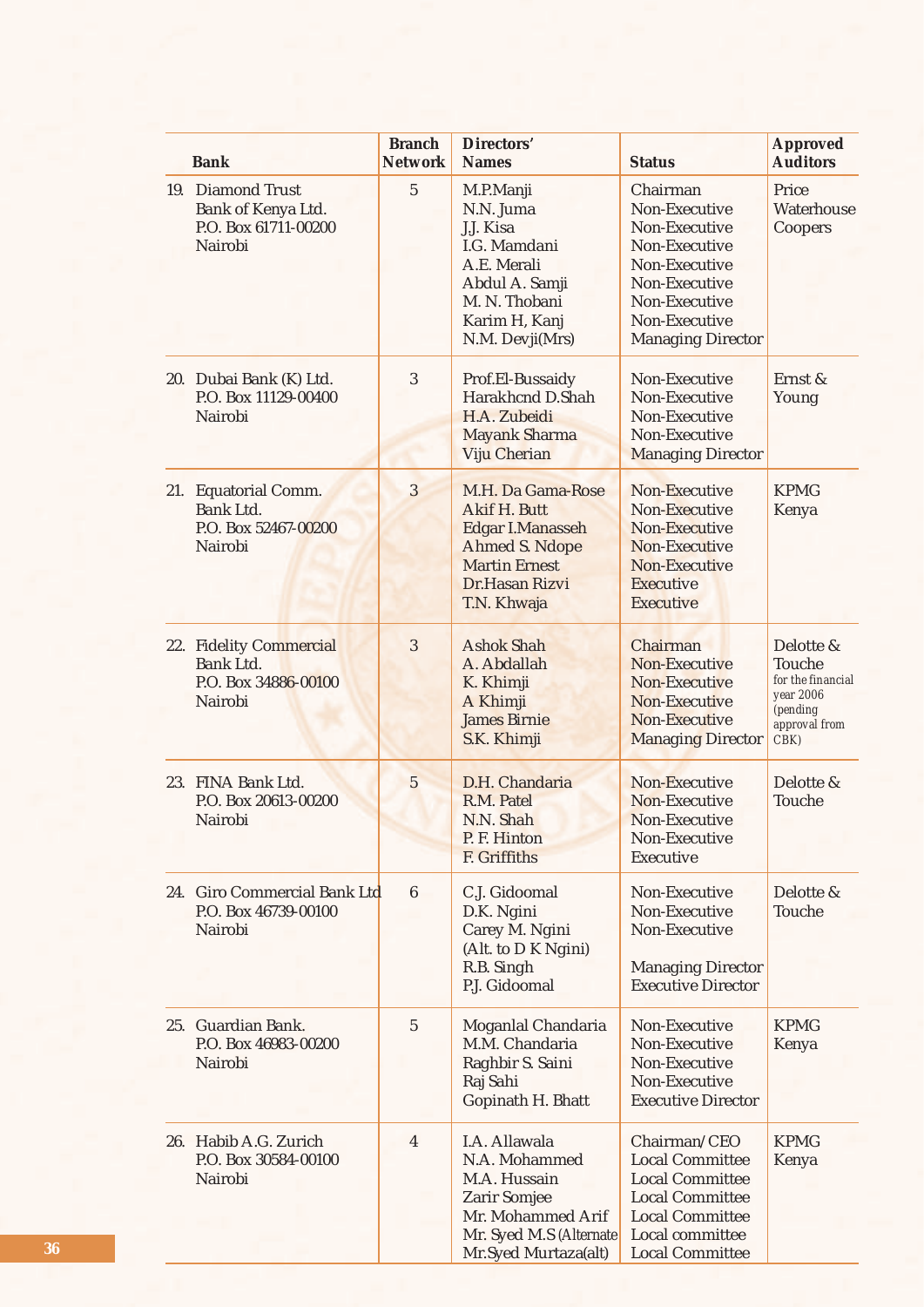| <b>Bank</b>                                                             | <b>Branch</b><br><b>Network</b> | <b>Directors'</b><br><b>Names</b>                                                                                                                                                                                                | <b>Status</b>                                                                                                                                                                                         | <b>Approved</b><br><b>Auditors</b> |
|-------------------------------------------------------------------------|---------------------------------|----------------------------------------------------------------------------------------------------------------------------------------------------------------------------------------------------------------------------------|-------------------------------------------------------------------------------------------------------------------------------------------------------------------------------------------------------|------------------------------------|
| 27. Habib Bank Ltd.<br>P.O. Box 43157-00100<br>Nairobi                  | $\overline{4}$                  | M. Niaz Syed<br>Ajmal M. Ansari<br>Abdul Rashid Khatri<br>Bilal A. Qureshi<br>M. H. Ali<br>M. H. Jilani<br>R. Haider<br><b>B.A.Aziz</b>                                                                                          | Non-Executive<br>Non-Executive<br>Non-Executive<br>Non-Executive<br>Non-Executive<br>Non-Executive<br>Executive<br>Secretary                                                                          | <b>KPMG</b><br>Kenya               |
| 28. Imperial Bank Ltd.<br>P.O. Box 44905-00100<br>Nairobi               | 5                               | <b>Alnashir Popat</b><br><b>Anwar Hajee</b><br>Vishnu Dhutia<br><b>Jinit Shah</b><br>Mukesh K. Patel<br>Hanif M.A. Somji<br>A. Janmohamed                                                                                        | Non-Executive<br>Non-Executive<br>Non-Executive<br>Non-Executive<br>Non-Executive<br>Non-Executive<br><b>Executive</b>                                                                                | PKF Kenya                          |
| 29. Investments & Mort. Bank<br>Ltd.<br>P.O. Box 30238-00100<br>Nairobi | 9                               | S.B.R. Shah<br>M.J. Karanja<br><b>Brian Rogers</b><br><b>Sachit Shah</b><br>Eric M.Kimani<br><b>Sarit Shah</b>                                                                                                                   | Non-Executive<br>Non-Executive<br>Non-Executive<br>Non-Executive<br>Non-Executive<br><b>Executive</b>                                                                                                 | <b>KPMG</b><br>Kenya               |
| 30. Kenya Commercial<br>Bank Ltd.<br>P.O. Box 48400-00100<br>Nairobi    | 116                             | Susan O. Mudhune<br>J.K.Kinyua<br><b>James Nairuti koome</b><br><b>Catherine N. Kimura</b><br><b>J.Isaac Adongo</b><br>P. W. Muthoka<br>S. N. Shah<br>Mrs. S. N. Omanga<br>Pro.P.Kimuyu<br>Terence M. Davidson<br>M.Oduor-Otieno | Chairman<br><b>Non-Executive</b><br>Non-Executive<br>Non-Executive<br>Non-Executive<br>Non-Executive<br>Non-Executive<br>Non-Executive<br>Non-Executive<br><b>Chief Executive</b><br><b>Executive</b> | Ernst &<br>Young                   |
| 31. K-Rep Bank Ltd<br>P.O. Box 25363-00603<br>Nairobi                   | 9                               | <b>Bethuel Kiplagat</b><br><b>Mary Hougton</b><br><b>Leon Smith</b><br>J.P.Prosper<br>Mwenda Thiribi<br><b>Tony Wainaina</b><br>Kevin W.Njiraini<br>F, Streppel<br>M. V. Golstein<br>Philippe Leclercq<br>Kimanthi Mutua         | Non-Executive<br>Non-Executive<br>Non-Executive<br>Non-Executive<br>Non-Executive<br>Non-Executive<br>Non-Executive<br>Non-Executive<br>Non-Executive<br>Non-Executive<br><b>Managing Director</b>    | Deloitte &<br>Touche               |
| 32. Middle East Bank Ltd.<br>P.O. Box 47387-00100<br>Nairobi            | $\sqrt{2}$                      | A.A.K. Esmail<br>A.D. Raja<br>Nancy Kaminchia<br><b>Peter Harris</b><br><b>B.S.Pai</b>                                                                                                                                           | Chairman<br>Non-Executive<br>Non-Executive<br><b>Managing Director</b><br>Executive                                                                                                                   | Price<br>Waterhouse<br>Coopers     |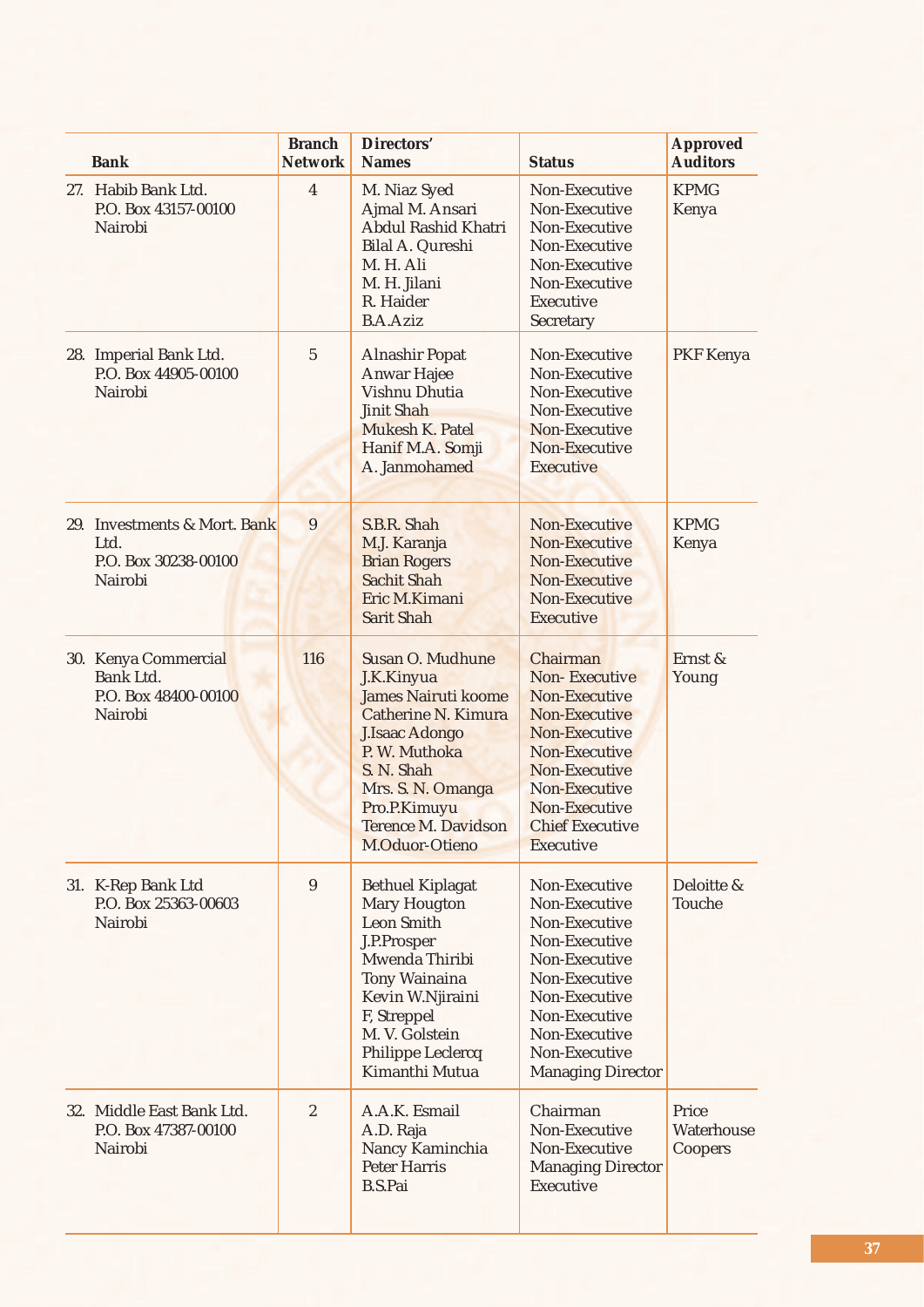| <b>Bank</b>                                                                  | <b>Branch</b><br><b>Network</b> | <b>Directors'</b><br><b>Names</b>                                                                                                                                                                      | <b>Status</b>                                                                                                                                                                                  | <b>Approved</b><br><b>Auditors</b>               |
|------------------------------------------------------------------------------|---------------------------------|--------------------------------------------------------------------------------------------------------------------------------------------------------------------------------------------------------|------------------------------------------------------------------------------------------------------------------------------------------------------------------------------------------------|--------------------------------------------------|
| 33. National Bank of Kenya Ltd. 23<br>P.O. Box 72866-00200<br>Nairobi        |                                 | M.E.G. Muhindi<br>A.C. Juma<br><b>PS-Treasury</b><br><b>NSSF</b><br>Dr Jeniffer N. Riria<br>F.L. Atwoli<br>Peter W.D.Ngumi<br>R.M. Marambii<br>Anthony K.Mwangi<br>Isaiah M.Mworia                     | Non-Executive<br>Non Executive<br><b>Non Executive</b><br>Non Executive<br>Non Executive<br><b>Non Executive</b><br>Non-Executive<br><b>Managing Director</b><br><b>Executive</b><br>Executive | Deloitte &<br>Touche                             |
| 34. NIC Bank Ltd<br>P.O. Box 44599-00100<br>Nairobi                          | $\overline{4}$                  | James P.M.Ndegwa<br><b>Andrew S.M.Ndegwa</b><br>Mike L.Somen<br><b>George A.Maina</b><br>F.M. Mbiru<br>F.N. Mwanzia<br>Mrs B.O. Wilson<br>James Macharia<br>A. James Dodd<br><b>Livingstone Murage</b> | Chairman<br>Non-Executive<br>Non-Director<br>Non-Executive<br>Non-Executive<br>Non-Executive<br>Non-Executive<br><b>Managing Director</b><br><b>Executive</b><br><b>Company Secretary</b>      | Deloitte &<br>Touche                             |
| 35. Paramount Universal Bank<br>Limited<br>P.O. Box 14001-00800<br>Nairobi   | 3                               | <b>Anwarali N Padany</b><br>Noorez Padamshi<br><b>Bahadur Alibhai</b><br><b>Mercy Kamau</b><br>A.A. Merali                                                                                             | Chairman<br>Non-Executive<br>Non-Executive<br>Non-Executive<br><b>Managing Director</b>                                                                                                        | Deloitte &<br>Touche                             |
| 36. Prime Bank Ltd.<br>P.O. Box 43825-00100<br>Nairobi                       | 8                               | R.C. Kantaria<br>R.N. Kantaria<br>N.P. Thaker<br>J.N. Mungai<br>V.N. Ponda<br>A. Abdalla<br>S.K. Shah<br><b>V.K Shetty</b>                                                                             | Chairman<br>Non-Executive<br>Non-Executive<br>Non-Executive<br>Non-Executive<br>Non-Executive<br>Non-Executive<br><b>Chief Executive</b>                                                       | Ernst &<br>Young                                 |
| 37. Sourthern Credit Banking<br>Corp. Ltd.<br>P.O. Box 1166-00400<br>Nairobi | 9                               | P.C. Chandarana<br>J.C Bamford<br>Renee K.Blasky<br>Shashi Shah<br>C.M.Kuria<br>A.K. Kurji<br>A. Yousuf                                                                                                | Chairman<br>Non-Executive<br>Non-Executive<br>Non Executive<br><b>Managing Director</b><br>Executive<br>Executive                                                                              | <b>KLSA</b><br>Pannell<br><b>Kerr</b><br>Forster |
| 38. Stanbic Bank Kenya Ltd.<br>P.O Box 30550-00100<br>Nairobi                | $\overline{4}$                  | J.B. Wanjui<br>J.P.Babsa<br>J.Y. Kerrets<br>E.A.W. Njoroge<br>Rose W. Kimotho<br>PS-Treasury<br>M.L Du Toit<br>N.G.Naibo                                                                               | Non-Executive<br>Non-Executive<br>Non-Executive<br>Non-Executive<br>Non-Executive<br>Non-Executive<br>Executive<br>Executive                                                                   | Price<br>waterhouse<br>Coopers                   |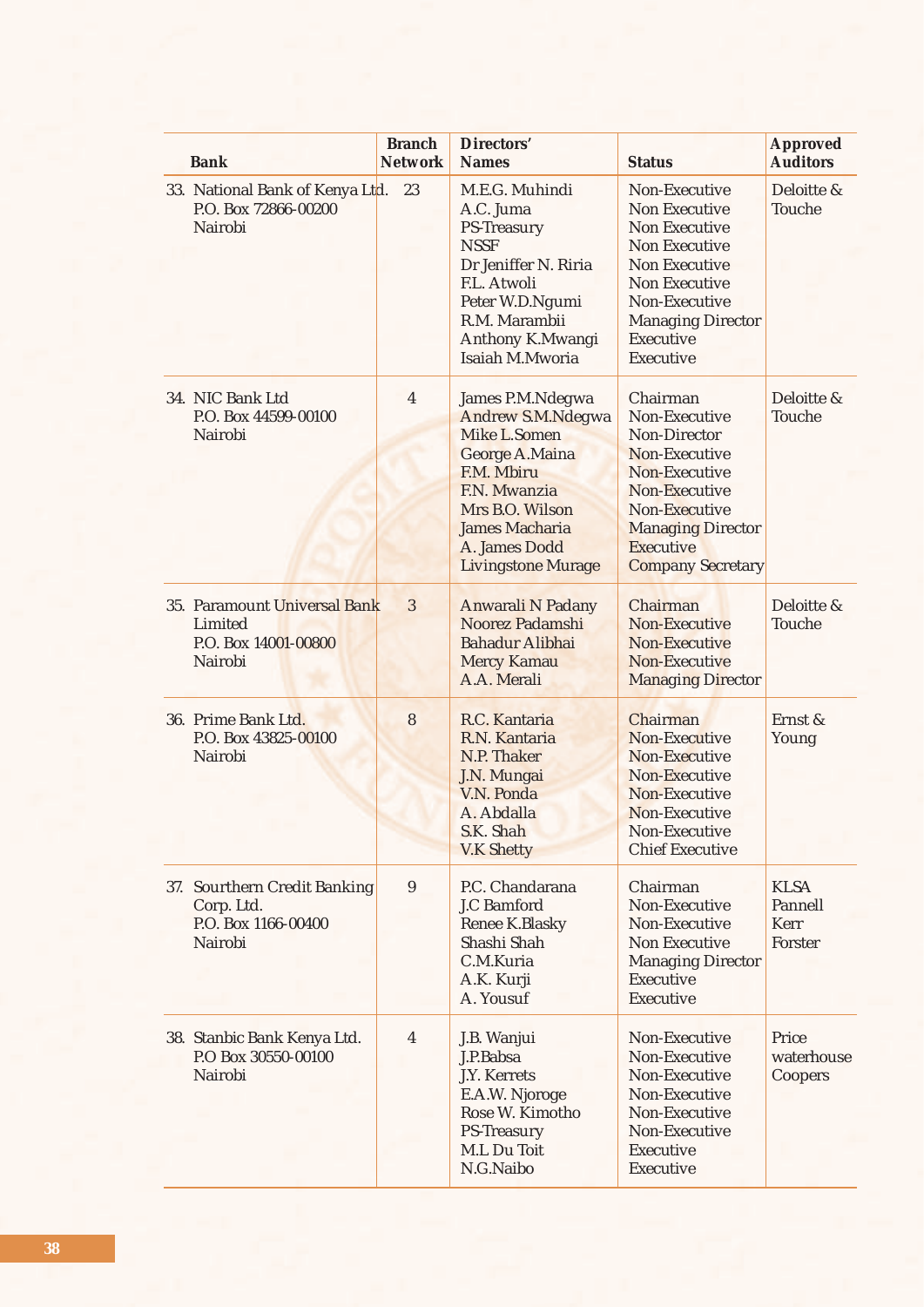| <b>Bank</b>                                                                 | <b>Branch</b><br><b>Network</b> | Directors'<br><b>Names</b>                                                                                                                                         | <b>Status</b>                                                                                                                               | <b>Approved</b><br><b>Auditors</b> |
|-----------------------------------------------------------------------------|---------------------------------|--------------------------------------------------------------------------------------------------------------------------------------------------------------------|---------------------------------------------------------------------------------------------------------------------------------------------|------------------------------------|
| 39. Standard Chartered Bank<br>$(K)$ Ltd.<br>P.O Box 30003-00100<br>Nairobi | 28                              | David G.Njoroge<br>Denis D. Afande<br>Harris Mule<br>Kaushik Shah<br>Michael C. Hart<br><b>Timothy Mwai</b><br>R. M. Etemesi<br>Jeremy Ngunze<br><b>Mark Myers</b> | Chairman<br>Non-Executive<br>Non-Executive<br>Non-Executive<br><b>Managing Director</b><br>Executive<br>Executive<br>Executive<br>Executive | <b>KPMG</b><br>Kenya               |
| 40. Transnational Bank Ltd.<br>P.O. Box 34353-00100<br>Nairobi              | 8                               | Mwakai K. Sio<br><b>Charles F. Marsham</b><br>J,K.Kendiuwo<br><b>Peter Kemei</b><br><b>Charles Nyachae</b><br><b>Ben K. Chepkoit</b>                               | Chairman<br>Non-Executive<br>Non-Executive<br>Non-Executive<br>Non-Executive<br>Non-Executive                                               | Deloitte &<br><b>Touche</b>        |
| 41. Victoria Commercial<br>Bank Ltd.<br>P.O. Box 41114 -00100<br>Nairobi    | $\mathbf{1}$                    | K.D. Pattni<br>Silvano O. Kola<br>K.P. Jani<br>Ketaki Sheth (Mrs)<br>Y.K. Pattni                                                                                   | Chairman<br>Non-Executive<br>Non-Executive<br>Non-Executive<br><b>Managing Director</b>                                                     | Price<br>Waterhouse<br>Coopers     |